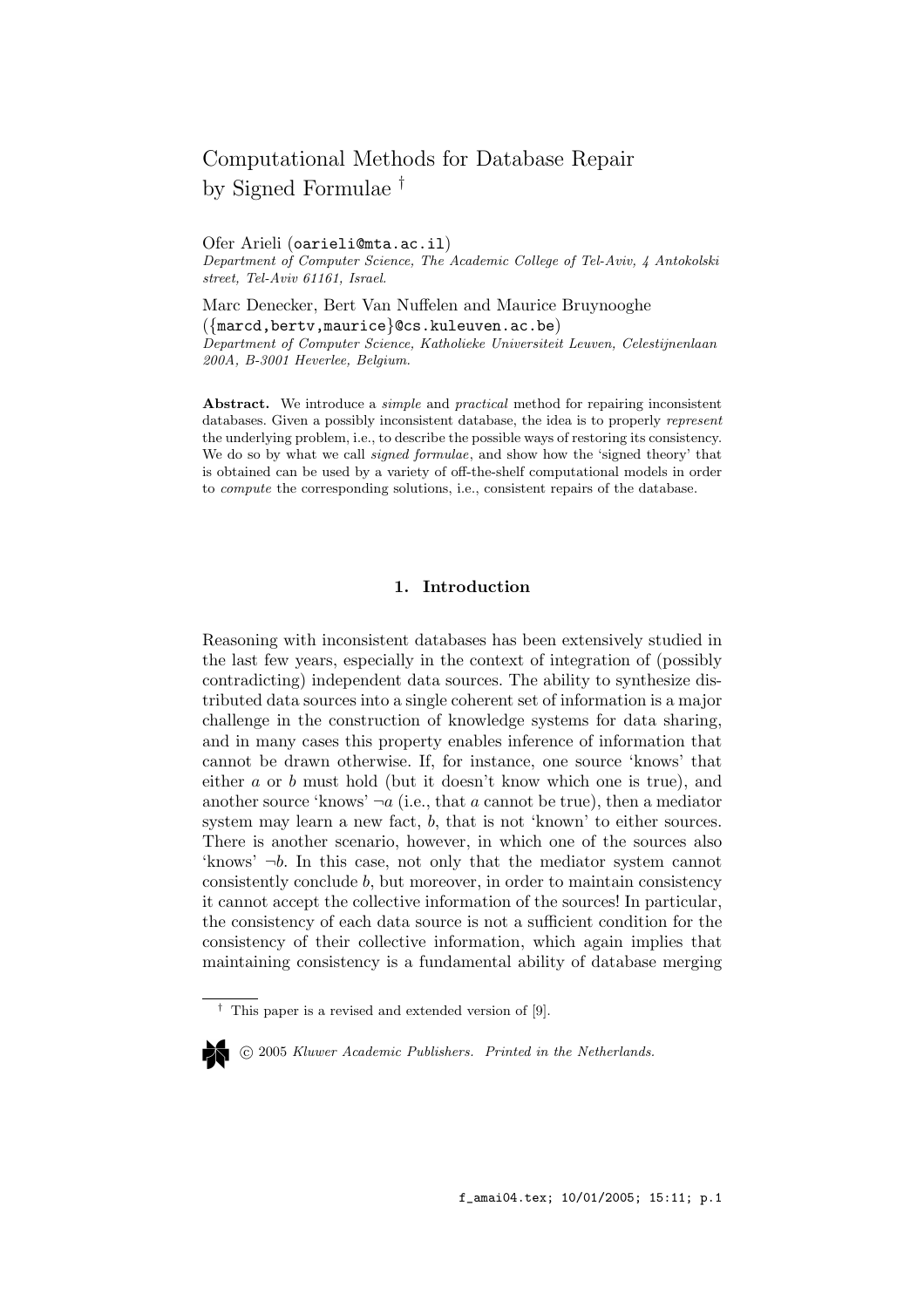## systems.<sup>1</sup>

The management of inconsistency in database systems requires dealing with many aspects. At the representation level, for instance, systems that keep their data consistent (in contrast to systems that are paraconsistent, that is: preserve the inconsistency and yet draw consistent conclusions out of it) should be able to express how to keep the data coherent. This, of course, carries on to the reasoning level and to the implementation level, where algorithms for consistency restoration should be developed and supported by corresponding computational models.

In this paper we introduce a novel approach to database repair that touches upon all the aspects mentioned above: we consider a uniform representation of repairs of inconsistent relational databases, that is, a general description of how to restore the consistency of database instances that do not satisfy a given set of integrity constraints. In our approach, a given repair problem is defined by a theory that consists of what we call signed formulae. This is a very simple but nevertheless general way of representing the underlying problem, which can be used by a variety of off-the-shelf computational systems. We show that out of the signed theories, these systems efficiently solve the problem by computing database repairs, i.e., new consistent database instances that differ from the original database instance by a minimal set of changes (with respect to set inclusion or set cardinality). Here we apply two types of tools for repairing a database:

- We show that the problem of finding repairs with minimal cardinality for a given database can be converted to the problem of finding minimal Herbrand models for the corresponding 'signed theory'. Thus, once the process for consistency restoration of the database has been represented by a signed theory (using a polynomial transformation), tools for minimal model computations (such as the Sicstus Prolog constraint solver [23], the satisfiability solver  $zChaff [50]$ , and the answer set programming solver DLV [31]) can be used to efficiently find the required repairs.
- For finding repairs that are minimal with respect to set inclusion, satisfiability solvers of appropriate quantified Boolean formulae (QBF) can be utilized. Again, we provide a polynomial-time transformation to (signed) QBF theories, and show how QBF solvers (e.g., those of [12, 22, 30, 32, 35, 41, 54]) can be used to restore the database consistency.

See., e.g., [4, 10, 11, 17, 18, 25, 27, 37, 36, 45] for more details on reasoning with inconsistent databases and further references to related works.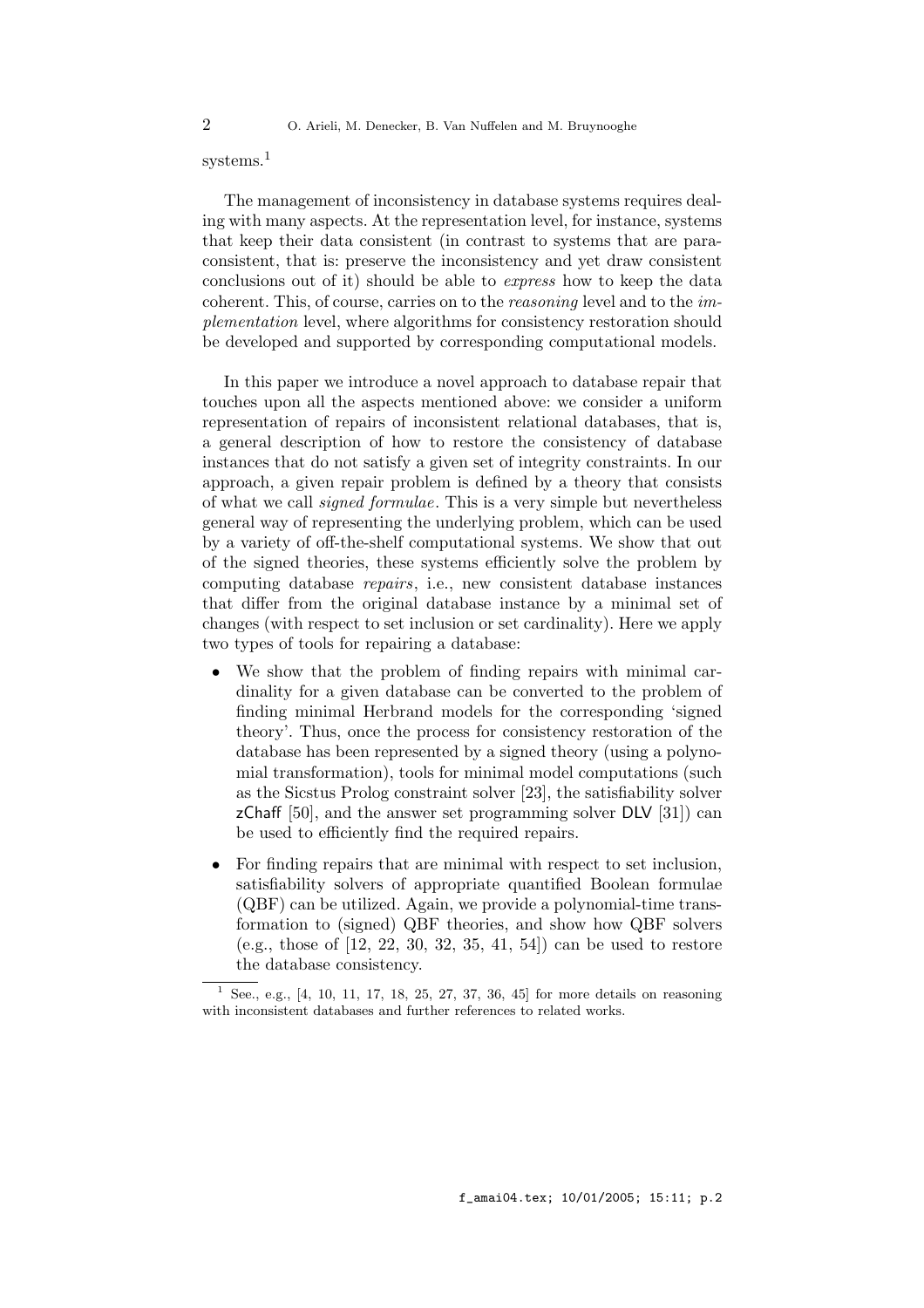The rest of the paper is organized as follows: In Section 2 we discuss various representation issues that are related to database repair. We formally define the underlying problem in the context of propositional logic (Section 2.1), show how to represent it by signed formulae (Section 2.2), and then consider an extended framework based on first-order logic (Section 2.3). Section 3 is related to the corresponding *compu*tational and reasoning aspects. We show how constraint solvers for logic programs (Section 3.1) and quantified Boolean formulae solvers (Section 3.2) can be utilized for computing database repairs, based on the signed theories. At the end of this section we also give some relevant complexity results (Section 3.3). Section 4 is related to implementation issues. Some experimental results of several benchmarks are given and the suitability of the underlying computational models to the database repair problem is analyzed in light of the results. In Section 5 we link our approach to some related areas, such as belief revision and data merging, showing that some basic postulates of these areas are satisfied in our case as well. Finally, in Section 6 we conclude with some further remarks and observations.

## 2. Database repair and its representation

## 2.1. Preliminaries

In this section we set-up the framework and define the database repair problem with respect to this framework. To simplify the readings we start with the propositional case, leaving the first-order case to Section 2.3. This two-phase approach may also be justified by the fact that the main contribution of this paper can be expressed already at the propositional level.

Let  $\mathcal L$  be a propositional language with  $\mathcal P$  its underlying set of atomic propositions. A (propositional) database instance  $\mathcal D$  is a finite subset of  $P$ . The semantics of a database instance is given by the conjunction of the atoms in  $\mathcal{D}$ , augmented with the *Closed World Assumption* [53]  $(CWA(\mathcal{D}))$ , stating that each atom in  $\mathcal P$  that does not appear in  $\mathcal D$  is false. We shall denote the (unique) model of  $D$  and  $\mathsf{CWA}(\mathcal{D})$  by  $\mathcal{H}^{\mathcal{D}}$ . Now, a formula  $\psi$  follows from  $\mathcal D$  (or is satisfied in  $\mathcal D$ ; notation:  $\mathcal D \models \psi$ ) if  $\mathcal{H}^{\mathcal{D}}$  satisfies  $\psi$ . Otherwise we say that  $\psi$  is *violated in*  $\mathcal{D}$ .

DEFINITION 2.1. A *database* is a pair  $(D, \mathcal{IC})$ , where  $D$  is a database instance, and  $IC$  — the set of *integrity constraints* — is a finite and consistent set of formulae in L. A database  $\mathcal{DB} = (\mathcal{D}, \mathcal{IC})$  is consistent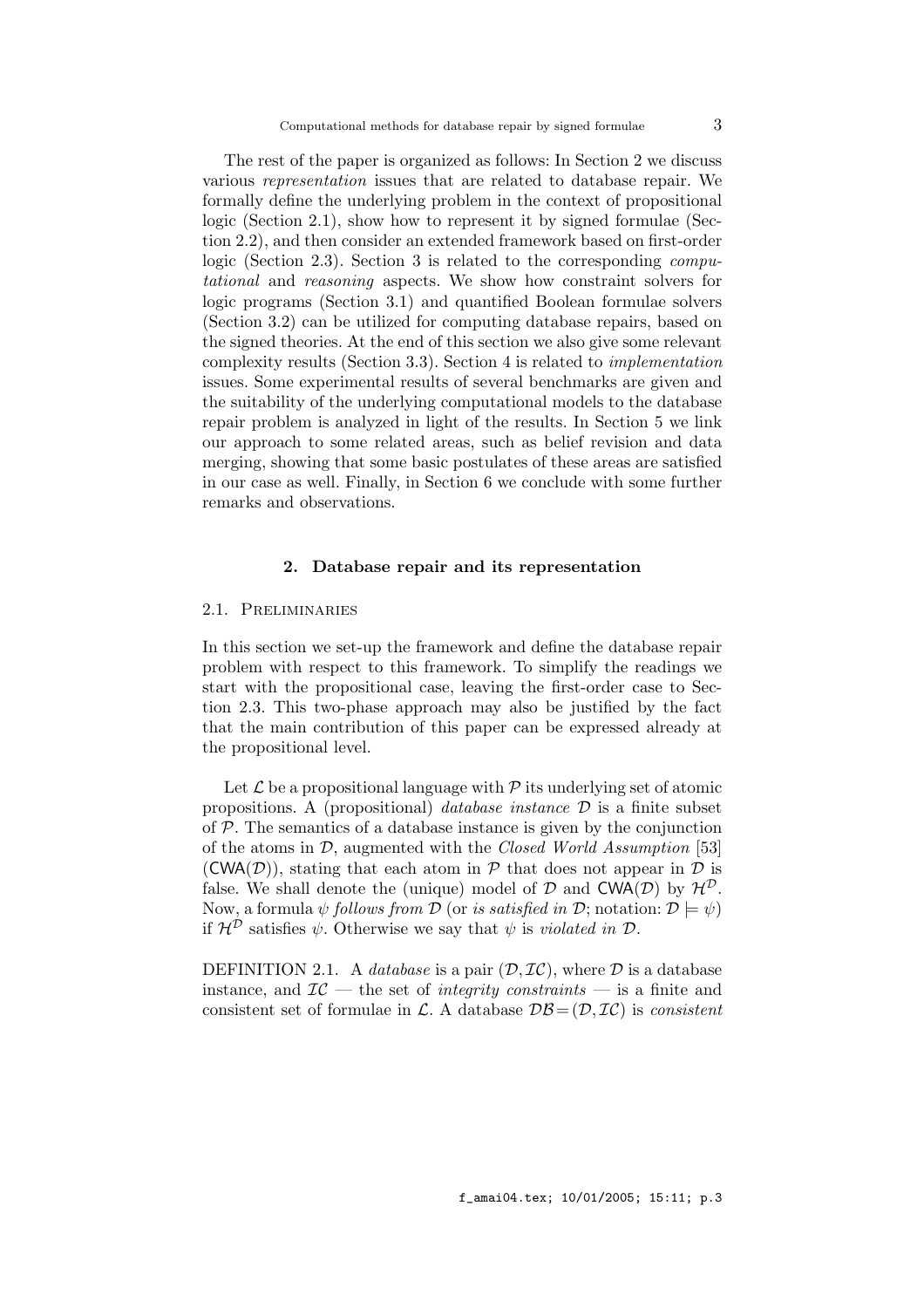if every formula in  $\mathcal{IC}$  follows from  $\mathcal D$  (notation:  $\mathcal D \models \mathcal{IC}$ ), that is, there is no integrity constraint that is violated in D.

Given an inconsistent database, our goal is to restore its consistency, i.e., to 'repair' the database:

DEFINITION 2.2. An update of a database  $\mathcal{DB} = (\mathcal{D}, \mathcal{IC})$  is a pair (Insert, Retract), where Insert, Retract  $\subseteq \mathcal{P}$  are sets of atoms such that Insert ∩  $\mathcal{D} = \emptyset$  and Retract  $\subseteq \mathcal{D}^2$ . A *repair* of a database  $\mathcal{D}\mathcal{B}$  is an update (Insert, Retract) of DB, for which ((D ∪ Insert) \ Retract,  $\mathcal{IC}$ ) is a consistent database.

DEFINITION 2.3. The database  $((\mathcal{D} \cup \text{Insert}) \setminus \text{Retract}, \mathcal{IC})$  is called the updated database of  $\mathcal{DB} = (\mathcal{D}, \mathcal{IC})$  with update (Insert, Retract).

Intuitively, a database is updated by inserting the elements of Insert and removing the elements of Retract. An update is a repair when its updated database is consistent. Note that if  $\mathcal{DB}$  is consistent, then  $(\emptyset, \emptyset)$  is a repair of  $\mathcal{DB}$ .

Definition 2.2 can easily be generalized by allowing repairs only to insert atoms belonging to some set  $\mathcal{E}^1$ , and similarly to delete only atoms of a set  $\mathcal{E}^R$ . Thus, for instance, it would be possible to forbid deletions by letting  $\mathcal{E}^{\mathsf{R}} = \emptyset$ . In the sequel, however, we shall always assume that any element in  $P$  may be inserted or deleted. This assumption can easily be lifted (see also footnote 3 below).

EXAMPLE 2.4. Let  $\mathcal{P} = \{p, q\}$  and  $\mathcal{DB} = (\{p\}, \{p \rightarrow q\})$ . Clearly, this database is not consistent. It has three repairs:  $\mathcal{R}_1 = (\{\}, \{p\}), \mathcal{R}_2 =$  $({q}, {l})$ , and  $\mathcal{R}_3 = ({q}, {p})$ . These repairs correspond, respectively, to removing  $p$  from the database, inserting  $q$  to the database, and performing both actions simultaneously.

As the example above shows, there are usually many ways to repair a given database, some of them may not be very natural or sensible. It is common, therefore, to specify some preference criterion on the possible repairs, and to apply only those repairs that are (most) preferred with respect to the underlying criterion. The most common criteria for preferring a repair (Insert, Retract) over a repair (Insert', Retract') are set inclusion [4, 5, 10, 11, 17, 18, 27, 37, 36], i.e.,

> $(\mathsf{Insert}, \mathsf{Retract}) \leq_i (\mathsf{Insert}', \mathsf{Retract}')$ if Insert  $\cup$  Retract  $\subseteq$  Insert $'$   $\cup$  Retract $',$

 $2$  Note that these conditions imply that Insert and Retract must be disjoint.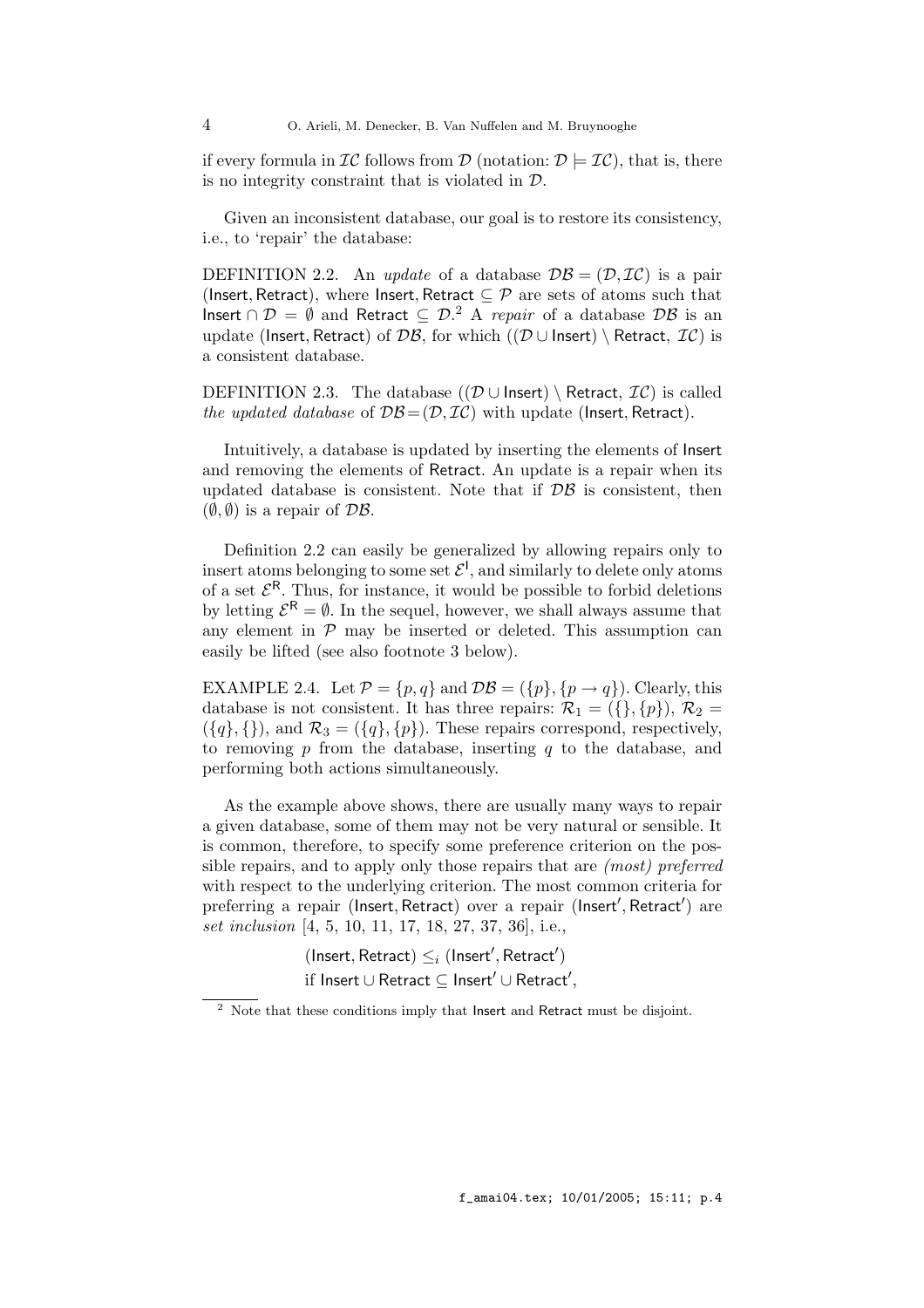or minimal cardinality  $[10, 11, 25, 45]$ , i.e.,

 $(\mathsf{Insert}, \mathsf{Retract}) \leq_c (\mathsf{Insert}', \mathsf{Retract}')$ 

 $\text{if } |\textsf{Insert}| + |\textsf{Retract}| \leq |\textsf{Insert}'| + |\textsf{Retract}'|$ 

(where  $|S|$  denotes the cardinality of the set S).

Both criteria above reflect the intuitive feeling that a 'natural' way to repair an inconsistent database should require a minimal change, therefore the repaired database is kept 'as close as possible' to the original one. According to this view, for instance, each one of the repairs  $\mathcal{R}_1$  and  $\mathcal{R}_2$  in Example 2.4 is strictly better than  $\mathcal{R}_3$ . Note also that  $(\emptyset, \emptyset)$  is the *only*  $\leq_i$ -preferred and  $\leq_c$ -preferred repair of consistent databases, as expected.

#### 2.2. Representation of repairs by signed formulae

Let  $\mathcal{DB} = (\mathcal{D}, \mathcal{IC})$  be a fixed database that should be repaired. The goal of this section is to characterize the repair process of  $\mathcal{DB}$  by a logical theory. A key observation in this respect is that a repair of  $\mathcal{DB}$ boils down to 'switching' some atoms of  $P$  from false to true or from true to false. Therefore, to encode a repair, we introduce a switching atom  $s_p$  for every atom p in  $\mathcal{P}$ .<sup>3</sup> A switching atom  $s_p$  expresses whether the status of  $p$  switches in the repaired database with respect to the original database:  $s_p$  is true when p is involved in the repair, either by removing it or inserting it, and is false otherwise (that is,  $s_p$  holds iff  $p \in$  Insert∪Retract). We denote by switch( $P$ ) the set of switching atoms corresponding to the elements of P. I.e., switch(P) = { $s_p | p \in \mathcal{P}$  }.

The truth of an atom  $p \in \mathcal{P}$  in the repaired database can be easily expressed in terms of the switching atom  $s_p$  of p. We define the *signed literal*  $\tau_p$  of p with respect to D as follows:

$$
\tau_p = \begin{cases}\n\neg s_p & \text{if } p \in \mathcal{D}, \\
s_p & \text{otherwise.} \n\end{cases}
$$

An atom  $p$  is true in the repaired database if and only if its signed literal  $\tau_p$  is true.

Now, as the repaired database can be expressed in terms of the switching atoms, we can also formalize the consistency of the repaired

<sup>3</sup> In general, one can impose the requirement that inserted atoms belong to  $\mathcal{E}^{\dagger}$ and deleted atoms belong to  $\mathcal{E}^R$ , by introducing switching atoms only for the atoms in  $(\mathcal{E}^{\mathsf{I}} \setminus \mathcal{D}) \cup (\mathcal{E}^{\mathsf{R}} \cap \mathcal{D})$ . An atom of this set with a truth value true encodes either an insertion of an element in  $\mathcal{E}^{\mathsf{l}} \setminus \mathcal{D}$  or a deletion of an element in  $\mathcal{E}^{\mathsf{R}} \cap \mathcal{D}$ .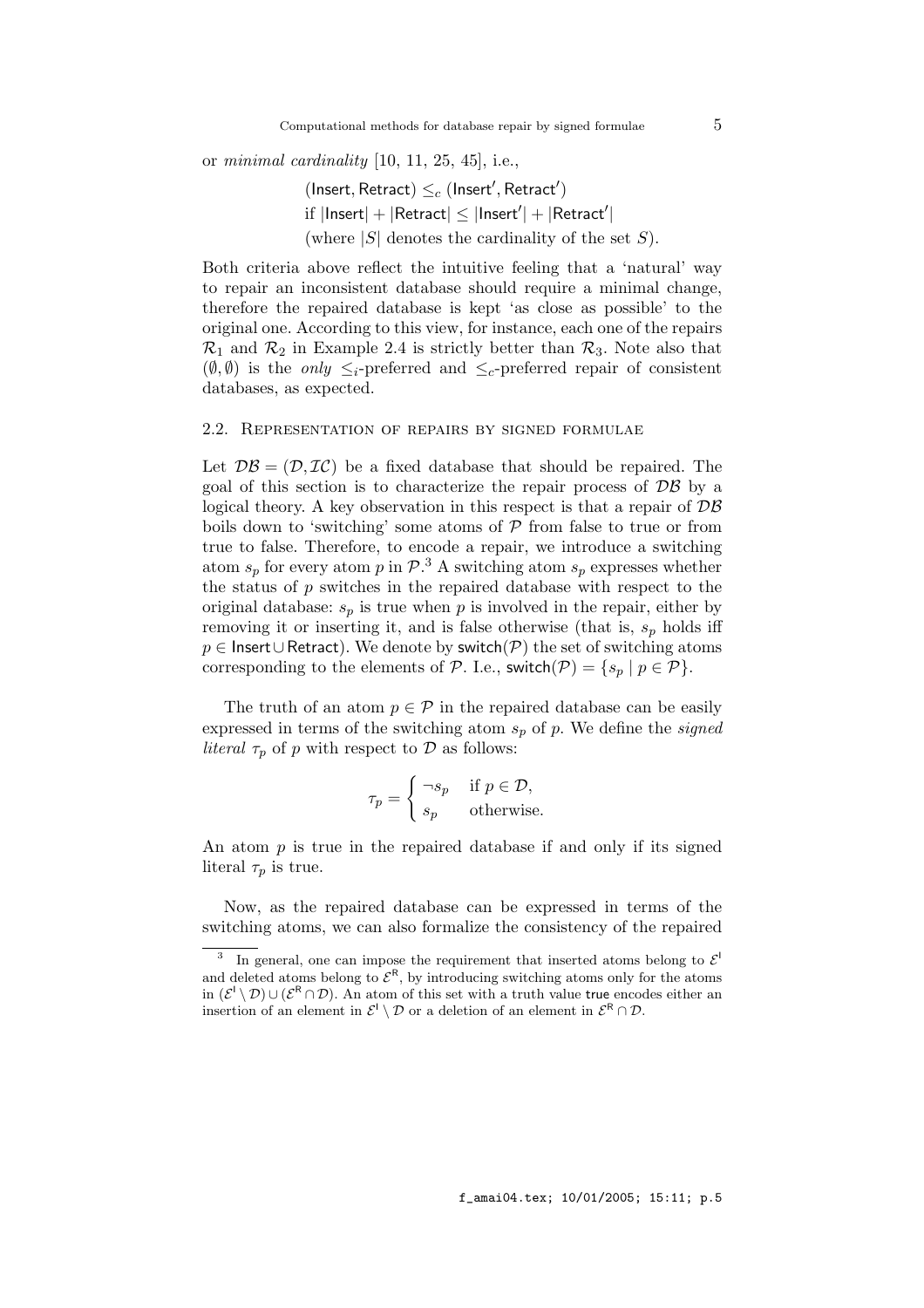database with respect to  $\mathcal{IC}$  in terms of the switching atoms. This condition is expressed by the theory obtained from  $\mathcal{IC}$  by simultaneously substituting signed literals  $\tau_p$  for all atoms p occurring in  $IC$ . Formally, for every formula  $\psi$  of  $\mathcal{L}$ , its *signed formula* with respect to  $\mathcal{D}$  is defined as follows:

$$
\overline{\psi} = \psi \left[ \tau_{p_1}/p_1, \ldots, \tau_{p_m}/p_m \right].
$$

As we shall show below (Theorem 2.6), repairs of  $\mathcal{DB}$  correspond to models of  $\overline{\mathcal{IC}} = {\overline{\psi} \mid \psi \in \mathcal{IC}}$ .

EXAMPLE 2.5. Consider again the database  $\mathcal{DB} = (\{p\}, \{p \rightarrow q\})$ of Example 2.4. In this case  $\tau_p = \neg s_p$  and  $\tau_q = s_q$ , hence the signed formula of  $\psi = p \to q$  is  $\overline{\psi} = \neg s_p \to s_q$ , or, equivalently,  $s_p \vee s_q$ . Intuitively, this formula indicates that in order to restore the consistency of  $\mathcal{DB}$ , at least one of p or q should be 'switched', i.e., either p should be removed from the database or  $q$  should be inserted to it. Indeed, the three classical models of  $\overline{\psi}$  are exactly the three valuations on  $\{s_n, s_n\}$ that are associated with the three repairs of  $\mathcal{DB}$  (see Example 2.4). As Theorem 2.6 below shows, this is not a coincidence.

Next we formulate the main correctness theorems of our approach. First we express the correspondences between updates and valuations of the switching atoms. Given an update  $\mathcal{R} =$  (lnsert, Retract) of a database  $\mathcal{DB}$ , define a valuation  $\nu^{\mathcal{R}}$  on switch( $\mathcal{P}$ ) as follows:

 $\nu^{\mathcal{R}}(s_p)=t\,\,\text{iff}\,\,p\in\textsf{Insert}\cup\textsf{Retract}.$ 

 $\nu^{\mathcal{R}}$  is called the valuation that is *associated with*  $\mathcal{R}$ . Conversely, a valuation  $\nu$  of switch(P) induces a database update  $\mathcal{R}^{\nu}$  = (Insert, Retract), where  $\textsf{Insert} = \{p \notin \mathcal{D} \mid \nu(s_p) = t\}$  and  $\textsf{Retract} = \{p \in \mathcal{D} \mid \nu(s_p) = t\}.$ Obviously, these mappings are the inverse of each other.

THEOREM 2.6. For a database  $\mathcal{DB} = (\mathcal{D}, \mathcal{IC})$ , let  $\overline{\mathcal{IC}} = {\overline{\psi} \mid \psi \in \mathcal{IC}}$ .

- a) if R is a repair of DB then  $\nu^{\mathcal{R}}$  is a model of  $\overline{\mathcal{IC}}$ ,
- b) if v is a model of  $\overline{\mathcal{IC}}$  then  $\mathcal{R}^{\nu}$  is a repair of DB.

*Proof.* For (a), suppose that  $\mathcal R$  is a repair of  $\mathcal{DB} = (\mathcal{D}, \mathcal{IC})$ . Then, in particular,  $\mathcal{D}^{\mathcal{R}} \models \mathcal{I}\mathcal{C}$ , where  $\mathcal{D}^{\mathcal{R}} = (\mathcal{D} \cup \text{Insert}) \setminus \text{Retract. Let } \psi \in \mathcal{I}\mathcal{C}$  and let  $\mathcal{H}^{\mathcal{D}^{\mathcal{R}}}$  be the (unique) model of  $\mathcal{D}^{\mathcal{R}}$  and  $\mathsf{CWA}(\mathcal{D}^{\mathcal{R}})$ . Then  $\mathcal{H}^{\mathcal{D}^{\mathcal{R}}}(\psi)$  = t, and so it remains to show that  $\nu^{\mathcal{R}}(\overline{\psi}) = \mathcal{H}^{\mathcal{D}^{\mathcal{R}}}(\psi)$ . The proof of this is by induction on the structure of  $\psi$ , and we show only the base step (the rest is trivial), i.e., for every atom  $p \in \text{Dom}, \nu^{\mathcal{R}}(\overline{p}) = \mathcal{H}^{\mathcal{D}^{\mathcal{R}}}(p)$ . Note that  $\nu^{\mathcal{R}}(\overline{p}) = \nu^{\mathcal{R}}(\tau_p)$ , hence: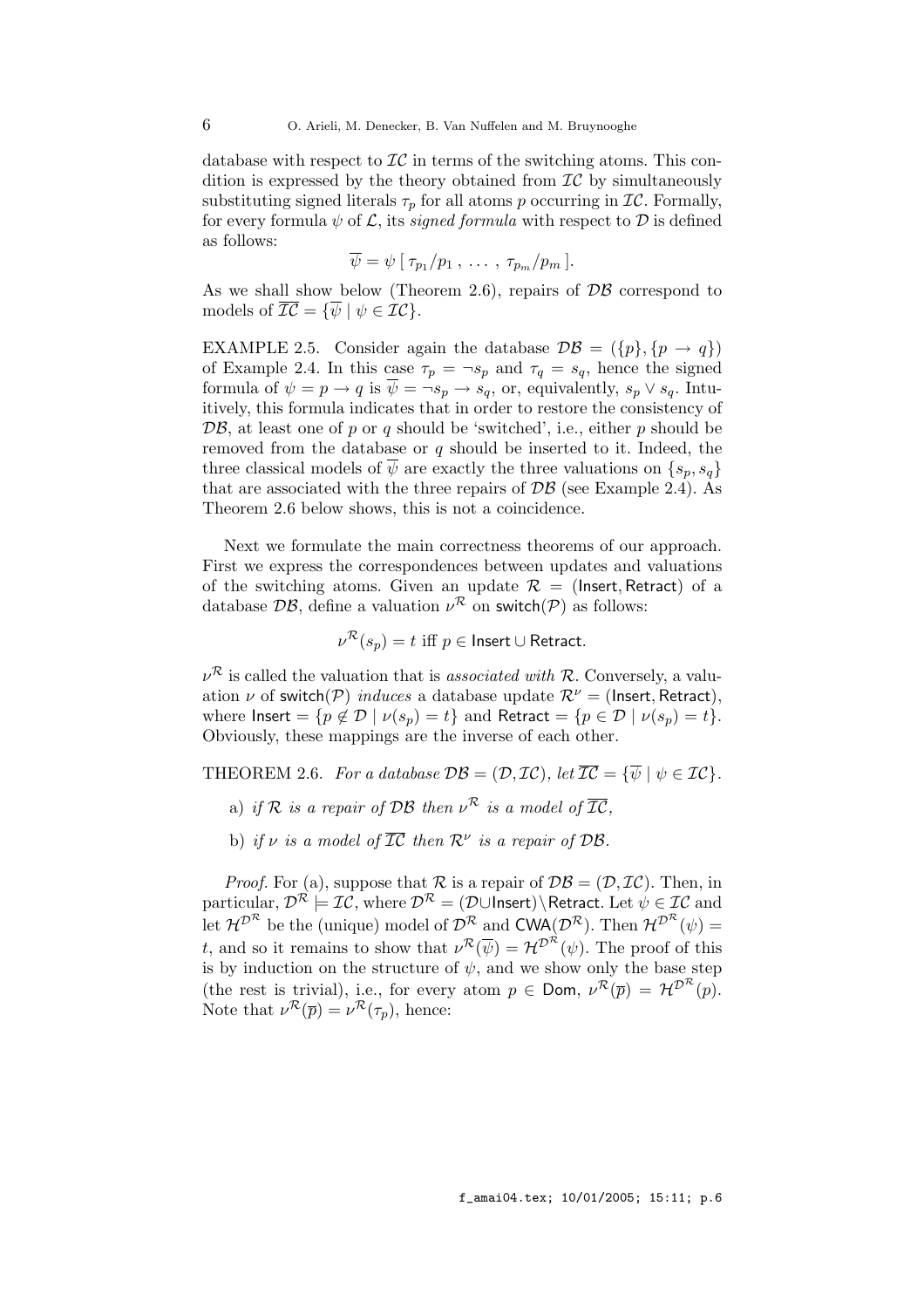Computational methods for database repair by signed formulae  $7$ 

if 
$$
p \in \mathcal{D} \setminus \text{Retract}
$$
, then  $p \in \mathcal{D}^{\mathcal{R}}$ , and so  $\nu^{\mathcal{R}}(\overline{p}) = \nu^{\mathcal{R}}(\neg s_p) = \neg \nu^{\mathcal{R}}(s_p) = \neg f = t = \mathcal{H}^{\mathcal{D}^{\mathcal{R}}}(p)$ .

if 
$$
p \in \text{Retract}
$$
, then  $p \in \mathcal{D} \setminus \mathcal{D}^{\mathcal{R}}$ , thus  $\nu^{\mathcal{R}}(\overline{p}) = \nu^{\mathcal{R}}(\neg s_p) = \neg \nu^{\mathcal{R}}(s_p) = \neg t = f = \mathcal{H}^{\mathcal{D}^{\mathcal{R}}}(p)$ .

if  $p \in \text{Insert, then } p \in \mathcal{D}^{\mathcal{R}} \setminus \mathcal{D} \text{, hence } \nu^{\mathcal{R}}(\overline{p}) = \nu^{\mathcal{R}}(s_p) = t = \mathcal{H}^{\mathcal{D}^{\mathcal{R}}}(p).$ 

if  $p \notin \mathcal{D} \cup$  Insert, then  $p \notin \mathcal{D}^{\mathcal{R}}$ , and so  $\nu^{\mathcal{R}}(\overline{p}) = \nu^{\mathcal{R}}(s_p) = f = \mathcal{H}^{\mathcal{D}^{\mathcal{R}}}(p)$ .

For part (b), suppose that  $\nu$  is a model of  $\overline{\mathcal{IC}}$ . Let

$$
\mathcal{R}^{\nu} = (\text{Insert}, \text{Retract}) = (\{p \not\in \mathcal{D} \mid \nu(s_p) = t\}, \{p \in \mathcal{D} \mid \nu(s_p) = t\}).
$$

We shall show that  $\mathcal{R}^{\nu}$  is a repair of  $\mathcal{DB}$ . According to Definition 2.2, it is obviously an update of  $\mathcal{DB}$ . It remains to show that every  $\psi \in \mathcal{IC}$ follows from  $\mathcal{D}^{\mathcal{R}}=(\mathcal{D}\cup\mathsf{Insert})\setminus\mathsf{Retract},$  i.e., that  $\mathcal{H}^{\mathcal{D}^{\mathcal{R}}}(\psi)=t,$  where  $\mathcal{H}^{\mathcal{D}^{\mathcal{R}}}$  is the model of  $\mathcal{D}^{\mathcal{R}}$  and  $\mathsf{CWA}(\mathcal{D}^{\mathcal{R}})$ . Since  $\nu$  is a model of  $\overline{\mathcal{IC}},$  $\nu(\overline{\psi}) = t$ , and so it remains to show that  $\mathcal{H}^{\mathcal{D}^{\mathcal{R}}}(\psi) = \nu(\overline{\psi})$ . Again, the proof is by induction on the structure of  $\psi$ , and we show here only the base step, that is: for every atom  $p \in \text{Dom}$ ,  $\mathcal{H}^{\mathcal{D}^{\mathcal{R}}}(p) = \nu(\overline{p})$ . Again,  $\nu^{\mathcal{R}}(\overline{p}) = \nu^{\mathcal{R}}(\tau_p)$ , hence

if  $p \in \mathcal{D} \setminus$  Retract, then  $p \in \mathcal{D^R}$  and  $\nu(s_p) = f,$  thus  $\mathcal{H}^{\mathcal{D^R}}(p) = t =$  $\neg \nu(s_p) = \nu(\neg s_p) = \nu(\overline{p}).$ 

if  $p \in$  Retract, then  $p \in \mathcal{D} \setminus \mathcal{D^R}$  and  $\nu(s_p) = t,$  hence  $\mathcal{H}^{\mathcal{D^R}}(p) = f =$  $\neg \nu(s_p) = \nu(\neg s_p) = \nu(\overline{p}).$ 

- if  $p \in$  Insert, then  $p \in \mathcal{D}^{\mathcal{R}} \setminus \mathcal{D}$  and  $\nu(s_p) = t$ , therefore  $\mathcal{H}^{\mathcal{D}^{\mathcal{R}}}(p) = t = 0$  $\nu(s_n) = \nu(\overline{p}).$
- if  $p \notin \mathcal{D} \cup$  Insert, then  $p \notin \mathcal{D^R}$  and  $\nu(s_p) = f,$  and so  $\mathcal{H}^{\mathcal{D^R}}(p) = f =$  $\nu(s_p) = \nu(\overline{p}).$

The second part of the above theorem implies, in particular, that in order to compute repairs for a given database  $\mathcal{DB}$ , it is sufficient to find the models of the signed formulae that are induced by the integrity constraints of  $\mathcal{DB}$ ; the pairs that are induced by these models are the repairs of DB.

We have now established a correspondence between arbitrary repairs of a database and models of the signed theory  $\overline{\mathcal{IC}}$ . It remains to show how preferred repairs according to some preference relation correspond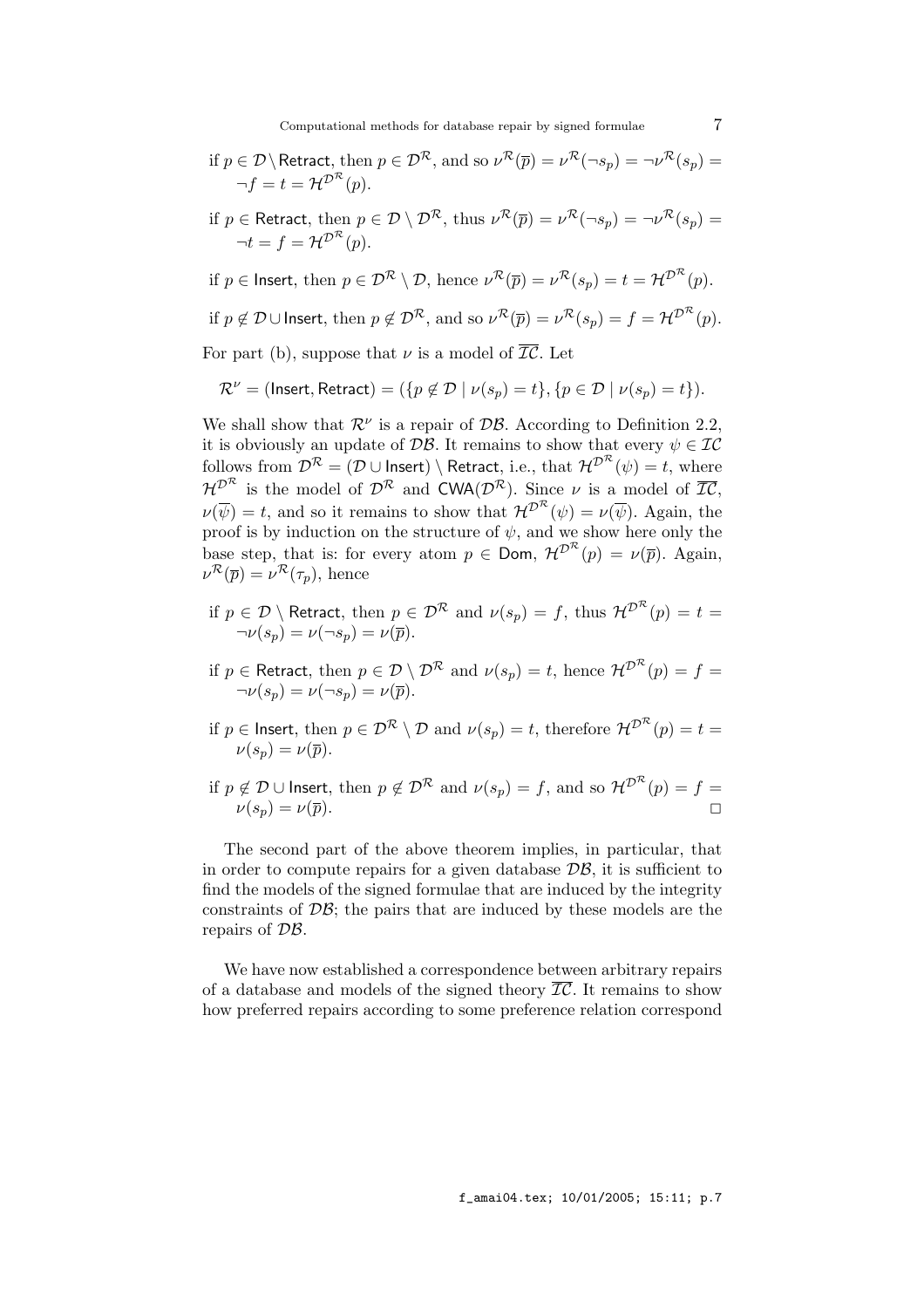to a specific class of models of  $\overline{\mathcal{IC}}$ . We do this for the minimal cardinality preference relation  $\leq_c$  and the set inclusion preference relation  $\leq_i$ .

For any two valuations  $\nu_1, \nu_2$  of switch(P), denote  $\nu_1 \preceq_c \nu_2$  if the number of switching atoms that are assigned the value true by  $\nu_1$  is less than those that are assigned true by  $\nu_2$ . Similarly, denote  $\nu_1 \preceq_i \nu_2$  if the set of the true switching atoms of  $\nu_1$  is a subset of the set of the true switching atoms of  $\nu_2$ . Now, the following property is straightforward:

LEMMA 2.7. Let  $\mathcal{R}_1$ ,  $\mathcal{R}_2$  be two updates of a database  $(\mathcal{D}, \mathcal{IC})$  and let  $\nu_1, \nu_2$  be two models of  $\overline{IC} = {\overline{\psi} \mid \psi \in IC}$ . Then:

- a) if  $\mathcal{R}_1 \leq_c \mathcal{R}_2$  then  $\nu^{\mathcal{R}_1} \preceq_c \nu^{\mathcal{R}_2}$  and if  $\mathcal{R}_1 \leq_i \mathcal{R}_2$  then  $\nu^{\mathcal{R}_1} \preceq_i \nu^{\mathcal{R}_2}$ .
- b) if  $\nu_1 \preceq_c \nu_2$  then  $\mathcal{R}^{\nu_1} \leq_c \mathcal{R}^{\nu_2}$  and if  $\nu_1 \preceq_i \nu_2$  then  $\mathcal{R}^{\nu_1} \leq_i \mathcal{R}^{\nu_2}$ .

This lemma leads to the following simple characterizations of  $\leq_c$ preferred and  $\leq_i$ -preferred models in terms of the models of  $IC$ .

THEOREM 2.8. For a database  $\mathcal{DB} = (\mathcal{D}, \mathcal{IC})$  let  $\overline{\mathcal{IC}} = {\overline{\psi} \mid \psi \in \mathcal{IC}}$ . Then:

- a) if R is a  $\leq_c$ -preferred repair of DB, then  $\nu^R$  is a  $\leq_c$ -minimal model of  $\overline{\mathcal{IC}}$ .
- b) if v is a  $\leq_c$ -minimal model of  $\overline{\mathcal{IC}}$ , then  $\mathcal{R}^{\nu}$  is a  $\leq_c$ -preferred repair of DB.

Proof. By Theorem 2.6, the repairs of a database correspond exactly to the models of the signed theory  $\overline{\mathcal{IC}}$ . By Lemma 2.7,  $\leq_c$ -preferred repairs of DB (i.e., those with minimal cardinality) correspond to  $\leq_c$ minimal models of  $\overline{\mathcal{IC}}$ .

It follows that  $\leq_c$ -preferred repairs of a database can be computed by searching for models of  $\overline{IC}$  with minimal cardinality (called  $\leq_c$ minimal models). We shall use this fact in Section 3, where we consider computations of preferred repairs.

A similar theorem holds also for  $\leq_i$ -preferred repairs:

THEOREM 2.9. For a database  $\mathcal{DB} = (\mathcal{D}, \mathcal{IC})$  let  $\overline{\mathcal{IC}} = {\overline{\psi} \mid \psi \in \mathcal{IC}}$ . Then:

a) if R is an  $\leq_i$ -preferred repair of DB, then  $\nu^{\mathcal{R}}$  is an  $\leq_i$ -minimal model of  $\overline{\mathcal{IC}}$ .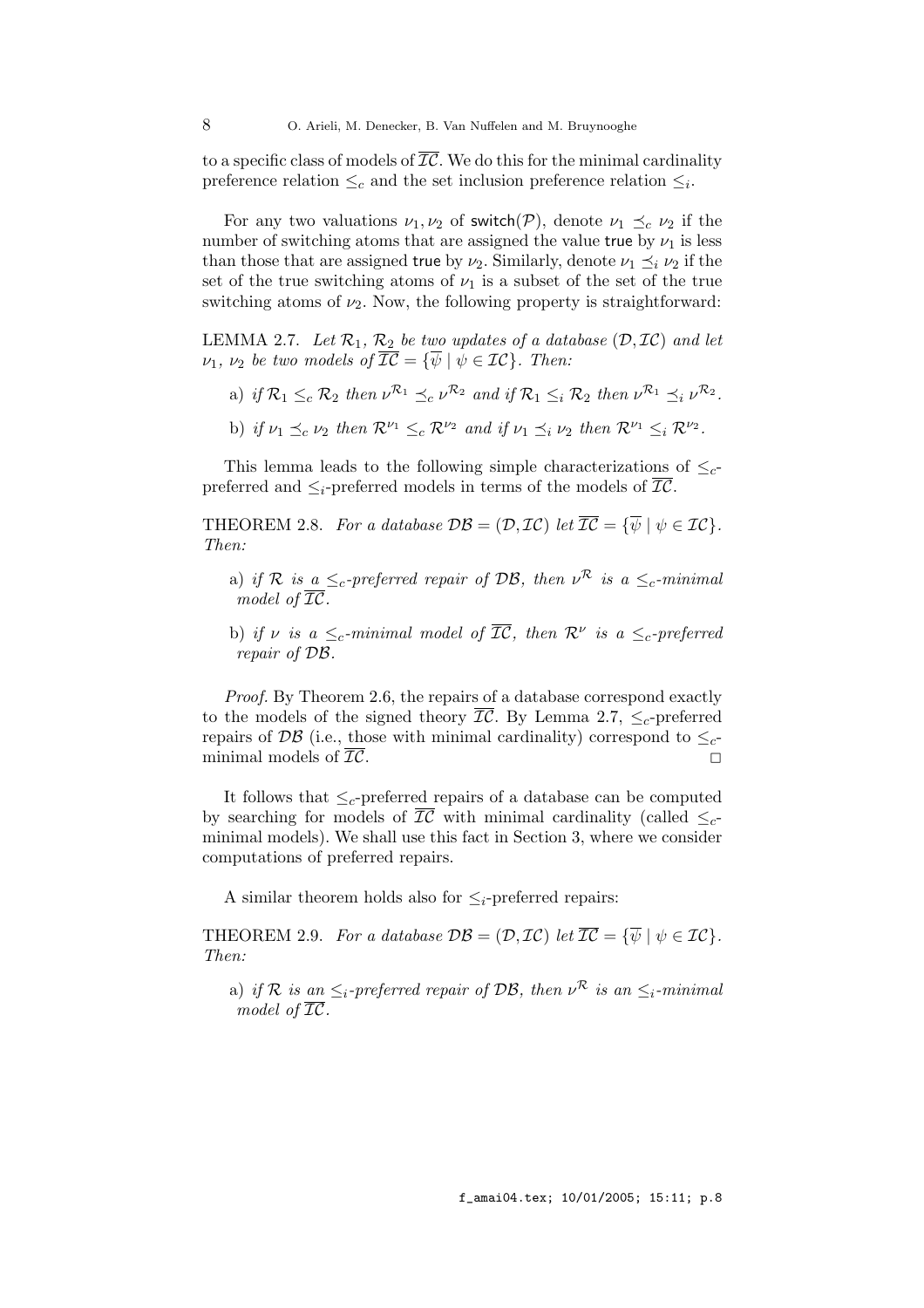b) if v is an  $\leq_i$ -minimal model of  $\overline{\mathcal{IC}}$ , then  $\mathcal{R}^{\nu}$  is an  $\leq_i$ -preferred repair of DB.

*Proof.* Similar to that of Theorem 2.8, replacing  $\leq_c$  by  $\leq_i$ .  $\Box$ 

## 2.3. First-order databases

We now turn to the first-order case. As we show below, using the standard technique of grounding, our method of database repairs by signed formulae may be applied in this case as well.

Let  $\mathcal L$  be a language of first-order formulas based on a vocabulary consisting of the predicate symbols in a fixed database schema S and a finite set Dom of constants representing the elements of some domain of discourse. In a similar way to that considered in Section 2.1, it is possible to define a database instance  $\mathcal{D}$  as a finite set of ground atoms in  $\mathcal L$ . The meaning of  $\mathcal D$  is given by the conjunction of the atoms in  $\mathcal D$ augmented with following three assumptions:

- − the Domain Closure Assumption (DCA(Dom)) states that all elements of the domain of discourse are named by constants in Dom,
- − the Unique Name Assumption (UNA(Dom)) states that different constants represent different objects, and
- the Closed World Assumption (CWA( $\mathcal{D}$ )) states that each atom which is not explicitly mentioned in  $\mathcal D$  is false.

These three assumptions are hard-wired in the inference mechanisms of the database and therefore are not made explicit in the integrity constraints. The meaning of a database instance under these three assumptions is formalized in a model theoretical way by the least Herbrand model semantics. The unique model of a database instance  $D$ is the least Herbrand model  $\mathcal{H}^{\mathcal{D}}$ , i.e., an interpretation in which the domain is Dom, each constant symbol  $c \in$  Dom is interpreted by itself, each predicate symbol  $p \in S$  is interpreted by the set  $\{(x_1, \ldots, x_n) \mid$  $p(x_1, \ldots, x_n) \in \mathcal{D}$ , and the interpretation of the equality predicate is the identity relation on Dom. As Dom may change during the lifetime of the database, it is sometimes called the active domain of the database. Again, we say that a first-order sentence  $\psi$  follows from D if the least Herbrand model of  $\mathcal D$  satisfies  $\psi$ .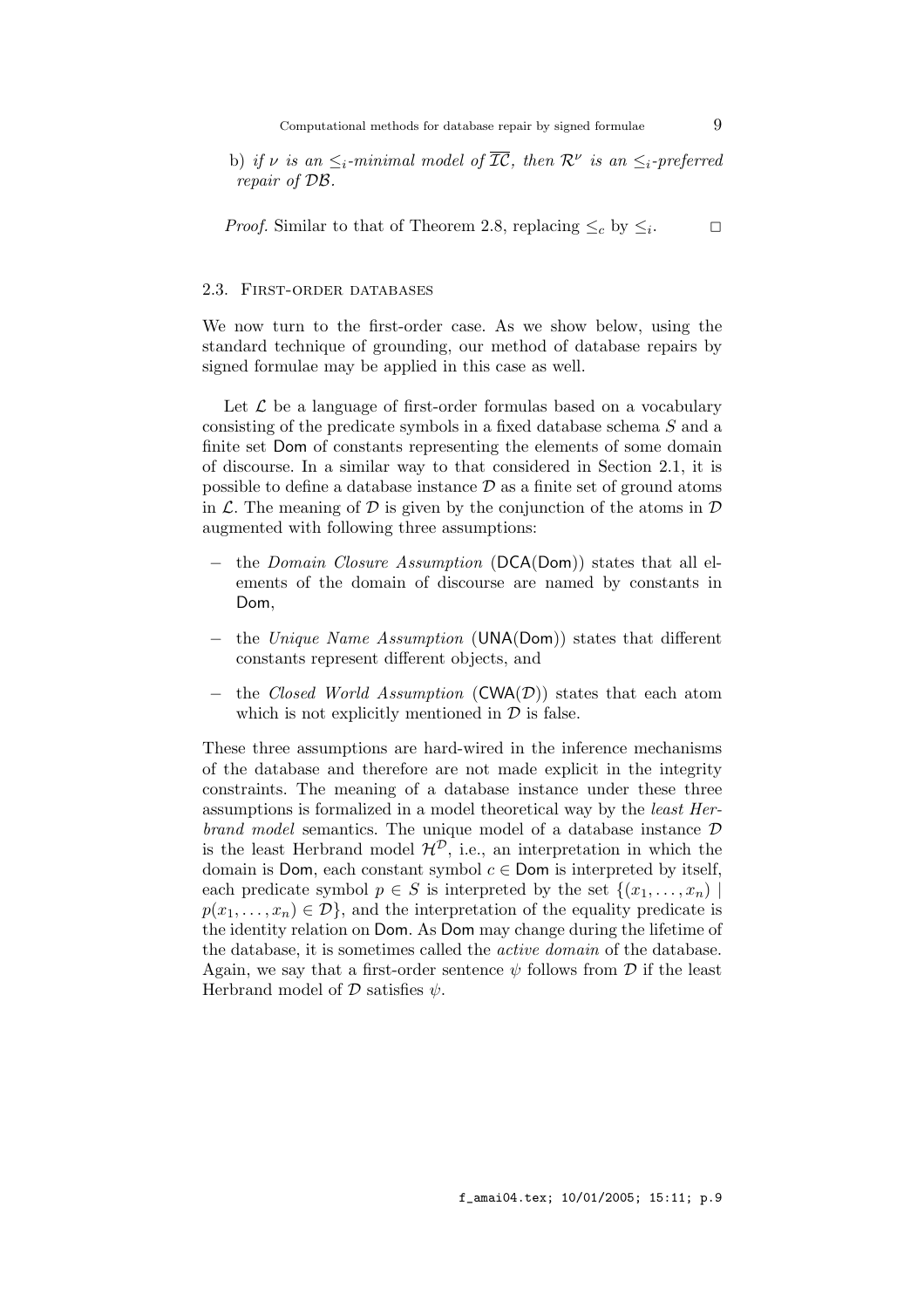10 O. Arieli, M. Denecker, B. Van Nuffelen and M. Bruynooghe

Now, a (first-order) database is a pair  $(D, \mathcal{IC})$ , where  $D$  is a database instance, and the set  $\mathcal{IC}$  of integrity constraints is a finite, consistent set of first-order sentences in  $\mathcal{L}$ . Consistency of databases is defined just as before.

As in the propositional case, an inconsistent first-order database  $(\mathcal{D}, \mathcal{I}\mathcal{C})$  can be repaired by inserting or deleting atoms about elements of Dom. However, there may be also other ways of repairing a database that do not have an equivalent in the propositional case:

- − a database may be updated by adding new elements to Dom and inserting facts about them, or deleting elements from Dom and removing from the database instance all atoms in which they occur;
- − a database may also be updated by equalizing different elements from Dom.

The following example illustrates these methods:

## EXAMPLE 2.10.

a) Let  $\mathcal{DB} = (\{P(a)\}, \{\forall x (P(x) \rightarrow Q(x))\})$ . Clearly, this database is not consistent. When  $Dom = \{a\}$  the actual meaning of this database is given by  $({P(a)}, {P(a) \rightarrow Q(a)})$  and it is equivalent to the database considered in Examples 2.4 and 2.5 above. As noted in those examples, the repairs in this case,  $\mathcal{R}_1 = (\{\}, \{P(a)\}),$  $\mathcal{R}_2 = (\{Q(a)\}, \{\})$ , and  $\mathcal{R}_3 = (\{Q(a)\}, \{P(a)\})$ , correspond, respectively, to removing  $P(a)$  from the database, inserting  $Q(a)$  to the database, and performing both actions simultaneously.

Suppose now that the database instance is  $\{P(a), Q(b)\}\$  and the domain of discourse is  $Dom = \{a, b\}$ . Then the update  $(\{a = b\}, \{\})$ would restore consistency by equalizing  $a$  and  $b$ . Notice that this solution violates the implicit constraint UNA(Dom).

b) Let  $\mathcal{DB} = (\{P(a)\}, \{\forall x (P(x) \rightarrow \exists y (y \neq x \land Q(x, y)))\}),$ and  $Dom = \{a\}$ . Again, this database is not consistent. One of the repairs of this database is  $\mathcal{R} = (\{Q(a, b)\}, \{\})$ . It adds an element b to the domain Dom and restores the consistency of the integrity constraint, but this repair violates the implicit constraint DCA(Dom).

In the context of *database updating*, we need the ability to change the database domain and to merge and equalize two different objects of the database. However, this paper is about repairing database inconsistencies. In this context, it is much less clear whether database repairs that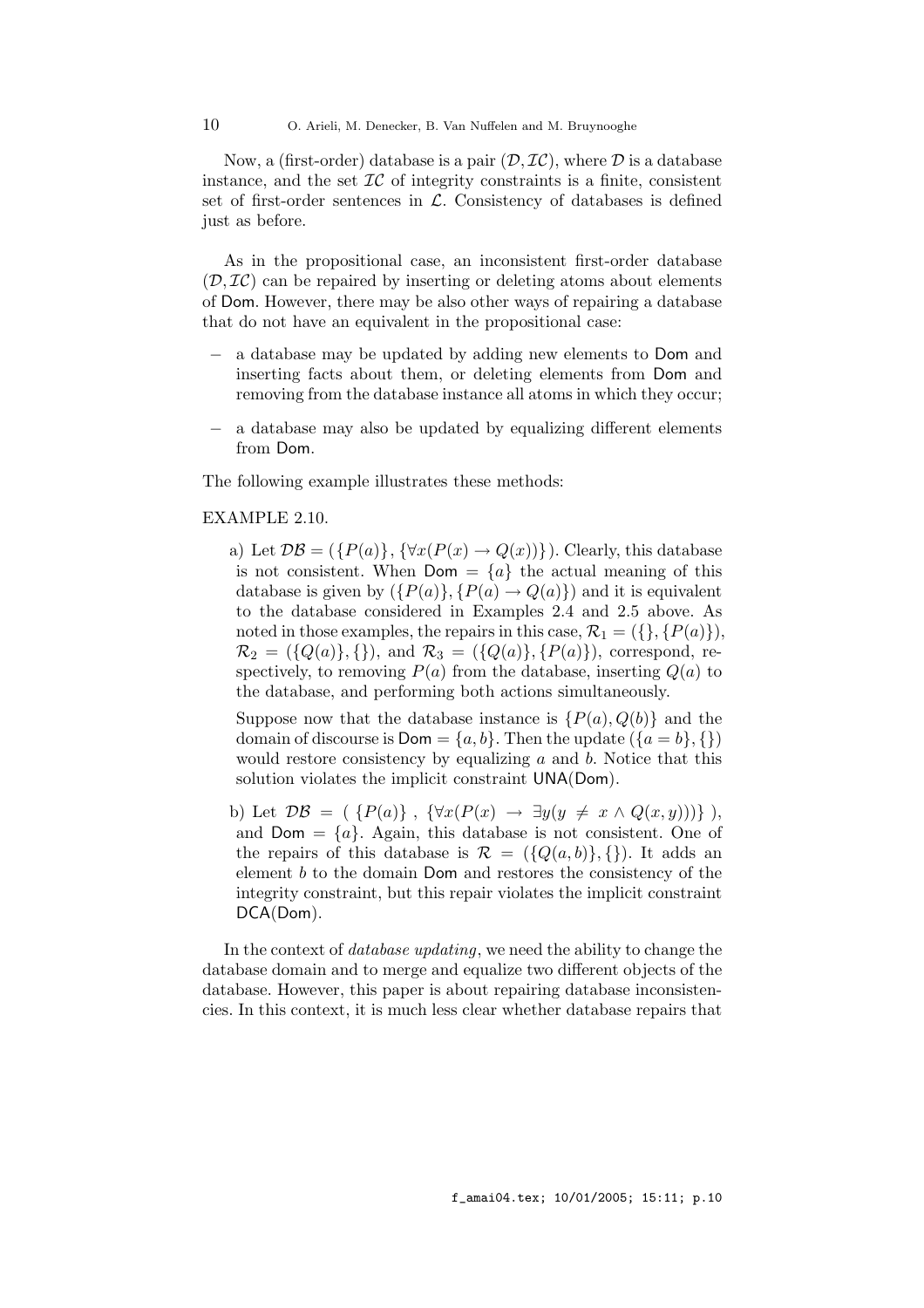revise the database domain (and hence violate DCA(Dom)) or revise the identity of objects (and hence violate UNA(Dom)) can be viewed as acceptable repairs. In what follows we shall not consider such repairs as legitimate ones. From now on, we assume that a repair does not contain equality atoms and consists only of atoms in  $\mathcal{L}$ , and hence, does not force a revision of Dom. This boils down to the fact that DCA(Dom) and UNA(Dom) are considered as axioms of  $IC$  which must be preserved in all repairs. Under this assumption, it turns out to be easy to apply the propositional methods described in Section 2 on first-order databases. To do this, we use the standard process of grounding. We denote by  $\mathsf{ground}(\psi)$  the grounding of a sentence  $\psi$  with respect to a finite domain Dom. That is,

- $\phi$  = ground( $\psi$ ) =  $\psi$  if  $\psi$  is a ground atom,
- ground $(\neg \psi) = \neg$ ground $(\psi)$ ,  $\mathsf{ground}(\psi_1 \land \psi_2) = \mathsf{ground}(\psi_1) \land \mathsf{ground}(\psi_2),$  $\mathsf{ground}(\psi_1 \lor \psi_2) = \mathsf{ground}(\psi_1) \lor \mathsf{ground}(\psi_2),$
- $-\text{ ground}(\exists x \psi(x)) = \vee_{a \in \text{Dom}} \psi[a/x],$ ground( $\forall x \psi(x)$ ) =  $\wedge_{a \in \text{Dom}} \psi[a/x]$ . (where  $\psi[a/x]$  denotes the substitution in  $\psi$  of x by a).

Since Dom is finite, ground( $\psi$ ) is also finite. The resulting formula is further simplified as follows:

- substitution of true for equality  $s = s$  and substitution of false for equality  $s = t$  where  $s \not\equiv t,^4$
- − elimination of truth values by the following rewriting rules:

$$
\mathsf{false} \land \varphi \longrightarrow \mathsf{false} \quad \mathsf{true} \lor \varphi \longrightarrow \mathsf{true} \quad \neg \mathsf{true} \longrightarrow \mathsf{false}
$$
\n
$$
\mathsf{true} \land \varphi \longrightarrow \varphi \quad \qquad \mathsf{false} \lor \varphi \longrightarrow \varphi \quad \qquad \neg \mathsf{false} \longrightarrow \mathsf{true}
$$

Clearly, a sentence  $\psi$  is satisfied in D if and only if ground( $\psi$ ) is satisfied in D. Now, the *Herbrand expansion* of a database  $\mathcal{DB} = (\mathcal{D}, \mathcal{IC})$ is the pair  $(\mathcal{D}, \text{ground}(\mathcal{IC}))$ , where ground $(\mathcal{IC}) = {\{\text{ground}(\psi) \mid \psi \in \mathcal{IC}\}.$ As a Herbrand expansion of a given (first-order) database  $\mathcal{DB}$  can be considered as a propositional database, we can apply Definition 2.2 on it for defining repairs of DB.

PROPOSITION 2.11. The database (D, IC∪{DCA(Dom), UNA(Dom)}) and the propositional database  $(D, \text{ground}(\mathcal{IC}))$  have the same repairs.

 $^4\,$  In general, when a set  $\mathcal{E}^{\text{I}}$  of insertable atoms and a set  $\mathcal{E}^{\text{R}}$  of retractable atoms are specified, we substitute false for every atom  $A \in \mathcal{P} \setminus (\mathcal{D} \cup \mathcal{E}^1)$ , and true for every atom  $A \in \mathcal{D} \setminus \mathcal{E}^{\mathsf{R}}$ .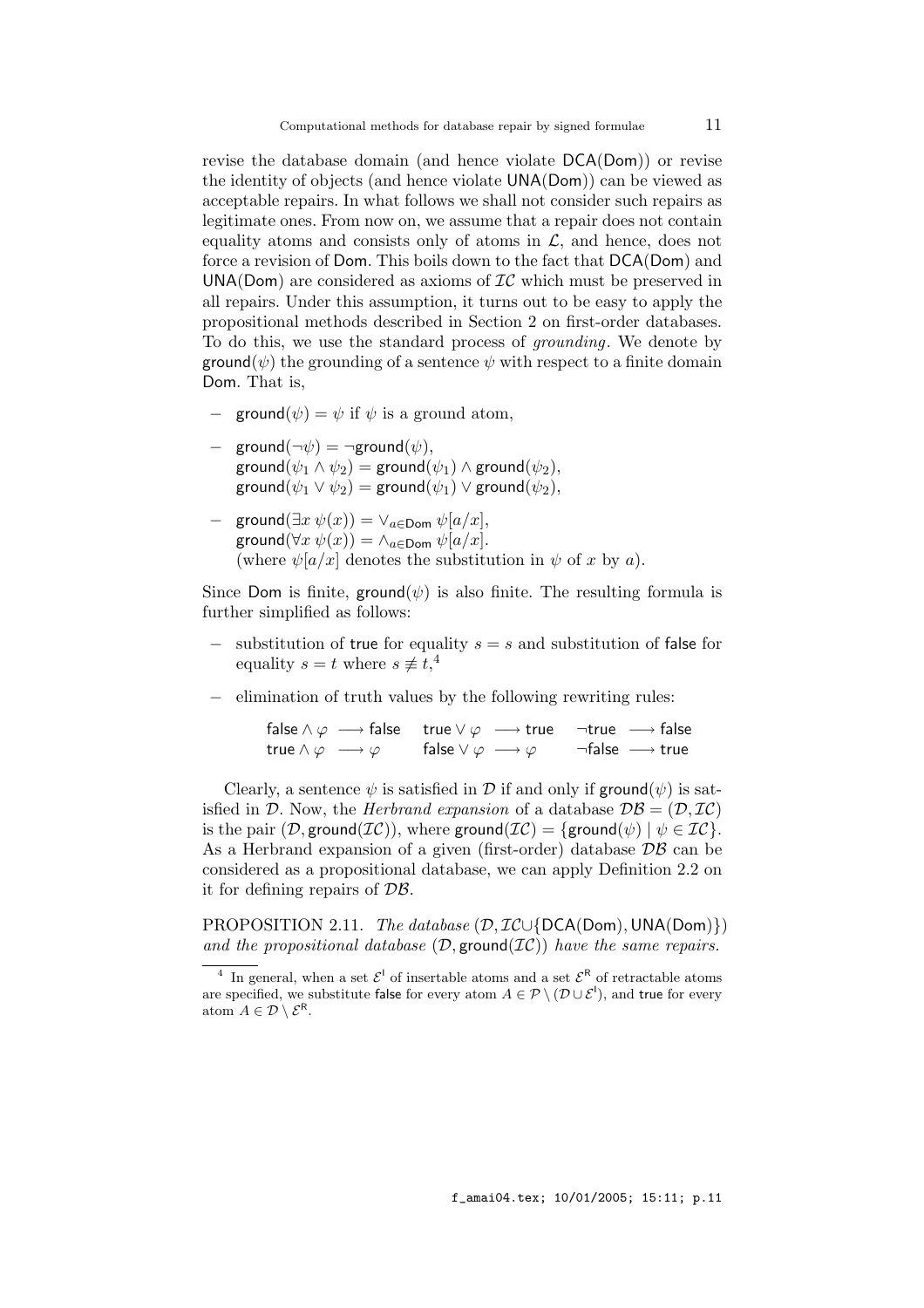12 O. Arieli, M. Denecker, B. Van Nuffelen and M. Bruynooghe

## 3. Computing preferred database repairs

In this section we show that various constraint solvers for logic programs (Section 3.1) and quantified Boolean formulae (Section 3.2) can be utilized for computing database repairs based on the signed theories. The complexity of these computations is also considered (Section 3.3).

## 3.1. Computing preferred repairs by model generation

First we show how solvers for constraint logic programs (CLPs), answerset programming (ASP), and SAT solvers, can be used for computing  $\leq_c$ -preferred repairs (Section 3.1.1) and  $\leq_c$ -preferred repairs (Section 3.1.2). The experimental results are presented in Section 4.

## 3.1.1. Computing  $\leq_c$ -preferred repairs

In what follows we discuss two techniques to compute  $\leq_c$ -minimal Herbrand models. The first approach is based on using finite domain CLP solvers. Encoding the computation of  $\leq_c$ -preferred repairs using a finite domain constraint solver is a straightforward process. The switching atoms  $s_p$  are encoded as finite domain variables with domain  $\{0, 1\}$ . A typical encoding specifies the relevant constraints (i.e., the encoding of  $\overline{IC}$ ), assigns a special variable, Sum, for summing-up the values of the finite domain variables associated with the switching atoms (the sum corresponds to the number of true switching atoms), and searches for a solution with a minimal value for Sum.

EXAMPLE 3.1. Below is a code for repairing the database of Example 2.5 with the Sicstus Prolog finite domain constraint solver CLP(FD)  $[23]^{5}$ .

| domain([Sp, Sq], 0, 1),                                       | %domain of the atoms    |
|---------------------------------------------------------------|-------------------------|
| $Sp$ #\/ Sq,                                                  | %the signed theory      |
| $sum([Sp, Sq], #=, Sum),$                                     | %Sum: num of true atoms |
| minimize(labeling([], [Sp, Sq]), Sum). %resolve with min. sum |                         |

The solutions computed here are [1, 0] and [0, 1], and the value of Sum is 1. This means that the cardinality of the  $\leq_c$ -preferred repairs of  $\mathcal{DB}$  should be 1, and that these repairs are induced by the valuations  $\nu_1 = \{s_p : t, s_q : f\}$  and  $\nu_2 = \{s_p : f, s_q : t\}$ . Thus, the two  $\leq_c$ -minimal

<sup>5</sup> A Boolean constraint solver would also be appropriate here. As the Sicstus Prolog Boolean constraint solver has no minimization capabilities, we prefer to use here the finite domain constraint solver.

<sup>&</sup>lt;sup>6</sup> Here and in what follows we write  $\nu = \{x_1 : a_1, \ldots, x_n : a_n\}$  to denote that  $\nu(x_i) = a_i$  for  $i = 1, \ldots, n$ .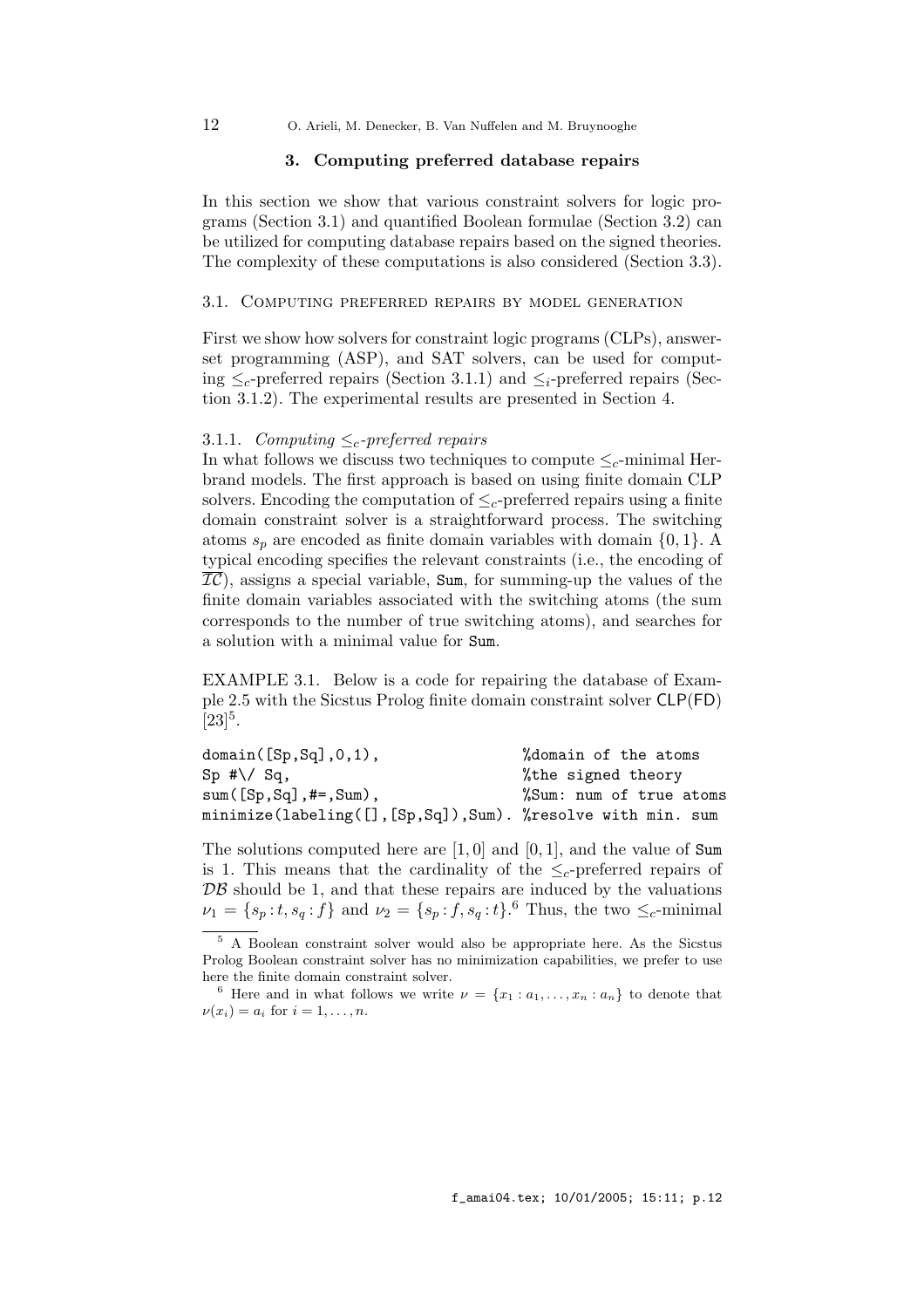Computational methods for database repair by signed formulae  $13$ 

repairs here are  $({}, \{p\})$  and  $({q}, \{})$ , which indeed insert or retract exactly one atomic formula.

A second approach is based on using the disjunctive logic programming system DLV [31]. To compute  $\leq_c$ -minimal repairs using DLV, the signed theory  $\overline{\mathcal{IC}}$  is transformed into a propositional clausal form. A clausal theory is a special case of a disjunctive logic program without negation in the body of the clauses. The stable models of a disjunctive logic program without negation as failure in the body of rules coincide exactly with the  $\leq_i$ -minimal models of such a program. Hence, by transforming the signed theory  $\overline{IC}$  to clausal form, DLV can be used to compute  $\leq_i$ -minimal Herbrand models. To eliminate models with nonminimal cardinality, *weak constraints* are used. A weak constraint is a formula for which a cost value is defined. With each model computed by DLV, a cost is defined as the sum of the cost values of all weak constraints satisfied in the model. The DLV system can be asked to generate models with minimal total cost. The set of weak constraints used to compute  $\leq_c$ -minimal repairs is exactly the set of all atoms  $s_p$ ; each atom has cost 1. Clearly,  $\leq_i$ -minimal models of a theory with minimal total cost are exactly the models with least cardinality.

EXAMPLE 3.2. Below is a code for repairing the database of Example 2.5 with DLV.

| $Sp \, v \, Sq.$  | %the clause                   |
|-------------------|-------------------------------|
| $:$ Sp.           | %the weak constraints         |
| $:$ $\degree$ Sq. | %(their cost is 1 by default) |

Clearly, the solutions here are  $\{s_p : t, s_q : f\}$  and  $\{s_p : f, s_q : t\}$ . These valuations induce the two  $\leq_c$ -minimal repairs of  $\mathcal{DB}, \mathcal{R}_1 = (\{\}, \{p\})$ and  $\mathcal{R}_2 = (\{q\}, \{\})$ .

## 3.1.2. Computing  $\leq_i$ -preferred repairs

The  $\leq_i$ -preferred repairs of a database  $(\mathcal{D}, \mathcal{IC})$  correspond to the  $\leq_i$ minimal Herbrand models of the signed theory  $\overline{IC}$ . Below we use this fact for introducing some simple techniques to compute an  $\leq_i$ -preferred repair by model generators; in Section 3.2 we consider another method that is based on reasoning with quantified Boolean formulae.

#### A. A naive algorithm

First, we consider a straightforward iterative algorithm for computing all the  $\leq_i$ -preferred repairs of the input database. The idea behind the following algorithm is to compute, at each iteration, one  $\leq_i$ -minimal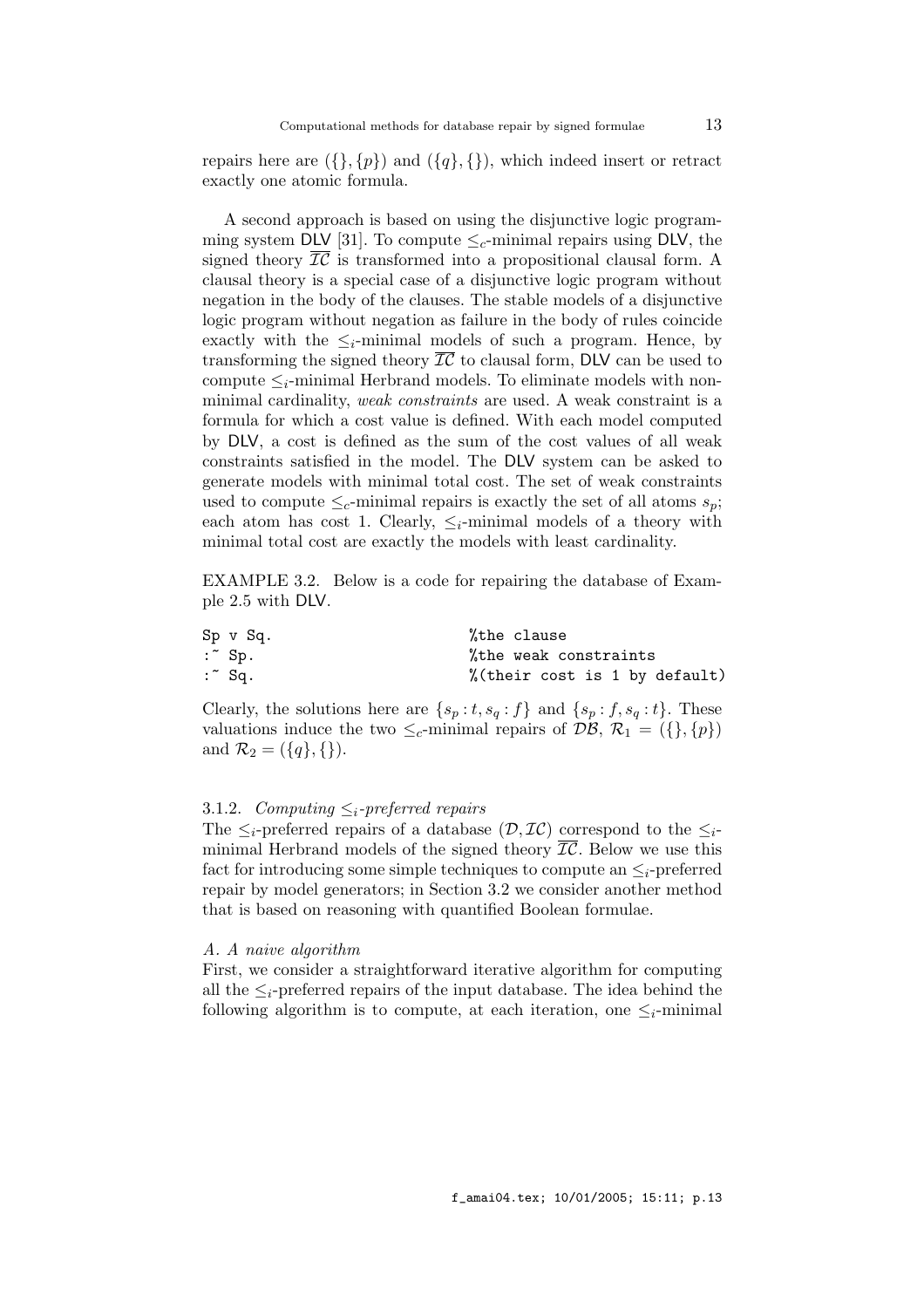model of the union of the signed theory  $\overline{IC}$  and the exclusion of all the repairs that have been constructed in previous iterations. By Theorem 2.9, then, this model induces an  $\leq_i$ -preferred repair of the input database. A pseudo-code of the algorithm is shown in Figure 1.

input: a database  $\mathcal{DB} = (\mathcal{D}, \mathcal{IC})$ . 1.  $\mathcal{T} = \overline{\mathcal{IC}}$ ; Exclude-Previous-Repairs =  $\emptyset$ ; 2. do { 3.  $\mathcal{T} = \mathcal{T} \cup$  Exclude-Previous-Repairs; 4. compute one  $\leq_i$ -minimal Herbrand model of  $\mathcal T$ , denote it by  $M$ ; 5. if  $\{s_n | M(s_n) = t\} = \emptyset$  then 6. return  $(\emptyset, \emptyset)$  and exit; % this is the only preferred repair 7. else { 8. return the update that is associated with  $M$ ; 9.  $\psi_M = \neg \bigwedge_{\{s_p \mid M(s_p) = t\}} s_p;$ 10. Exclude-Previous-Repairs  $=$ Exclude-Previous-Repairs  $\cup$   $\{\psi_M\};$ 11. } 12. } until there are no  $\leq_i$ -minimal models for  $\mathcal{T}$ ; % no more repairs

Figure 1.  $\leq_i$ -preferred repairs computation by minimal models.

EXAMPLE 3.3. Consider the database of Examples 2.4 and 2.5. At the first iteration, one of the two  $\leq_i$ -minimal Herbrand models of  $\mathcal{T} =$  $\psi = s_p \vee s_q$  is computed. Suppose, without a loss of generality, that it is  $\{s_p : t, s_q : f\}$ . The algorithm thus constructs the corresponding  $(\leq_i$ -preferred) repair, which is  $(\{\}, \{p\})$ . At the next iteration  $\neg s_p$  is added to  $\mathcal T$  and the only  $\leq_i$ -minimal Herbrand model of the extended theory is  $\{s_p : f, s_q : t\}$ . This model is associated with another  $\leq_{i^-}$ preferred repair of the input database, which is  $({q}, {})$ , and this is the output of the second iteration. At the third iteration  $\neg s_q$  is added, and the resulting theory is not consistent anymore. Thus, this theory has no  $\leq_i$ -minimal models, and the algorithm terminates. In particular, therefore, the third repair of the database (which is *not* an  $\leq_i$ -preferred one) is not produced by the algorithm.

In the last example the algorithm produces exactly the set of the  $\leq_i$ -preferred repairs of the input database. It is not difficult to see that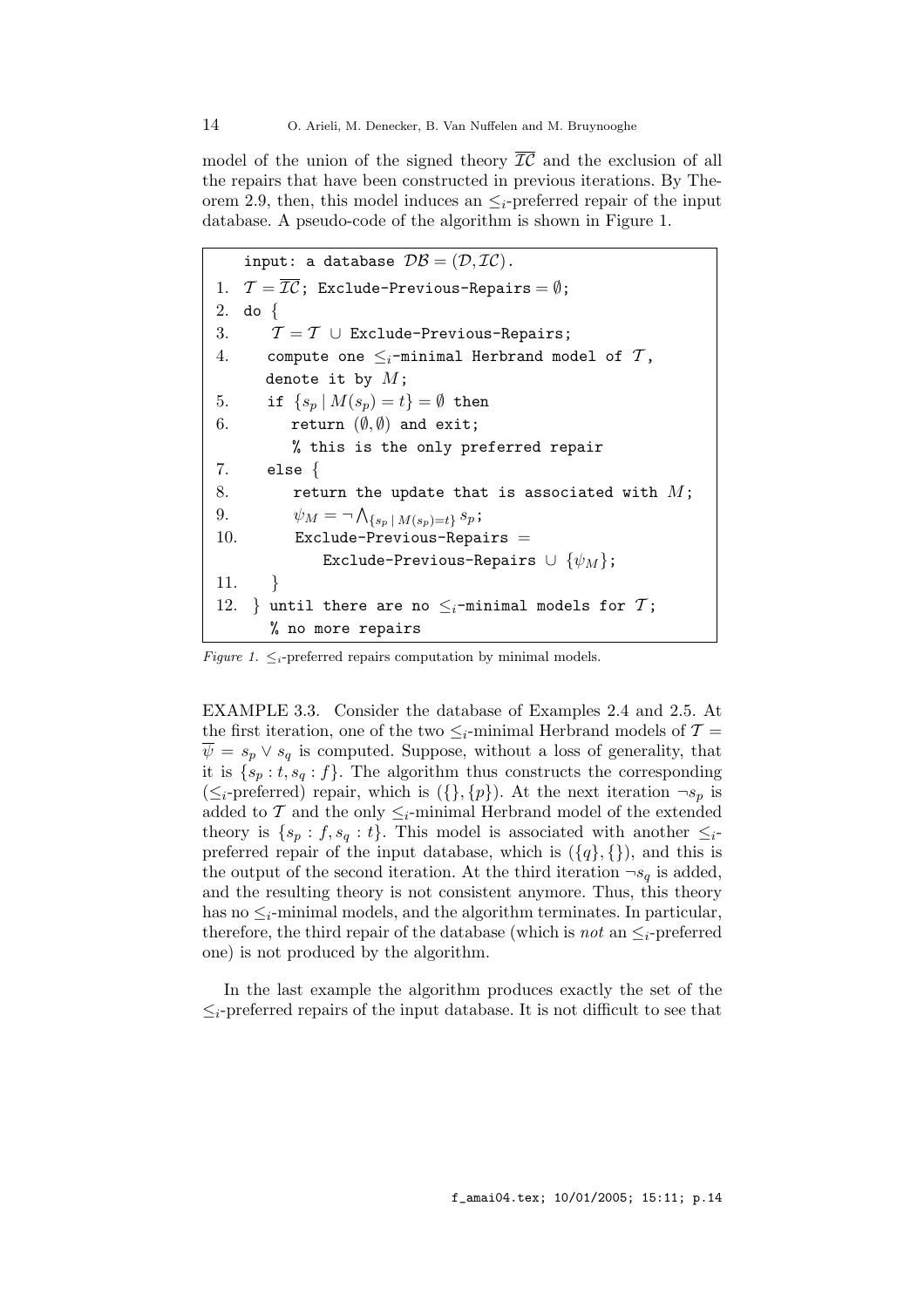this is the case for any input database. First, by Theorem 2.6, every database update that is produced by the algorithm (in line 8) is a repair, since it is associated with a valuation  $(M)$  that is a model of  $\overline{IC}$  (as M is an  $\leq_i$ -minimal model of T). Moreover, by the next proposition, the output of the algorithm is exactly the set of the  $\leq_i$ -preferred repairs of the input database.

PROPOSITION 3.4. A database update is produced by the algorithm of Figure 1 for input DB iff it is an  $\leq_i$ -preferred repair of DB.

Proof. One direction of the proposition immediately follows from the definition of the algorithm (see lines 4 and 8 in Figure 1). The converse follows from Theorem 2.9 and the fact that Exclude-Previous-Repairs blocks the possibility that the same repair will be computed more than once.  $\Box$ 

Observe that Proposition 3.4 also implies the termination of the algorithm of Figure 1.

#### B. Some more robust methods

The algorithm described above implements a direct and simple method of computing all the  $\leq_i$ -preferred repairs, but it assumes the existence of an (external) procedure that computes one  $\leq_i$ -minimal Herbrand model of the underlying theory. In what follows we describe three techniques of using ASP/CLP/SAT-solvers for efficiently computing the desired repairs, without relying on any external process.

I. One possible technique is based on SAT-solvers. These solvers, e.g. zChaff [50], do not directly compute minimal models, but can be easily extended to do so. The algorithm uses the SATsolver to generate models of the theory  $\mathcal T$ , until it finds a minimal model. Minimality of a model  $M$  of  $\mathcal T$  can be verified by checking the unsatisfiability of T, augmented with the axioms  $\bigvee_{p\in M} \neg p$ and  $\bigwedge_{p \notin M} \neg p$ . The model M is minimal exactly when these axioms are inconsistent with  $\mathcal T$ . A pseudo-code of an algorithm that implements this approach is shown below.

if  $T$  is not satisfiable then halt; while sat(T) {  $\%$  as long as T is satisfiable  $M := \text{solve}(\mathcal{T});$  % find a model of  $\mathcal{T}$  $\mathcal{T}$  :=  $\mathcal{T}$   $\cup$   $\left\{ \left. \mathsf{V}_{p\in M}\, \neg p \right. ,\, \mathsf{\Lambda}_{p\not\in M}\, \neg p \right.\right\} ;$ } return M  $\qquad$  % this is an  $\leq_i$ -minimal model of T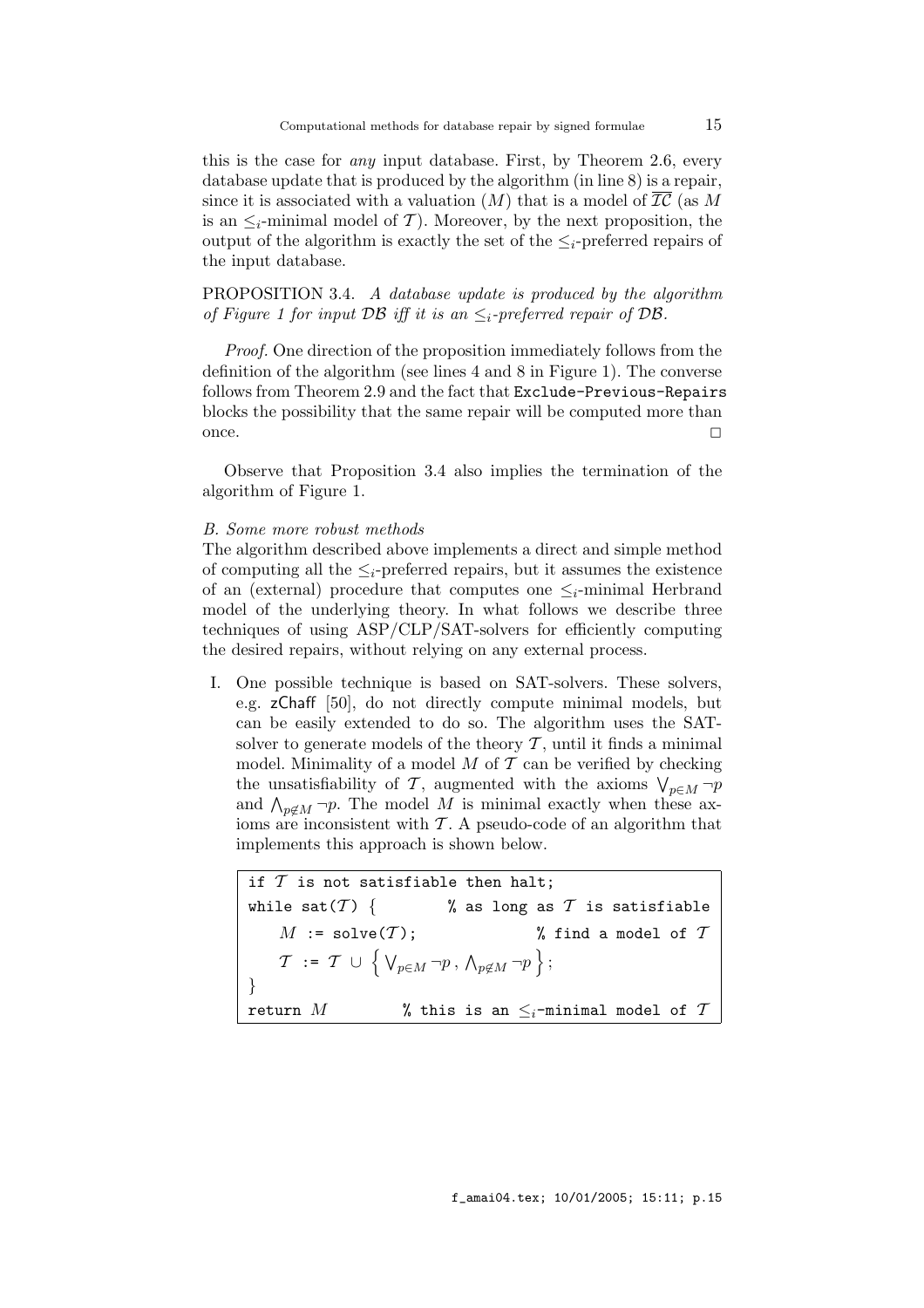16 O. Arieli, M. Denecker, B. Van Nuffelen and M. Bruynooghe

We have tested this approach using the SAT solver  $z$ Chaff [50]; the results are discussed in Section 4.

II. Another possibility is to adapt CLP-techniques to compute  $\leq_i$ minimal models of Boolean constraints. The idea is simply to make sure that whenever a Boolean variable (or a finite domain variable with domain  $\{0, 1\}$  is selected for being assigned a value, one first assigns the value 0 before trying to assign the value 1.

PROPOSITION 3.5. If the above strategy for value selection is used, then the first computed model is an  $\leq_i$ -minimal model.

Proof. Consider the search tree of the CLP-problem. Each path in this tree represents a value assignment to a subset of the constraint variables. Internal nodes, correspond to partial solutions, are labeled with the variable selected by the labeling function of the solver and have two children: the left child assigns value 0 to the selected variable and the right child assigns value 1. We say that node  $n_2$  is on the right of a node  $n_1$  in this tree if  $n_2$  appears in the right subtree, and  $n_1$  appears in the left subtree of the deepest common ancestor node of  $n_1$  and  $n_2$ . It is then easy to see that in such a tree, each node  $n_2$  to the right of a node  $n_1$  assigns the value 1 to the variable selected in this ancestor node, whereas  $n_1$ assigns value 0 to this variable. Consequently, the left-most node in the search tree which is a model of the Boolean constraints, is  $\leq_i$ -minimal.

In CLP-systems such as Sicstus Prolog, one can control the order in which values are assigned to variables. We have implemented the above strategy and discuss the results in Section 4.

EXAMPLE 3.6. Below is a code for computing an  $\leq_i$ -preferred repair of the database of Example 2.5, using CLP(FD).

| domain([Sp, Sq], 0, 1),                               | % domain of the atoms |
|-------------------------------------------------------|-----------------------|
| $Sp$ #\/ Sq,                                          | % the signed theory   |
| labeling([up,leftmost],[Sp,Sq]). % find min. solution |                       |

For computing all the  $\leq_i$ -minimal repairs, a call to a procedure, compute minimal([Sp,Sq]), should replace the last line of the code above. This procedure is defined as follows: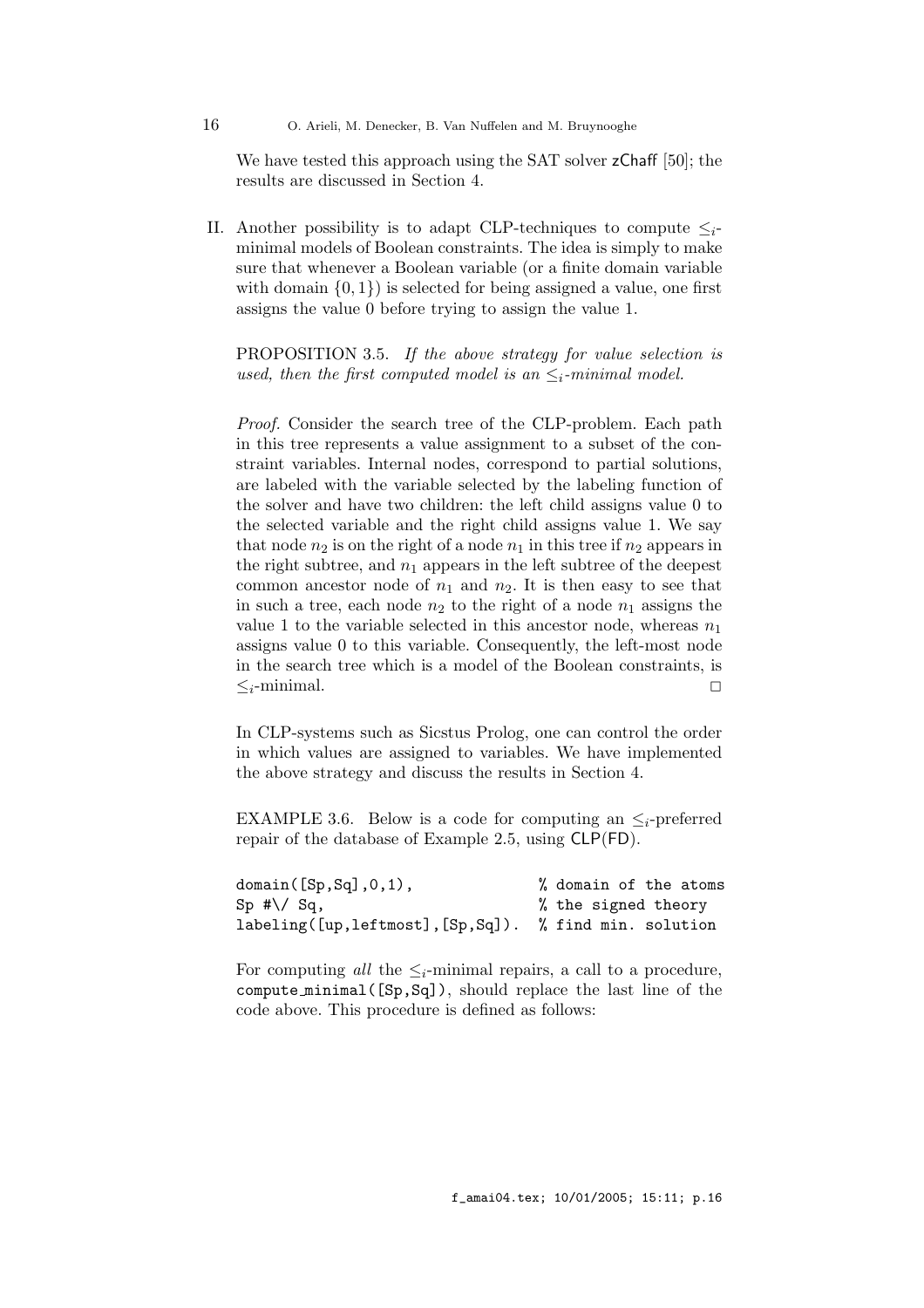Computational methods for database repair by signed formulae 17

```
compute_minimal(Vars):- % find one minimal solution
    once(labeling([up,leftmost],Vars)),
    bb_put(min_repair,Vars).
compute_minimal(Vars):- % find another solution
    bb_get(min_repair,Solution),
    exclude_repair(Solution,Vars),
    compute_minimal(Vars).
exclude_repair(Sol,Vars):- % exclude previous solutions
    exclude_repair(Sol,Vars,Constraint),
    call(#\ Constraint).
exclude_repair([], [], 1).
exclude_repair([1|Ss],[V|Vs],V#=1 #/\ C):-
    exclude_repair(Ss,Vs,C).
exclude_repair([0|Ss],[V|Vs],C):-
    exclude_repair(Ss,Vs,C).
```
Note that the code above is the exact encoding for the Sicstus Prolog solver of the algorithm in Figure 1.

III. A third option, mentioned already in Section 3.1.1, is to transform  $\overline{IC}$  to clausal form and use the DLV system. In this case the weak constraints are not needed.

## 3.2. COMPUTING  $\leq_i$ -PREFERRED REPAIRS BY QBF SOLVERS

Quantified Boolean formulae (QBFs) are propositional formulae extended with quantifiers ∀, ∃ over propositional variables. It has been shown that this language is useful for expressing a variety of computational paradigms, such as default reasoning [20], circumscribing inconsistent theories [21], paraconsistent preferential reasoning [6], and computations of belief revision operators (see [29], as well as Section 5 below). In this section we show how QBF solvers can be used for computing the  $\leq_i$ -preferred repairs of a given database. In this case it is necessary to add to the signed formulae of  $\overline{IC}$  an axiom (represented by a quantified Boolean formula) that expresses  $\leq_i$ -minimality, i.e., that an  $\leq_i$ -preferred repair is not included in any other database repair. Then, QBF solvers such as QUBOS [12], EVALUATE [22], QUIP [30], QSOLVE [32], QuBE [35], QKN [41], SEMPROP [43], and DECIDE [54], can be applied to the signed quantified Boolean theory that is obtained, in order to compute the  $\leq_i$ -preferred repairs of the database. Below we give a formal description of this process.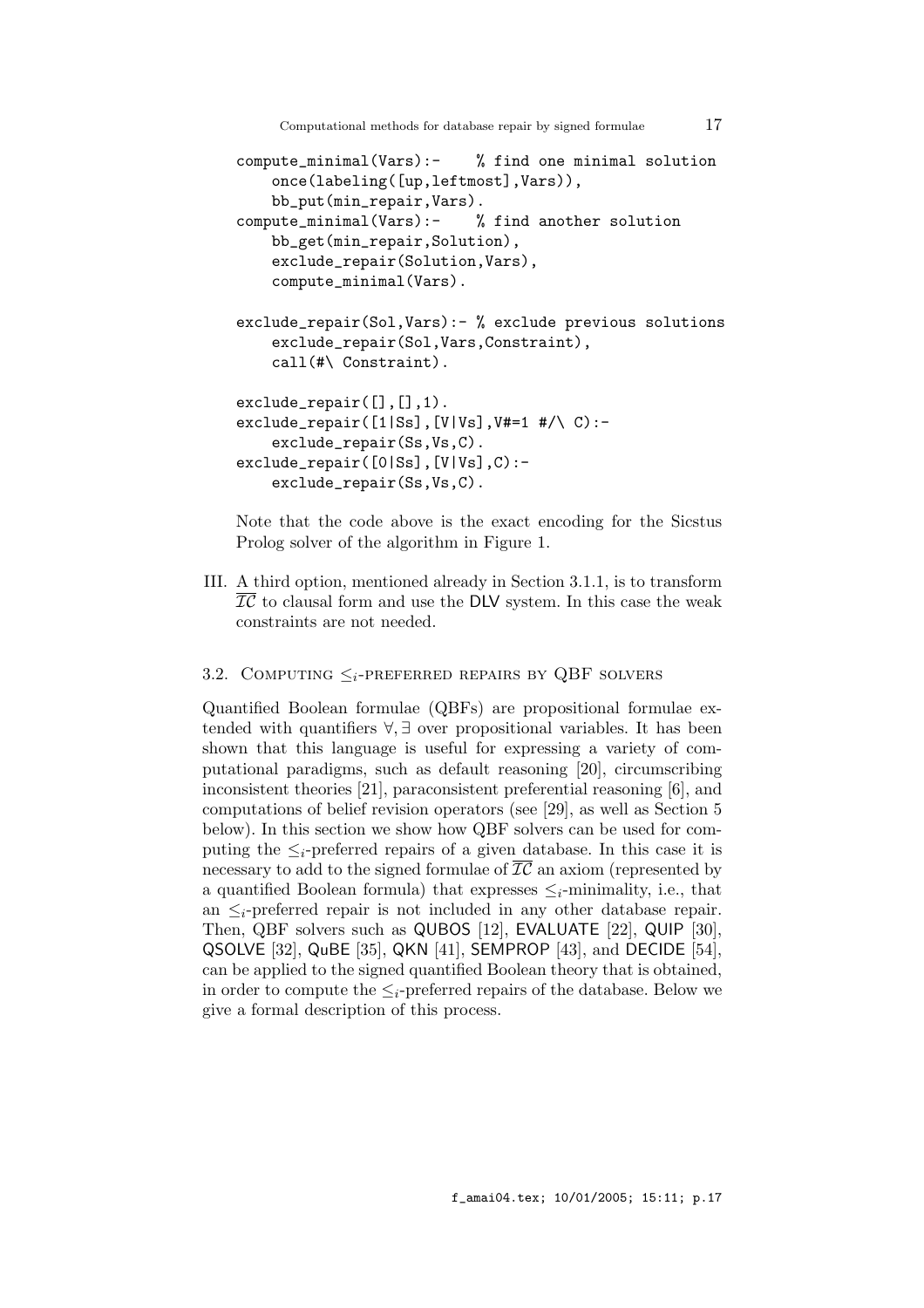#### 3.2.1. Quantified Boolean formulae

In what follows we shall denote propositional formulae by Greek lowercase letters (usually  $\psi$ ,  $\phi$ ) and QBFs by Greek upper-case letters (e.g.,  $\Psi$ ,  $\Phi$ ). Intuitively, the meaning of a QBF of the form  $\exists p \forall q \psi$  is that there exists a truth assignment of p such that  $\psi$  is true for every truth assignment of q. Next we formalize this intuition.

As usual, we say that an occurrence of an atomic formula  $p$  is free if it is not in the scope of a quantifier  $\mathsf{Q}p$ , for  $\mathsf{Q} \in {\forall, \exists}$ , and we denote by  $\Psi[\phi_1/p_1,\ldots,\phi_m/p_m]$  the uniform substitution of each free occurrence of a variable  $p_i$  in  $\Psi$  by a formula  $\phi_i$ , for  $i = 1, \ldots, m$ . The notion of a valuation is extended to QBFs as follows: Given a function  $\nu_{\text{at}}$ : Dom  $\cup$  {t, f}  $\rightarrow$  {t, f} s.t.  $\nu(\text{t}) = t$  and  $\nu(\text{f}) = f$ , a valuation  $\nu$  on QBFs is recursively defined as follows:

 $\nu(p) = \nu_{\text{at}}(p)$  for every atom  $p \in \text{Dom} \cup \{t, f\},\$  $\nu(\neg \psi) = \neg \nu(\psi),$  $\nu(\psi \circ \phi) = \nu(\psi) \circ \nu(\phi)$ , where  $\circ \in \{\wedge, \vee, \rightarrow, \leftrightarrow\},$  $\nu(\forall p \psi) = \nu(\psi[\mathsf{t}/p]) \wedge \nu(\psi[\mathsf{f}/p]),$  $\nu(\exists p \psi) = \nu(\psi[t/p]) \vee \nu(\psi[f/p]).$ 

A valuation  $\nu$  satisfies a QBF  $\Psi$  if  $\nu(\Psi) = t$ ;  $\nu$  is a model of a set  $\Gamma$ of QBFs if it satisfies every element of Γ. A QBF  $\Psi$  is entailed by a set Γ of QBFs (notation:  $\Gamma \models \Psi$ ) if every model of Γ is also a model of Ψ. In what follows we shall use the following notations: for two valuations  $\nu_1$  and  $\nu_2$  we denote by  $\nu_1 \leq \nu_2$  that for every atomic formula  $p, \nu_1(p) \to \nu_2(p)$  is true. We shall also write  $\nu_1 < \nu_2$  to denote that  $\nu_1 \leq \nu_2$  and  $\nu_2 \nleq \nu_1$ .

## 3.2.2. Representing  $\leq_i$ -preferred repairs by signed QBFs

It is well-known that quantified Boolean formulae can be used for representing circumscription [49], thus they properly express logical minimization [20, 21]. In our case we use this property for expressing minimization of repairs w.r.t. set inclusion.

Given a database  $\mathcal{DB} = (\mathcal{D}, \mathcal{IC})$ , denote by  $\overline{\mathcal{IC}}_{\wedge}$  the conjunction of all the elements in  $\overline{IC}$  (i.e., the conjunction of all the signed formulae that are obtained from the integrity constraints of  $\mathcal{DB}$ ). Consider the following QBF, denoted by  $\Psi_{\mathcal{D}\mathcal{B}}$ :

$$
\forall s'_{p1}, \ldots, s'_{p_n} \left( \overline{\mathcal{IC}}_{\wedge} \left[ s'_{p_1} / s_{p_1}, \ldots, s'_{p_n} / s_{p_n} \right] \right. \to \cdots
$$

$$
\left( \bigwedge_{i=1}^n (s'_{p_i} \to s_{p_i}) \to \bigwedge_{i=1}^n (s_{p_i} \to s'_{p_i}) \right) \right).
$$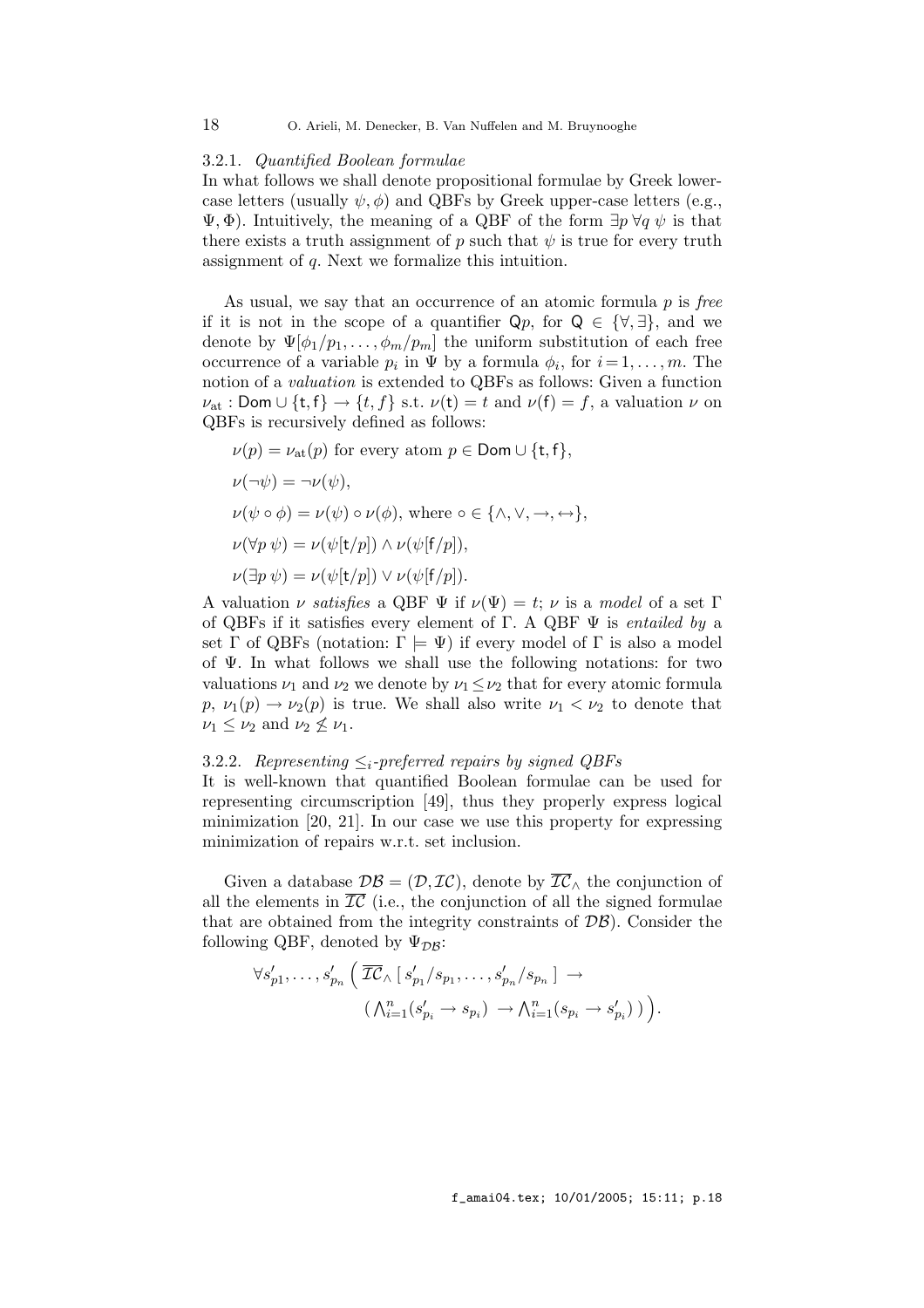Consider a model  $\nu$  of  $\mathcal{IC}_\wedge$ , i.e., a valuation for  $s_{p_1}, \ldots, s_{p_n}$  that makes  $\overline{IC}_{\wedge}$  true. The QBF  $\Psi_{\mathcal{DB}}$  expresses that every interpretation  $\mu$  (valuation for  $s'_{p_1}, \ldots, s'_{p_n}$  that is a model of  $\overline{IC}_\wedge$ , has the property that  $\mu \leq \nu$  implies  $\nu \leq \mu$ , i.e., there is no model  $\mu$  of  $\overline{IC}_\wedge$ , s.t. the set  $\{s_p | \nu(s_p) = t\}$  properly contains the set  $\{s_p | \mu(s_p) = t\}$ . In terms of database repairs, this means that if  $\mathcal{R}^{\nu} =$  (Insert, Retract) and  $\mathcal{R}^{\mu} =$ (Insert′ , Retract′ ) are the database repairs that are associated, respectively, with  $\nu$  and  $\mu$ , then Insert $' \cup$ Retract $' \not\subset$  Insert∪Retract. It follows, therefore, that in this case  $\mathcal{R}^{\nu}$  is an  $\leq_i$ -preferred repair of  $\mathcal{DB}$ , and in general  $\Psi_{\mathcal{DB}}$  represents  $\leq_i$ -minimality.

EXAMPLE 3.7. For the database  $\mathcal{DB}$  of Examples 2.4 and 2.5,  $\overline{\mathcal{IC}}$  ∪  $\Psi_{\mathcal{D}\mathcal{B}}$  is the following theory Γ:

$$
\begin{aligned}\n\left\{ s_p \vee s_q, \\
\forall s'_p \forall s'_q \left( (s'_p \vee s'_q) \to ((s'_p \to s_p) \wedge (s'_q \to s_q) \to (s_p \to s'_p) \wedge (s_q \to s'_q)) \right) \right\}.\n\end{aligned}
$$

The models of  $\Gamma$  are those that assign t either to  $s_p$  or to  $s_q$ , but not to both of them, i.e.,  $\nu_1 = (s_p : t, s_q : f)$  and  $\nu_2 = (s_p : f, s_q : t)$ . The database updates that are induced by these valuations are, respectively,  $\mathcal{R}^{\nu_1} = (\{\}, \{p\})$  and  $\mathcal{R}^{\nu_2} = (\{q\}, \{\})$ . By Theorem 3.8 below, these are the only  $\leq_i$ -preferred repairs of  $\mathcal{DB}$ .

THEOREM 3.8. Let  $\mathcal{DB} = (\mathcal{D}, \mathcal{IC})$  be a database and  $\overline{\mathcal{IC}} = {\overline{\psi} \mid \psi \in \mathcal{I}}$  $IC$ . Then:

a) if R is an  $\leq_i$ -preferred repair of DB then  $\nu^{\mathcal{R}}$  is a model of  $\overline{\mathcal{IC}} \cup$  $\Psi_{\mathcal{D}\mathcal{B}}$ 

b) if v is a model of  $\overline{IC} \cup \Psi_{\mathcal{DB}}$  then  $\mathcal{R}^{\nu}$  is an  $\leq_i$ -preferred repair of  $DB.$ 

*Proof.* Suppose that  $\mathcal{R} =$  (Insert, Retract) is an  $\leq_i$ -preferred repair of DB. In particular, it is a repair of DB and so, by Theorem 2.6,  $\nu^{\mathcal{R}}$  is a model of  $\overline{\mathcal{IC}}$ . Since Theorem 2.6 also assures that a database update that is induced by a model of  $\overline{\mathcal{IC}}$  is a repair of  $\mathcal{DB}$ , in order to prove both parts of the theorem, it remains to show that the fact that  $\nu^{\mathcal{R}}$ satisfies  $\Psi_{\mathcal{D}\mathcal{B}}$  is a necessary and sufficient condition for assuring that R is  $\leq_i$ -minimal among the repairs of DB. Indeed,  $\nu^R$  satisfies  $\Psi_{\mathcal{DB}}$ iff for every valuation  $\mu$  that satisfies  $\overline{IC}_\wedge$  and for which  $\mu \leq \nu^{\mathcal{R}}$ , it is also true that  $\nu^{\mathcal{R}} \leq \mu$ . Thus,  $\nu^{\mathcal{R}}$  satisfies  $\Psi_{\mathcal{DB}}$  iff there is no model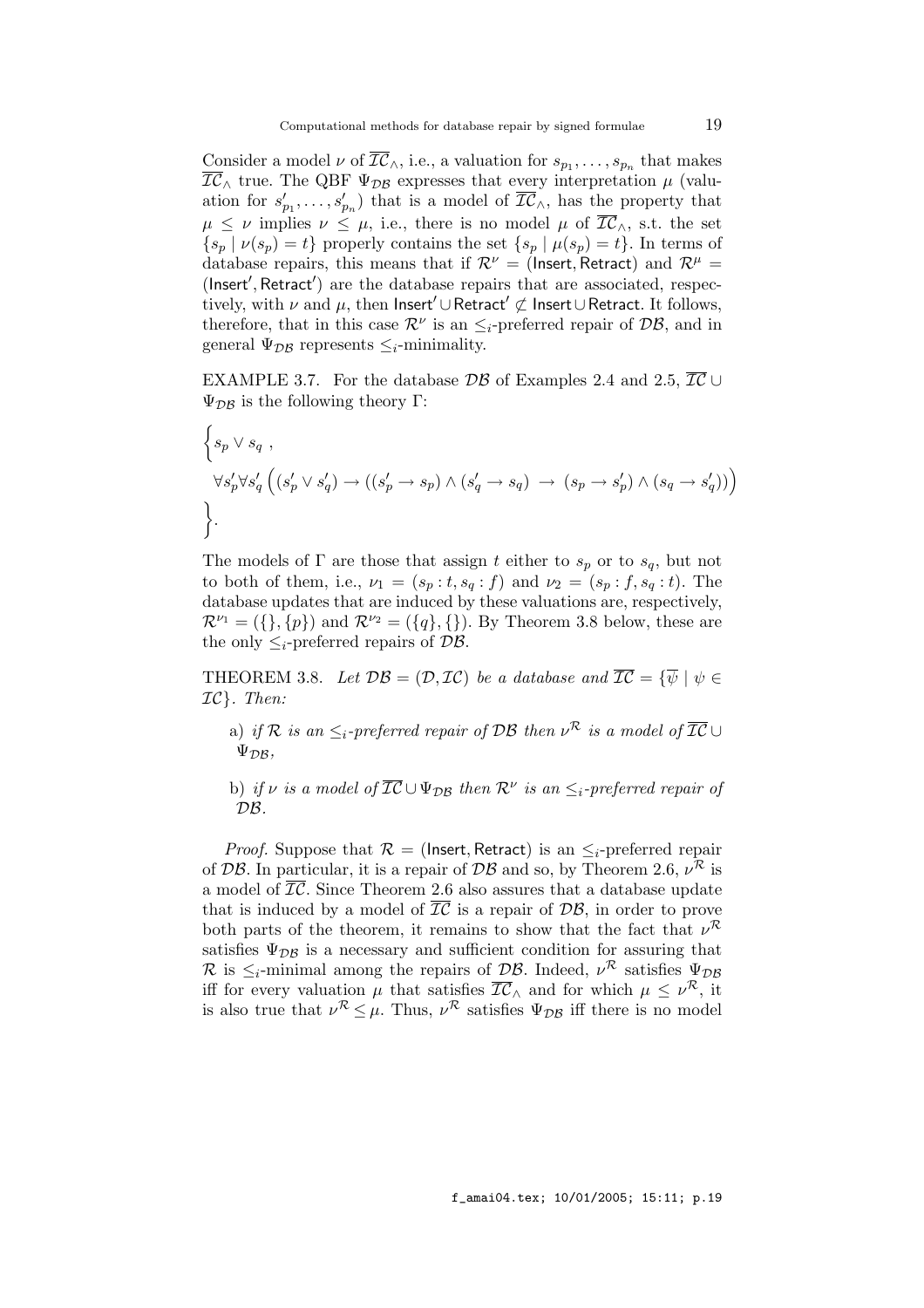$\mu$  of  $\overline{IC}$  s.t.  $\mu < \nu^{\mathcal{R}}$ , iff (by Theorem 2.6 again) there is no repair  $\mathcal{R}'$ of DB s.t.  $\nu^{\mathcal{R}'} < \nu^{\mathcal{R}}$ , iff there is no repair  $\mathcal{R}' =$  (lnsert', Retract') s.t. Insert' ∪ Retract' ⊂ Insert ∪ Retract, iff  $R$  is an  $\leq_i$ -minimal repairs of  $\mathcal{DB}.$ 

DEFINITION 3.9. [4, 5]  $Q$  is a *consistent query answer* of a database  $\mathcal{DB} = (\mathcal{D}, \mathcal{IC})$  if it holds in (the databases that are obtained from) all the  $\leq_i$ -preferred repairs of  $\mathcal{DB}$ .

An immediate consequence of Theorem 3.8 is that consistent query answering [4, 5, 37] may be represented in our context in terms of a consequence relation as follows:

COROLLARY 3.10.  $Q$  is a consistent query answer of a database  $\mathcal{DB} = (\mathcal{D}, \mathcal{IC})$  iff  $\overline{\mathcal{IC}} \cup \Psi_{\mathcal{DB}} \models \mathcal{Q}.$ 

The last corollary and Section 3.1.2 provide, therefore, some additional methods for consistent query answering, all of them are based on signed theories.

#### 3.3. COMPLEXITY

We conclude this section by an analysis of the computational complexity of the underlying problem. As we show below, Theorem 3.8 allows us to draw upper complexity bounds for the following two main approaches to database integration.

- a) A skeptical (conservative) approach to query answering (considered, e.g., in [4, 5, 37]), in which an answer to a query  $\mathcal Q$  and a database  $\mathcal{DB}$  is evaluated with respect to (the databases that are obtained from) all the  $\leq_i$ -preferred repairs of DB (i.e., computations of consistent query answers; see Definition 3.9 above).
- a) A credulous approach to the same problem, according to which queries are evaluated with respect to *some*  $\leq_i$ -preferred repair of  $\mathcal{D}\mathcal{B}.$

COROLLARY 3.11. Credulous query answering lies in  $\Sigma_2^P$ , and skeptical query answering is in  $\Pi_2^P$ .

Proof. By Theorem 3.8, credulous query answering is equivalent to satisfiability checking for  $\overline{IC} \cup \Psi_{DB}$ , and skeptical query answering is equivalent to entailment checking for the same theory (see also Corollary 3.10 above). Thus, these decision problems can be encoded by QBFs in prenex normal form with exactly one quantifier alternation. The corollary is obtained, now, by the following well-known result: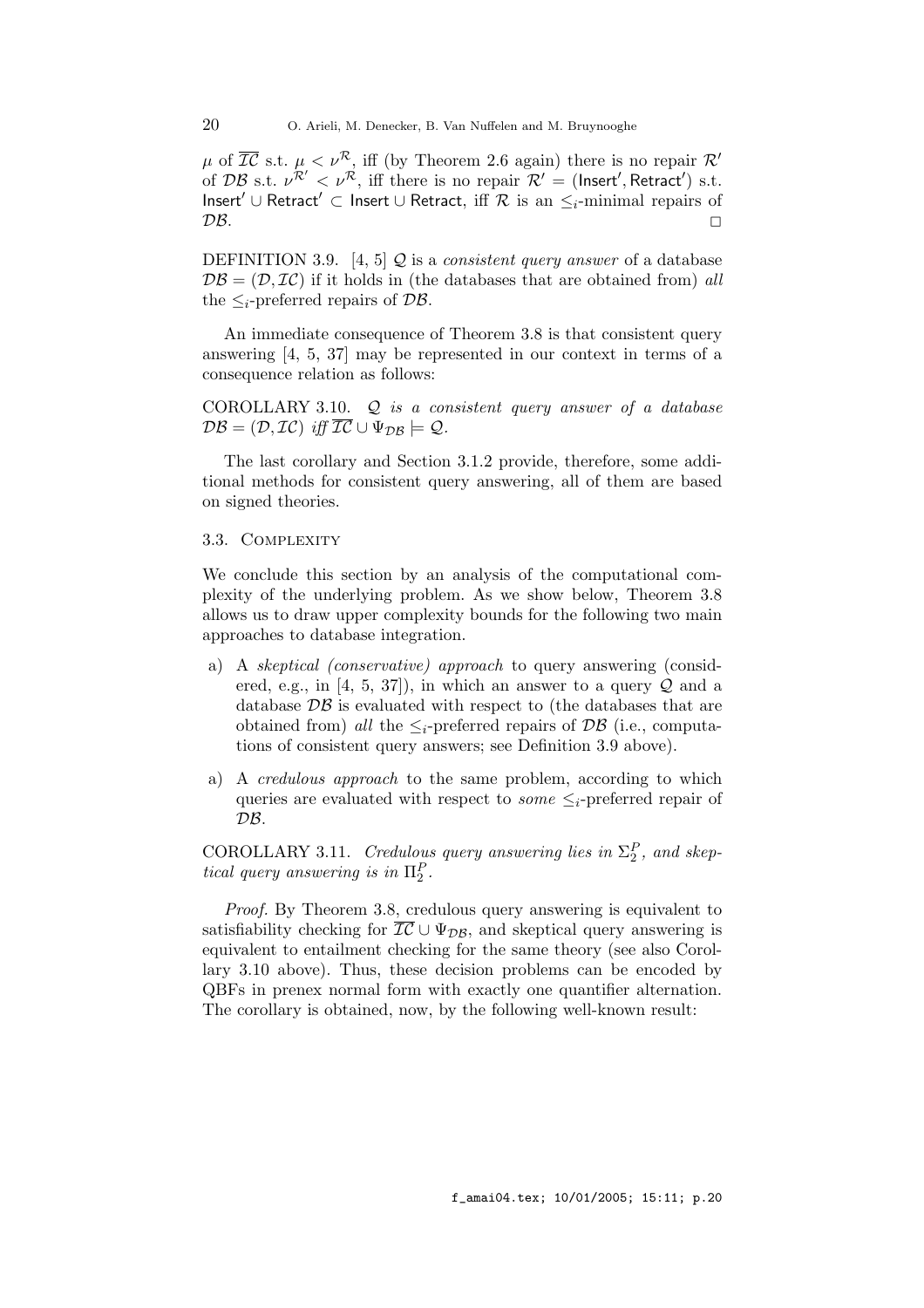PROPOSITION 3.12. [60] Given a propositional formula  $\psi$ , whose atoms are partitioned into  $i \geq 1$  sets  $\{p_1^1, \ldots, p_{m_1}^1\}, \ldots, \{p_1^i, \ldots, p_{m_i}^i\},\$ deciding whether

$$
\exists p^1_1,\ldots,\exists p^1_{m_1},\forall p^2_1,\ldots,\forall p^2_{m_2},\ldots,\mathsf{Q} p^i_1,\ldots,\mathsf{Q} p^i_{m_i}\psi
$$

is true, is  $\Sigma_i^P$ -complete (where  $Q = \exists$  if i is odd and  $Q = \forall$  if i is even). Also, deciding if

$$
\forall p_1^1, \ldots, \forall p_{m_1}^1, \exists p_1^2, \ldots, \exists p_{m_2}^2, \ldots, \mathsf{Q} p_1^i, \ldots, \mathsf{Q} p_{m_i}^i \psi
$$

is true, is  $\Pi_i^P$ -complete (where  $Q = \forall$  if i is odd and  $Q = \exists$  if i is even).  $\Box$ 

As shown, e.g., in [37], the complexity bounds specified in the last corollary are strict, i.e., these decision problems are hard for the respective complexity classes.

#### 4. Experiments and comparative study

The idea of using formulae that introduce new ('signed') variables aimed at designating the truth assignments of other related variables is used, for different purposes, e.g. in [7, 8, 19, 20]. In the area of database integration, signed variables are used in [37], and have a similar intended meaning as in our case. In [37], however, only  $\leq_i$ preferred repairs are considered, and a rewriting process for converting relational queries over a database with constraints to extended disjunctive queries (with two kinds of negations) over a database without constraints, must be employed. As a result, only solvers that are able to process disjunctive Datalog programs and compute their stable models (e.g., DLV), can be applied. In contrast, as we have already noted above, motivated by the need to find practical and effective methods for repairing inconsistent databases, signed formulae serve here as a representative platform that can be directly used by a variety of off-theshelf applications for computing (either  $\leq_i$ -preferred or  $\leq_c$ -preferred) repairs. In what follows we examine some of these applications and compare their appropriateness to the kind of problems that we are dealing with.

We have randomly generated instances of a database, consisting of three relations: *teacher* of schema (**teacher\_name**), *course* of schema (course name), and  $teaches$  of schema (teacher name, course name). Also, the following two integrity constraints were specified: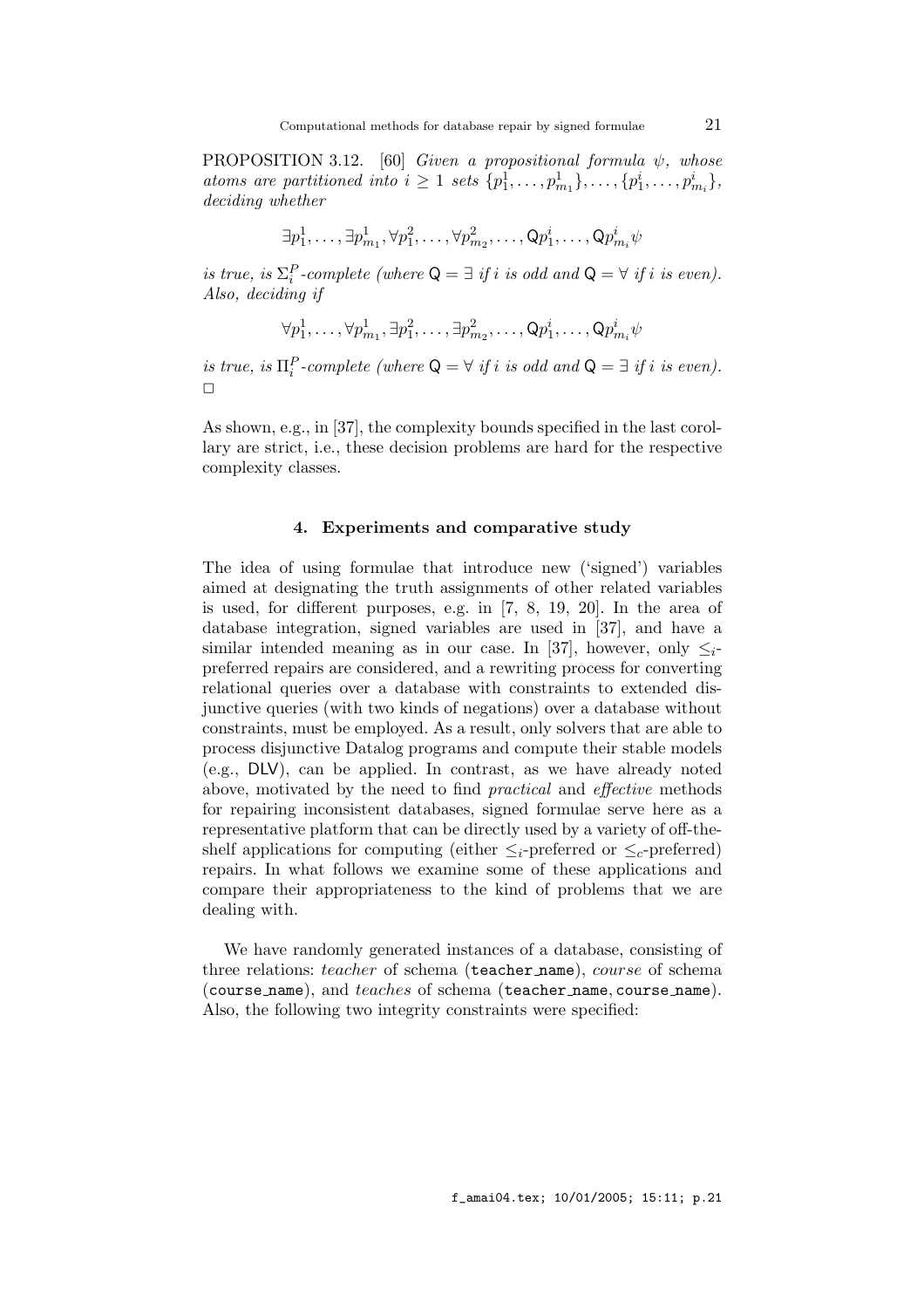ic1: A course is given by one teacher:

$$
\forall X \forall Y \forall Z \left( (teacher(X) \land teacher(Y) \land course(Z) \land\right. \\
\left. \downarrow\right) \left. \downarrow\right) \left. \downarrow\right) \left. \downarrow\right) \left. \downarrow\right)
$$
\n
$$
teaches(X, Z) \land teaches(Y, Z)) \rightarrow X = Y
$$

ic2: Each teacher gives at least one course:

 $\forall X \left( teacher(X) \rightarrow \exists Y (course(Y) \land teaches(X, Y)) \right)$ 

The next four test cases (identified by the enumeration below) were considered:

- 1. Small database instances with ic1 as the only constraint.
- 2. Larger database instances with ic1 as the only constraint.
- 3. Databases with  $\mathcal{IC} = \{\textbf{ic1}, \textbf{ic2}\}\,$ , where the number of courses is the same as the number of teachers.
- 4. Databases with  $IC = \{ic1, ic2\}$  and fewer courses than teachers.

Note that in the first two test cases, only retractions of database facts are needed in order to restore consistency, in the third test case both insertion and retractions may be needed, and the last test case is unsolvable, as the theory is not satisfiable.

For each benchmark we generated a sequence of instances with an increasing number of database facts, and tested them w.r.t. the following applications:

- − ASP/CLP-solvers: DLV [31] (release 2003-05-16), CLP(FD) [23] (version 3.10.1).
- − QBF-solvers: SEMPROP [43] (release 24.02.02), QuBE-BJ [35] (release number 1.3).
- − SAT-solvers: A minimal-model generator based on zChaff [50].

The goal was to construct  $\leq_i$ -preferred repairs within a time limit of five minutes. The systems DLV and CLP(FD) were tested also for constructing  $\leq_c$ -preferred repairs. All the experiments were done on a Linux machine, 800MHz, with 512MB memory. Tables I–IV show the results for providing the first answer.<sup>7</sup>

f\_amai04.tex; 10/01/2005; 15:11; p.22

<sup>7</sup> Times are given in seconds, empty cells mean that timeout is reached without an answer, vars is the number of variables, IC is the number of grounded integrity constraints, and size is the size of the repairs. We focus on the computation of one minimal model. The reason is simply that in most sizable applications, the computation of all minimal models is not feasible (there are too many of them).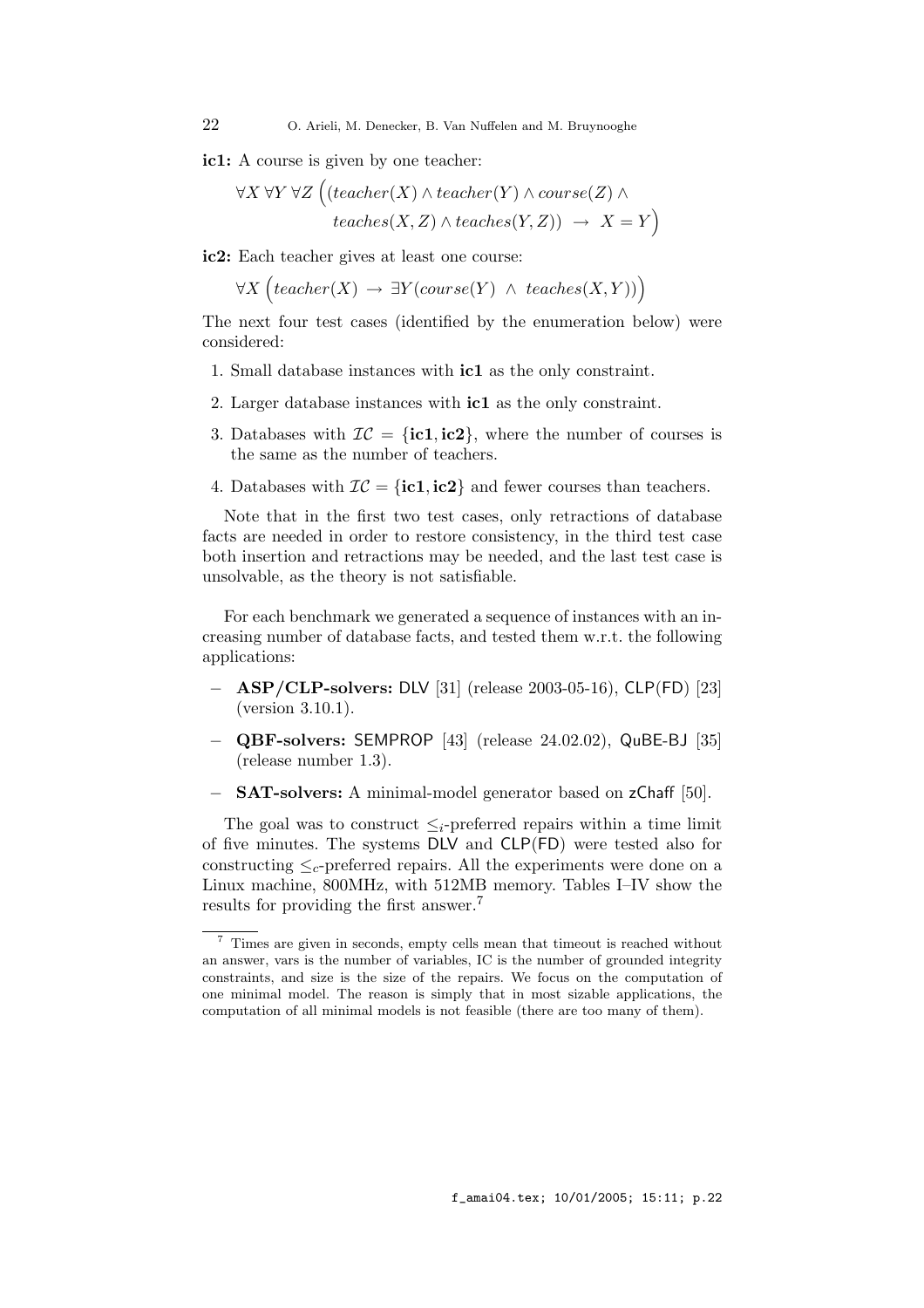|                  | Test info. | $\leq_i$ -repairs |        |            |           |        |                | $\leq_c$ -repairs |         |         |
|------------------|------------|-------------------|--------|------------|-----------|--------|----------------|-------------------|---------|---------|
| No.              | vars       | IC                | size   | <b>DLV</b> | CLP       | zChaff | <b>SEMPROP</b> | QuBE              | DLV     | CLP     |
|                  | 20         | 12                | 8      | 0.005      | 0.010     | 0.024  | 0.088          | 14.857            | 0.011   | 0.020   |
| $\overline{c}$   | 25         | 16                | 7      | 0.013      | 0.010     | 0.018  | 0.015          |                   | 0.038   | 0.020   |
| 3                | $30\,$     | 28                | $12\,$ | 0.009      | 0.020     | 0.039  | $0.100\,$      |                   | 0.611   | 0.300   |
| 4                | 35         | 40                | 15     | 0.023      | 0.020     | 0.008  | 0.510          |                   | 2.490   | 1.270   |
| $\overline{5}$   | 40         | 48                | 16     | 0.016      | 0.020     | 0.012  | 0.208          |                   | 3.588   | 3.220   |
| 6                | $45\,$     | 42                | 17     | 0.021      | 0.030     | 0.008  | 0.673          |                   | 12.460  | 10.350  |
| $\overline{7}$   | 50         | 38                | 15     | 0.013      | 0.020     | 0.009  | 0.216          |                   | 23.146  | 20.760  |
| 8                | $55\,$     | 50                | 20     | 0.008      | 0.030     | 0.018  | 1.521          |                   | 29.573  | 65.530  |
| $\boldsymbol{9}$ | 60         | 58                | 21     | 0.014      | 0.030     | 0.036  | 3.412          |                   | 92.187  | 136.590 |
| 10               | 65         | 64                | 22     | 0.023      | 0.030     | 0.009  | 10.460         |                   | 122.399 | 171.390 |
| 11               | 70         | 50                | 22     | 0.014      | 0.030     | 0.019  | 69.925         |                   |         |         |
| 12               | 75         | 76                | 27     | 0.021      | 0.030     | 0.010  | 75.671         |                   |         |         |
| 13               | 80         | 86                | $\,29$ | 0.021      | 0.030     | 0.009  | 270.180        |                   |         |         |
| 14               | 85         | 76                | $30\,$ | 0.022      | $0.030\,$ | 0.010  |                |                   |         |         |
| 15               | 90         | 78                | 32     | 0.024      | 0.040     | 0.020  |                |                   |         |         |
| 16               | 95         | 98                | 35     | 0.027      | 0.040     | 0.047  |                |                   |         |         |
| 17               | 100        | 102               | 40     | 0.017      | 0.040     | 0.016  |                |                   |         |         |
| 18               | 105 102    |                   | 37     | 0.018      | 0.040     | 0.033  |                |                   |         |         |
| 19               | 110 124    |                   | 43     | 0.030      | 0.040     | 0.022  |                |                   |         |         |
| 20               | 115        | 116               | 44     | 0.027      | 0.040     | 0.041  |                |                   |         |         |

Table I. Results for test case 1.

Table II. Results for test case 2.

|                | Test info. |      | $\leq_i$ -repairs |       |            |        |  |
|----------------|------------|------|-------------------|-------|------------|--------|--|
| No.            | vars       | IC   | size              | DLV   | <b>CLP</b> | zChaff |  |
| 1              | 480        | 470  | 171               | 0.232 | 0.330      | 0.155  |  |
| $\overline{2}$ | 580        | 544  | 214               | 0.366 | 0.440      | 0.051  |  |
| 3              | 690        | 750  | 265               | 0.422 | 0.610      | 0.062  |  |
| 4              | 810        | 796  | 300               | 0.639 | 0.860      | 0.079  |  |
| 5              | 940        | 946  | 349               | 0.815 | 1.190      | 0.094  |  |
| 6              | 1080       | 1108 | 410               | 1.107 | 1.560      | 0.123  |  |
| 7              | 1230       | 1112 | 428               | 1.334 | 2.220      | 0.107  |  |
| 8              | 1390       | 1362 | 509               | 1.742 | 2.580      | 0.135  |  |
| 9              | 1560       | 1562 | 575               | 2.254 | 3.400      | 0.194  |  |
| 10             | 1740       | 1782 | 675               | 2.901 | 4.140      | 0.182  |  |
| 11             | 1930       | 2042 | 719               | 3.592 | 5.260      | 0.253  |  |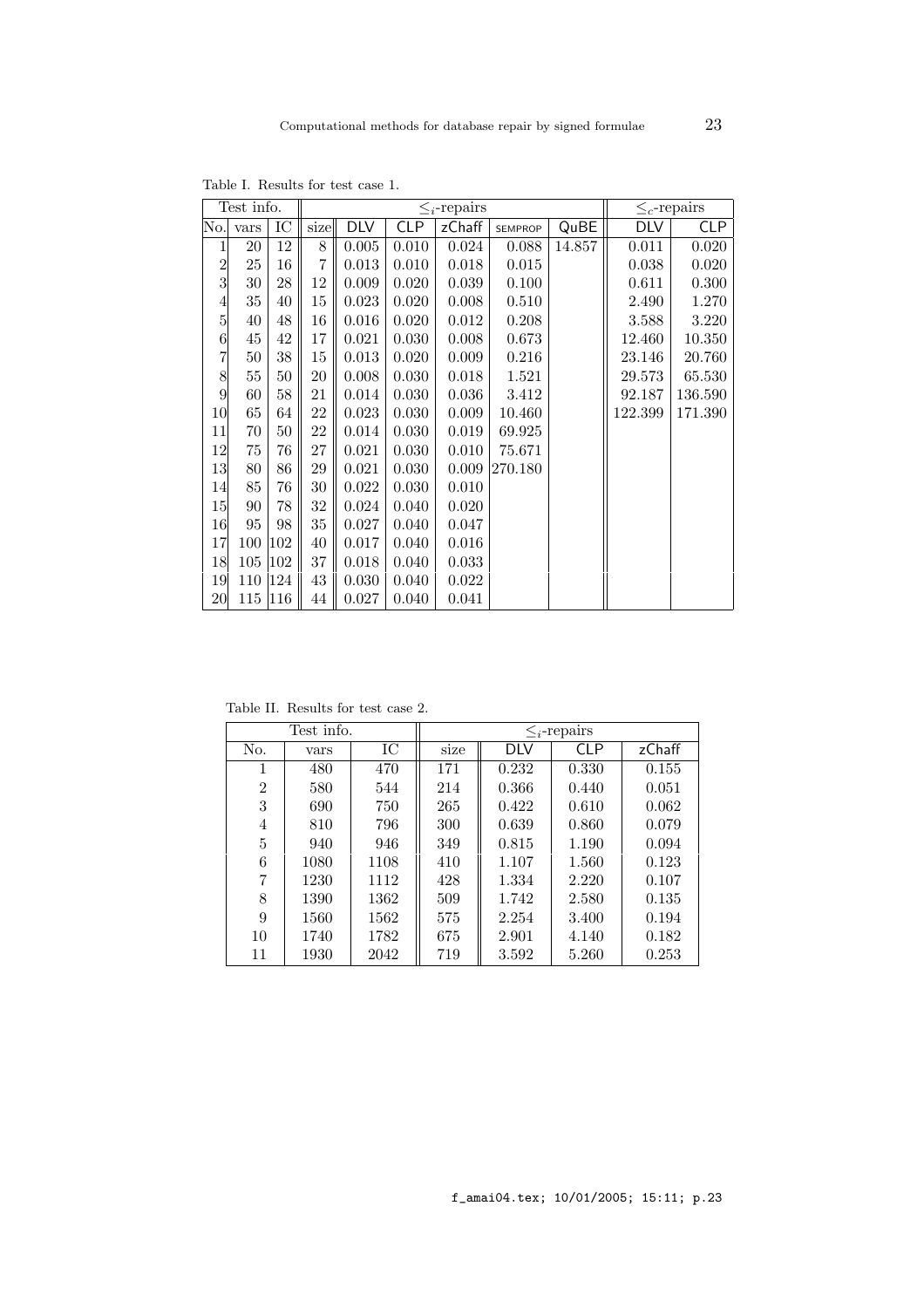|     | Test info. |      | $\lt_i$ -repairs |            |        | $\leq_c$ -repairs |            |
|-----|------------|------|------------------|------------|--------|-------------------|------------|
| No. | vars       | size | DLV              | <b>CLP</b> | zChaff | DLV               | <b>CLP</b> |
| 1   | 25         | 4    | 0.008            | 0.030      | 0.066  | 0.010             | 0.05       |
| 2   | 36         | 9    | 0.008            | 0.030      | 0.087  | 0.070             | 0.42       |
| 3   | 49         | 15   | 0.027            | 0.250      | 0.050  | 0.347             | 9.48       |
| 4   | 64         | 23   | 0.019            | 0.770      | 0.013  | 2.942             | 58.09      |
| 5   | 81         | 30   | 0.012            | 4.660      | 0.102  | 26.884            |            |
| 6   | 100        | 34   | 0.021            |            | 0.058  | 244.910           |            |
| 7   | 121        | 38   | 0.626            |            | 1.561  |                   |            |
| 8   | 144        | 47   | 0.907            |            | 2.192  |                   |            |
| 9   | 169        | 51   | 0.161            |            | 0.349  |                   |            |
| 10  | 196        | 68   | 1.877            |            | 4.204  |                   |            |
| 11  | 225        | 70   | 8.496            |            | 16.941 |                   |            |

Table III. Results for test case 3.

Table IV. Results for test case 4.

|                | Test info. |         |        | $\lt_i$ -repairs | $\leq_c$ -repairs |            |            |
|----------------|------------|---------|--------|------------------|-------------------|------------|------------|
| No.            | teachers   | courses | DLV    | CLP              | zChaff            | <b>DLV</b> | <b>CLP</b> |
|                | 5          | 4       | 0.001  | 0.01             | 0.001             | 0.001      | 0.001      |
| $\overline{2}$ |            | 5       | 0.005  | 0.13             | 0.010             | 0.005      | 0.120      |
| 3              |            | 6       | 0.040  | 1.41             | 0.020             | 0.042      | 1.400      |
| 4              | 11         |         | 0.396  | 17.18            | 0.120             | 3.785      | 17.170     |
| 5              | 13         | 8       | 3.789  |                  | 1.050             | 44.605     |            |
| 6              | 15         | 9       | 44.573 |                  | 13.370            |            |            |
| 7              | 17         | 10      |        |                  |                   |            |            |

The results of the first benchmark (Table I) already indicate that DLV, CLP, and zChaff perform much better than the QBF-solvers. In fact, among the QBF-solvers that were tested, only SEMPROP could repair within the time limit most of the database instances of benchmark 1, and none of them could successfully repair (within the time restriction) the larger database instances, tested in benchmark 2.

Another observation from Tables I–IV is that DLV, CLP, and the zChaff-based system, perform very good for minimal inclusion greedy algorithms. However, when using DLV and CLP for cardinality minimization, their performance is much worse. This is due to an exhaustive search for a  $\leq_c$ -minimal solution.

While in benchmark 1 the time differences among DLV, CLP, and zChaff, for computing  $\leq_i$ -repairs are marginal, in the other benchmarks the differences become more evident. Thus, for instance, zChaff performs better than the other solvers w.r.t. bigger database instances with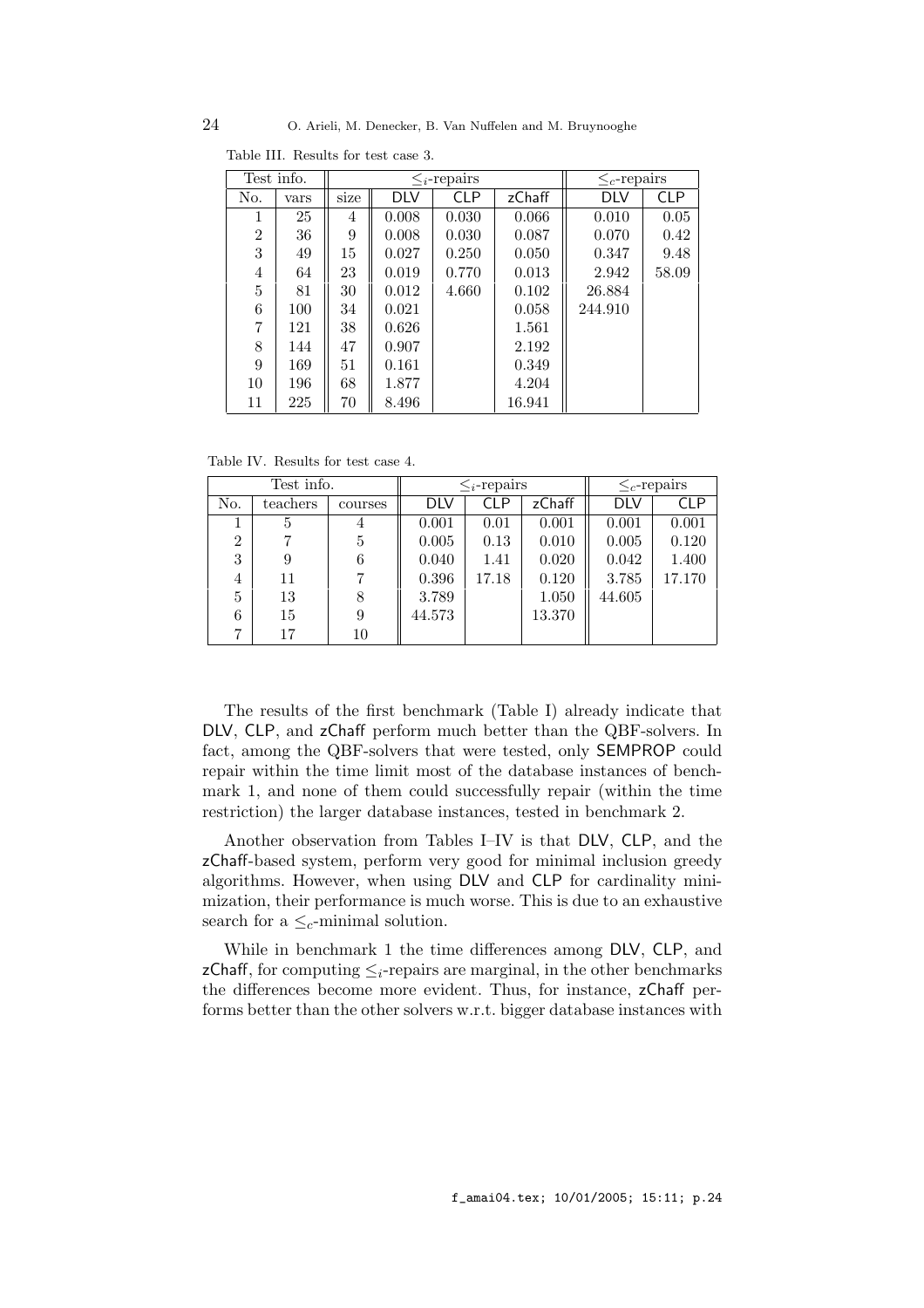many simple constraints (see benchmark 2), while DLV performs better when the problem has bigger and more complicated sets of constraints (see benchmark 3). The SAT approach with zChaff was the fastest in detecting unsatisfiable situations (see benchmark 4). As shown in Table IV, detecting unsatisfiability requires a considerable amount of time, even for small instances.

Some of the conclusions from the experiments may be summarized as follows:

- 1. In principle, QBF-solvers, CLP-solvers, ASP-solvers, and SATsolvers are all adequate tools for computing database repairs.
- 2. All the QBF-solvers, as well as DLV and zChaff, are 'black-boxes' that accept the problem specification in a certain format. In contrast, CLP(FD) provides a more 'open' environment, in which it is possible to incorporate problem-specific search algorithms, such as the greedy algorithm for finding  $\leq_i$ -minimal repairs (see Section 3.1.2).
- 3. Currently, the performance of the QBF-solvers is considerably below that of the other solvers. Moreover, most of the QBFsolvers require that the formulae are represented in prenex CNF, and specified in Dimacs or Rintanen format. These requirements are usually space-demanding. In our context, the fact that many QBF-solvers (e.g., SEMPROP and QuBE-BJ) return only yes/no answers (according to the satisfiability of the input theory), is another problem, since it is impossible to construct repairs only by these answers. One needs to be able to extract the assignments to the outmost existentially quantified variables (as done, e.g., by DECIDE [54]).

Despite these drawbacks of QBF-solvers, reasoning with QBFs seems to be particularly suitable for our needs, since this framework provides a natural way to express minimization (in our case, representations of optimal repairs). It is most likely, therefore, that future versions of QBF-solvers will be the basis of powerful mechanisms for handling consistency in databases.

## 5. Relations to merging and revision operators

In this section we link our approach to two related areas, namely belief revision and data merging. The general purpose in both areas is to determine what kind of information is rational to support in the context of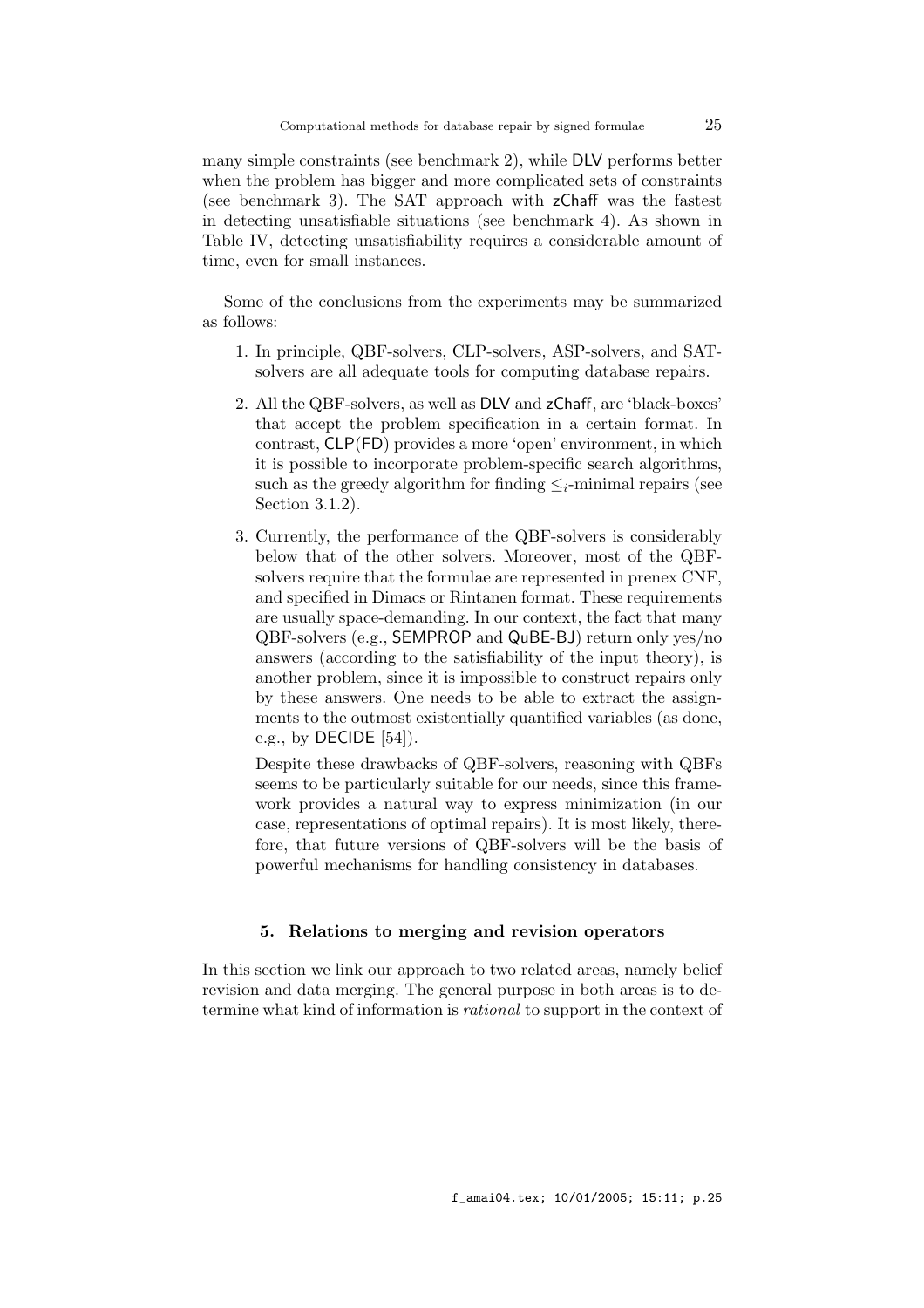dynamically evolving systems. It is common to describe ideal properties of the merging and/or revision process by a list of general postulates, reflecting some desiderata of the underlying operator. The idea is to describe the change in the data at an abstract level, independent on how the information is represented or manipulated.<sup>8</sup> In what follows we show that some basic postulates of the merging/revision operators are satisfied in our case, which implies that our framework may also be useful for purposes other than consistency restoration.

#### 5.1. DATA MERGING

The goal of a merging system is to synthesize a coherent belief from distributed data sources. This goal has attracted many studies with different methods for this task. Each method may be associated with a merging operator that formally describes the integration process under consideration. Among the merging operators that have been proposed are that of Baral et al. [13, 14], which is based on computations of maximal consistent subsets of the global information, Lin and Mendelzon's theory of merging by majority operators [47] that resolve contradictions among different sources by 'majority votes', Liberatore and Schaerf's merging operator [44] that in case of conflicts selects the most 'plausible' source(s) and ignores the others, and the operators in [16] that merge prioritized data sources in the context of possibilistic logic. Recently, Delgrande and Schaub [28] introduced two other types of merging operators, one of which produces a belief-set retaining as much as possible of the contents of the distributed sources, and the other one produces a new (possibly empty) belief-set to which the original sources are 'projected'.<sup>9</sup> In [42], Konieczny and Pino-Pérez take a more abstract view and study postulates for so-called IC merging operators, i.e. operators that merge a multi-set of belief bases and a set of integrity constraints into a consistent belief base that satisfies the integrity constraints.

In this section, we illustrate how our database repair methods can be viewed as an application of an operator for merging different databases into a database which satisfies a given set of integrity constraints. This operator takes a set of database instances  $\mathfrak{D} = \{D_1, \ldots, D_k\}$  and a set  $\mathcal{IC}$  of integrity constraints, and returns a formula  $\Delta_{\mathcal{IC}}(\mathfrak{D})$  that

 $8 \text{ See the seminal paper of Alchourrón, Gärdenfors and Makinson (AGM) [1], as}$ well as, e.g., [26, 34, 39, 40, 42, 44].

<sup>&</sup>lt;sup>9</sup> Thus, for instance, the common information  $(p \wedge q) \vee (\neg p \wedge \neg q)$  of the belief sets  $(p \wedge q)$  and  $(\neg p \wedge \neg q)$  must be included in the belief-set of the former merging operator, while this formula may not be part of the merged belief set of the latter one. See [28] for more information.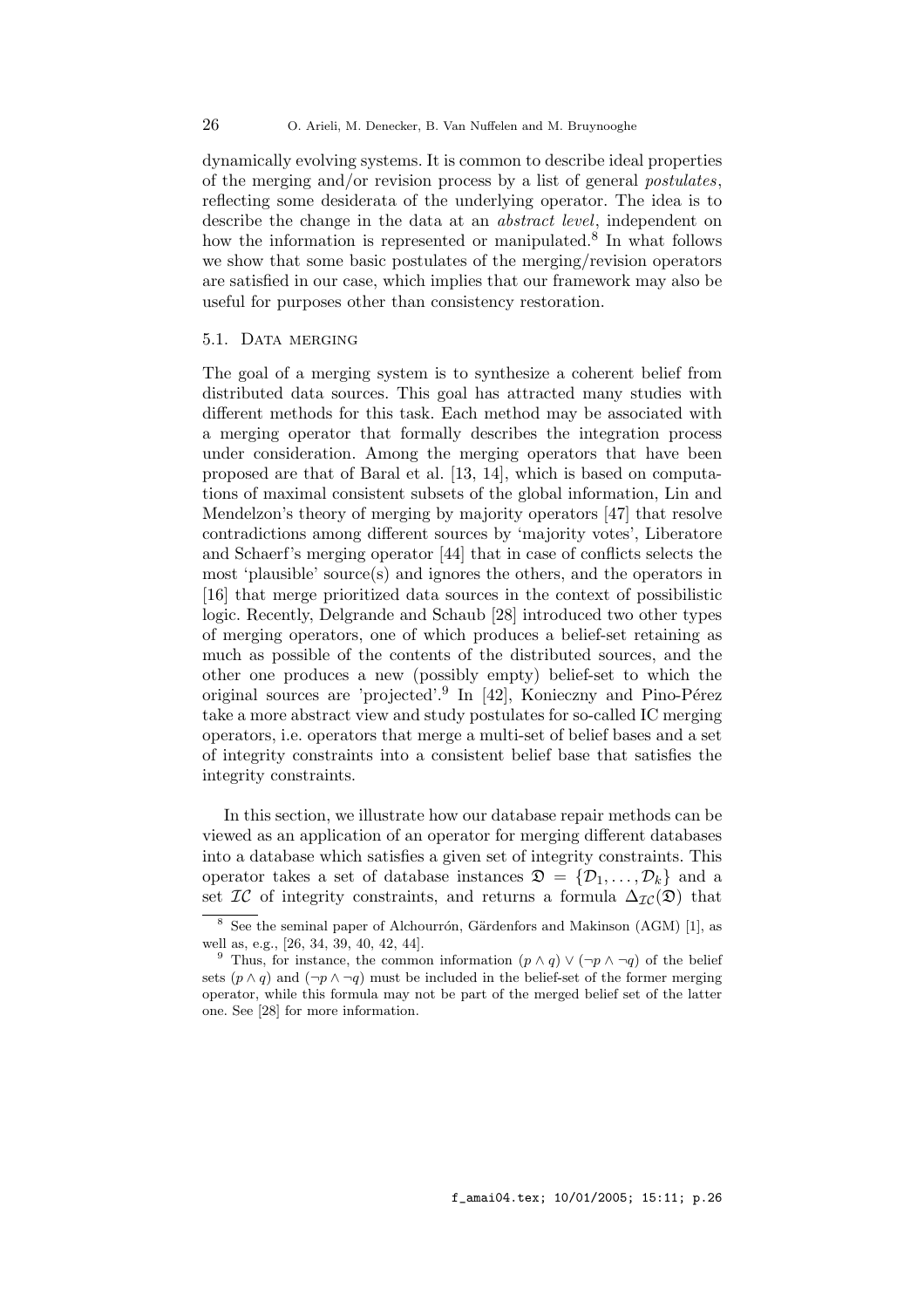characterizes all the repairs of  $\mathcal{DB} = (\mathcal{D}, \mathcal{IC})$ , where  $\mathcal{D} = \cup_{\mathcal{D}_i \in \mathcal{D}} \mathcal{D}_i$ . In our context, we assume that the elements in  $\mathfrak D$  share the same domain Dom. Consequently, the domain closure axiom DCA(Dom) and the unique name axioms UNA(Dom) hold. In addition, we assume that although each database might have incomplete knowledge, together all databases in  $\mathfrak D$  have complete knowledge, and so we can apply the closed world assumption CWA on  $\mathcal{D} = \cup_{\mathcal{D}_i \in \mathfrak{D}} \mathcal{D}_i$ . It may happen that this database instance does not satisfy the integrity constraints  $\mathcal{IC}$ . In that case, every repair of  $\mathcal D$  is a possible solution for the integration problem. Rather than returning the set of all repaired databases, our merging operator returns a formula that characterizes all repaired databases at once. This formula is a QBF expressing that the repaired databases satisfy the integrity constraints and have minimal Hamming distance with respect to the united database instance  $\mathcal{D}$ . Now, according to Theorem 3.8, this formula is represented by  $\overline{IC}_\wedge \wedge \Psi_{\mathcal{DB}}$ , where  $\Psi_{\mathcal{DB}}$  is the formula

$$
\forall s'_{p1}, \ldots, s'_{p_n} \left( \overline{\mathcal{IC}}_{\wedge} \left[ s'_{p1} / s_{p1}, \ldots, s'_{p_n} / s_{p_n} \right] \rightarrow \right. \left. \left( \bigwedge_{i=1}^n (s'_{p_i} \rightarrow s_{p_i}) \rightarrow \bigwedge_{i=1}^n (s_{p_i} \rightarrow s'_{p_i}) \right) \right).
$$

Accordingly, we define

$$
\Delta_{\mathcal{IC}}(\mathfrak{D}) \; := \; \overline{\mathcal{IC}}_{\wedge} \wedge \Psi_{\mathcal{DB}}.
$$

By Theorem 3.8, the databases that are obtained from the models of this QBF are indeed the closest consistent databases to  $(\cup_{\mathcal{D}_i \in \mathcal{D}} \mathcal{D}_i, \mathcal{I}\mathcal{C})$ . As such,  $\Delta_{\mathcal{IC}}(\mathfrak{D})$  characterizes a class of possible worlds that correspond to the set of the  $\leq_i$ -preferred repaired databases. Each one of these worlds satisfies DCA(Dom) and UNA(Dom) and consequently, DCA(Dom) and UNA(Dom) should be considered as implicit integrity constraints of IC. Below we formalize these considerations.

DEFINITION 5.1. A database merging context is a pair  $\mathcal{U} = (\mathfrak{D}, \mathcal{IC}),$ where  $\mathfrak{D} = {\mathcal{D}_1, \ldots, \mathcal{D}_k}$  is a set of database instances, all of them having the same domain of discourse  $Dom$ , and  $TC$  is a set of first-order formulae (the 'global integrity constraints').

Given a merging context  $\mathcal{U}$ , the *united database* of  $\mathcal{U}$  is a database  $\mathcal{DB}^{\mathcal{U}}$  whose database instance consists of the union of all the elements in  $\mathfrak{D}$ . The QBF  $\Delta_{\mathcal{IC}}(\mathfrak{D})$  defined above is called the *merging theory* of U (or the repair characterization of  $DB^U$ ).

The next proposition immediately follows from Theorem 3.8:

PROPOSITION 5.2. Let U be a database merging context. A pair  $\mathcal{R} =$ (Insert, Retract) is an  $\leq_i$ -preferred repair of the united database  $\mathcal{DB}^\mathcal{U}$  iff  $\nu^{\mathcal{R}}$  is a model of the merging theory  $\Delta_{\mathcal{IC}}(\mathfrak{D})$ .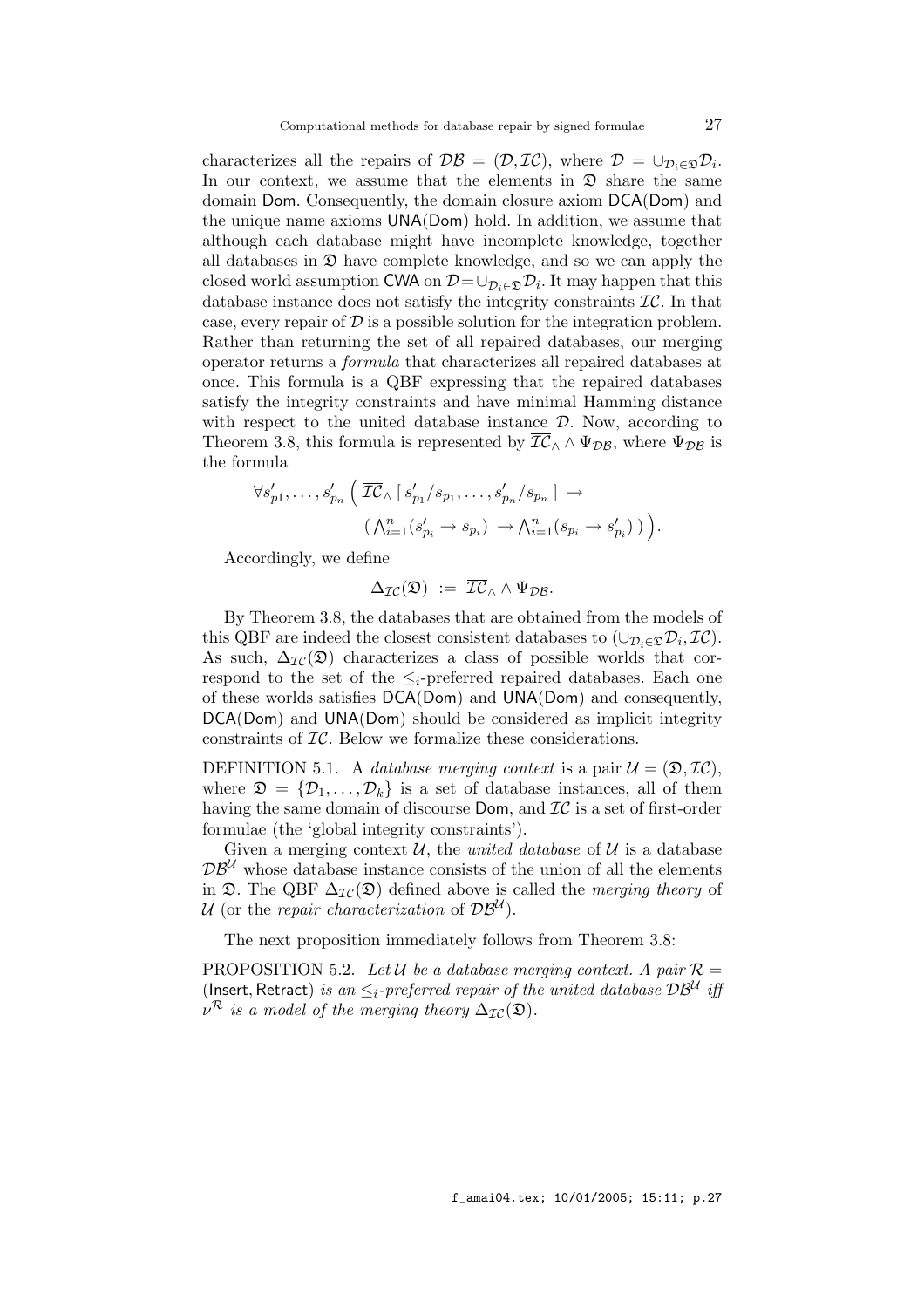28 O. Arieli, M. Denecker, B. Van Nuffelen and M. Bruynooghe

Next we evaluate our merging operator by checking to what extent it satisfies the postulates of [42] (cf. [42, Definition 3.1]). Since the formula  $\Delta_{\mathcal{IC}}(\mathfrak{D})$  is defined in terms of switch( $\mathcal{L}$ ) while in [42] the merged belief base is expressed in terms of the original language  $\mathcal{L}$ , we shall use signed versions of the postulates.

The first postulate makes sure that the merging result preserves all the integrity constraints.

**M0**  $\Delta_{\mathcal{IC}}(\mathfrak{D}) \models \psi$  for every signed integrity constraint  $\psi \in \overline{\mathcal{IC}}$ .

Another basic property of data merging is its consistency.

M1  $\Delta_{\mathcal{IC}}(\mathfrak{D})$  is consistent.

The next postulate refers to situations in which the distributed databases are consistent with the integrity constraints.

M2 If  $\mathcal{DB}^{\mathcal{U}}$  is a consistent database, then  $\Delta_{\mathcal{IC}}(\mathfrak{D})$  is logically equivalent to  $\bigwedge_{s_p \in \mathsf{switch}(\mathcal{L})} \neg s_p$ .

In other words, [M2] states that if  $\mathcal{DB}^{\mathcal{U}}$  is a consistent database, then  $\mathcal{DB}^{\mathcal{U}}$  itself should be the unique repaired database. It follows, then, that nothing should be modified in case that the union of the distributed data is consistent with respect to the set of integrity constraints.

**M3** If  $IC_1$  is logically equivalent to  $IC_2$  and  $\cup_{\mathcal{D}_i \in \mathfrak{D}_1} \mathcal{D}_i = \cup_{\mathcal{D}_i \in \mathfrak{D}_2} \mathcal{D}_i$ , then  $\Delta_{\mathcal{IC}_1}(\mathfrak{D}_1)$  is logically equivalent to  $\Delta_{\mathcal{IC}_2}(\mathfrak{D}_2)$ .

This postulate states the principle of *irrelevancy of syntax*, that is, if the unions of database instances in  $\mathfrak{D}_1$  and in  $\mathfrak{D}_2$  are identical, and if  $IC_1$  is logically equivalent to  $IC_2$ , then the result of merging with respect to  $\mathcal{IC}_1$  will be the same as the merging with respect to  $\mathcal{IC}_2$ .

M4  $\Delta_{\mathcal{IC}_1}(\mathfrak{D}) \wedge \Delta_{\mathcal{IC}_2}(\mathfrak{D}) \models \Delta_{\mathcal{IC}_1 \cup \mathcal{IC}_2}(\mathfrak{D}).$ 

The last postulate is a weaker version of a postulate adapted from [38] (see also [42]), which corresponds to the extended AGM postulate  $(K+7)$  for revision, but with respect to integrity constraints.

The next proposition vindicates our claim that the repair methodology induces a merging operator.

PROPOSITION 5.3. Let  $\mathcal{U} = (\mathfrak{D}, \mathcal{I}\mathcal{C})$  be a database merging context. Then postulates  $[M0] - [M4]$  are valid for  $\Delta_{\mathcal{IC}}(\mathfrak{D})$ .

f\_amai04.tex; 10/01/2005; 15:11; p.28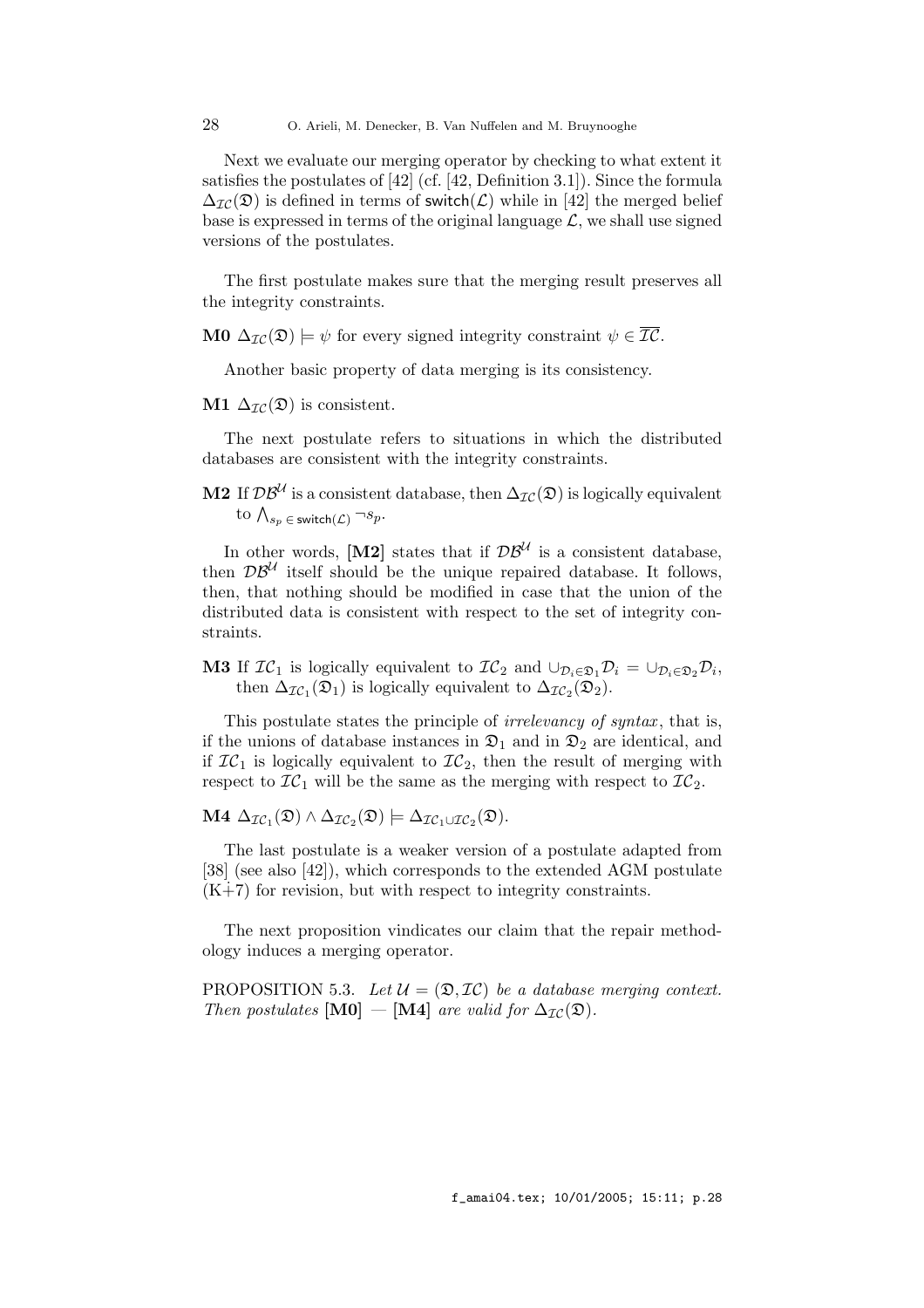*Proof.* Indeed, [M0] follows from the definition of  $\Delta_{\mathcal{IC}}(\mathfrak{D})$  which contains  $\overline{\mathcal{IC}}$ <sub>∧</sub>; [M1] follows from the assumption that  $\mathcal{IC}$  is consistent, which implies that  $\overline{\mathcal{IC}}$  is consistent as well and has a minimal model (also, by part (a) of Theorem 3.8,  $\Delta_{\mathcal{IC}}(\mathfrak{D})$  always has a classical model). For [M2], we observed earlier that if  $\mathcal{DB}^{\mathcal{U}}$  is consistent then the empty update  $(\emptyset, \emptyset)$  is the only  $\leq_i$ -minimal repair and  $\Delta_{\mathcal{IC}}(\mathfrak{D})$  has only one model, which assigns false to all switching atoms  $s_n$ . Thus, this QBF is equivalent to  $\bigwedge_{i=1}^{n} \neg s_{p_i}$ . [M3] is clearly satisfied since if  $\cup_{\mathcal{D}_i \in \mathfrak{D}_1} \mathcal{D}_i =$  $\cup_{\mathcal{D}_i\in\mathcal{D}_2}\mathcal{D}_i$  and if  $IC_1 \leftrightarrow \mathcal{IC}_2$  then  $\overline{IC_1} \leftrightarrow \overline{IC_2}$  as well. In this case it is evident that  $\Delta_{\mathcal{IC}_1}(\mathfrak{D}_1)$  and  $\Delta_{\mathcal{IC}_2}(\mathfrak{D}_2)$  are logically equivalent. Finally, [M4] immediately follows from the fact that a minimal model of  $\overline{\mathcal{IC}}_1$ which is also a minimal model of  $\overline{\mathcal{IC}}_2$ , is a minimal model of  $\overline{\mathcal{IC}_1 \wedge \mathcal{IC}_2}$ .  $\Box$ 

Postulates  $[M0] - [M4]$  above correspond to postulates that are also satisfied by Konieczny and Pino-Pérez's IC merging operator  $[42]$ (denoted in [42] by  $[IC0]$ ,  $[IC1]$ ,  $[IC2]$ ,  $[IC3]$  and  $[IC7]$ ; see Theorem 3.7 in that paper).<sup>10</sup> There are, however, a number of important differences between the present operator and IC merging operators of [42]. Some differences are due to the fact that our operator merges databases under explicit constraints together with implicit constraints DCA(Dom), UNA(Dom) and CWA. These constraints are absent in the framework of [42], where the underlying operators merge belief bases rather than databases. Another difference is that the present operator  $\Delta_{\mathcal{IC}}$ , unlike IC merging operators and unlike other operators that merge by 'majority votes' [46, 47], is majority independent, i.e., if  $\mathcal{D}^n$  denotes the multiset that consists of n copies of  $\mathcal{D}$ , then  $\Delta_{\mathcal{IC}}(\mathcal{D}_1 \cup \mathcal{D}_2^n) =$  $\Delta_{\mathcal{IC}}(\mathcal{D}_1 \cup \mathcal{D}_2)$ . Intuitively, this means that a repair of a database that is obtained by merging two different database instances, is independent of the 'popularity' of those instances. In particular, merging (and then repairing) multi-sets of database instances is the same as merging sets of database instances. In contrast, every IC merging operator in the sense of [42] is majority dependent (see [42, Theorem 3.3]).

By the above discussion, it is not surprising that there are some postulates of IC merging operators that  $\Delta_{\mathcal{IC}}$  does not satisfy. Below we consider two of them:

<sup>&</sup>lt;sup>10</sup> In fact, [M3] is a stronger version of [IC3], as the latter postulate uses bijections for defining equivalence between two sets of integrity constraints. Also, [M4] is a weaker version of [IC7].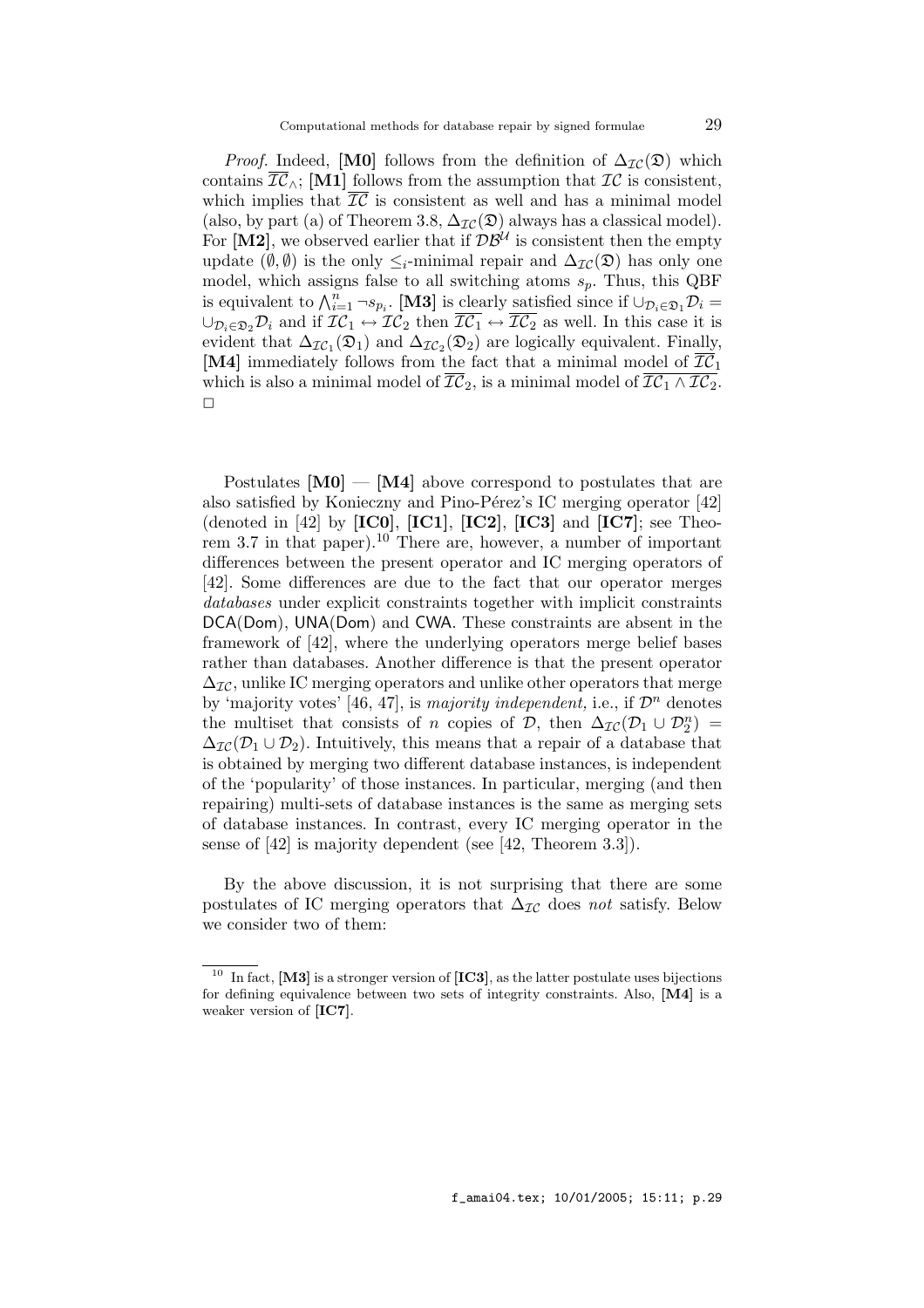PROPOSITION 5.4. There exist two database merging contexts  $U_1 =$  $(\mathfrak{D}_1, \mathcal{I}\mathcal{C})$  and  $\mathcal{U}_2 = (\mathfrak{D}_2, \mathcal{I}\mathcal{C})$ , with the same domain<sup>11</sup>, such that

- a)  $\Delta_{\mathcal{IC}}(\mathfrak{D}_1) \wedge \Delta_{\mathcal{IC}}(\mathfrak{D}_2) \not\models \Delta_{\mathcal{IC}}(\mathfrak{D}_1 \cup \mathfrak{D}_2).$
- b)  $\Delta_{\mathcal{IC}}(\mathfrak{D}_1 \cup \mathfrak{D}_2) \not\models \Delta_{\mathcal{IC}}(\mathfrak{D}_1) \wedge \Delta_{\mathcal{IC}}(\mathfrak{D}_2).$

*Proof.* Consider  $\mathcal{D}_1 = \{p\}, \mathcal{D}_2 = \{q\}, \text{ and } \mathcal{IC} = \{(p \land q) \lor r\}.$  Then the models of  $\Delta_{\mathcal{IC}}(\{\mathcal{D}_1\})$  are the minimal valuations satisfying the formula  $(\neg s_p \land s_q) \lor s_r$ , the models of  $\Delta_{\mathcal{IC}}(\{\mathcal{D}_2\})$  are the minimal valuations satisfying  $(s_p \wedge \neg s_q) \vee s_r$ , and the models of  $\Delta_{\mathcal{IC}}(\{\mathcal{D}_1, \mathcal{D}_2\})$  are the minimal valuations that satisfy the formula  $(\neg s_p \land \neg s_q) \lor s_r$ . It follows, then, that  $\{s_p : f, s_q : f, s_r : t\}$  is a model of  $\Delta_{\mathcal{IC}}(\{\mathcal{D}_1\}) \wedge \Delta_{\mathcal{IC}}(\{\mathcal{D}_2\})$  that does not satisfy  $\Delta_{\mathcal{IC}}(\{\mathcal{D}_1, \mathcal{D}_2\})$  (as it is not a minimal model of  $(\neg s_p \land \neg s_p \land \neg s_p \land \neg s_p \land \neg s_p \land \neg s_p \land \neg s_p \land \neg s_p \land \neg s_p \land \neg s_p \land \neg s_p \land \neg s_p \land \neg s_p \land \neg s_p \land \neg s_p \land \neg s_p \land \neg s_p \land \neg s_p \land \neg s_p \land \neg s_p \land \neg s_p \land \neg s_p \land \neg s_p \land \neg$  $\neg s_q$ )  $\vee s_r$ ). This shows one part of the proposition. For the other part, consider the same example. Then  $\Delta_{\mathcal{IC}}(\{\mathcal{D}_1\}) \wedge \Delta_{\mathcal{IC}}(\{\mathcal{D}_2\})$  is consistent (we have shown that it has a model), yet  $\{s_p : f, s_q : f, s_r : f\}$  is a model of  $\Delta_{\mathcal{IC}}(\{\mathcal{D}_1, \mathcal{D}_2\})$  that is not a model of  $\Delta_{\mathcal{IC}}(\{\mathcal{D}_1\}) \wedge \Delta_{\mathcal{IC}}(\{\mathcal{D}_2\})$ .  $\square$ 

The positive counterparts of the two properties mentioned in the last proposition (that is, where  $\not\vDash$  is replaced by  $\models$ ) are denoted in [42] by [IC5] and [IC6], respectively. We note that [IC6] is falsified also by the merging operators of [28], mentioned before.

#### 5.2. Belief revision

The purpose of a belief revision theory is to describe how a 'belief-base' is obtained by the revision of a belief set  $D$  by some new information,  $\mu$ . A belief revision operator  $\circ$  therefore describes the kind of information change that should be made in face of new (possibly contradicting) information. Often, the underlying operator forces only a minimal amount of data modifications, keeping the revised information 'as close as possible' to the ground information  $(\mathcal{D})$  on one hand, and maintaining consistency with the new information  $(\mu)$ , on the other hand. This criterion, often called the principle of minimal change, is one of the most widely advocated postulates of belief revision theory.

Identically,  $\Delta_{\mathcal{IC}}(\{\mathcal{D}\})$  may be viewed as representing the (construction of) databases that are as close as possible to  $\mathcal{D}$ , and do not contradict  $\mathcal{IC}$ . It follows, then, that a belief revision operator  $\circ$  may be defined in our case as follows:

$$
\mathcal{D}\circ\mu\;=\;\Delta_{\mu}(\{\mathcal{D}\}).
$$

<sup>&</sup>lt;sup>11</sup> This assumption is needed for assuring that  $(\mathfrak{D}_1 \cup \mathfrak{D}_2, \mathcal{IC})$  would also be a database merging context.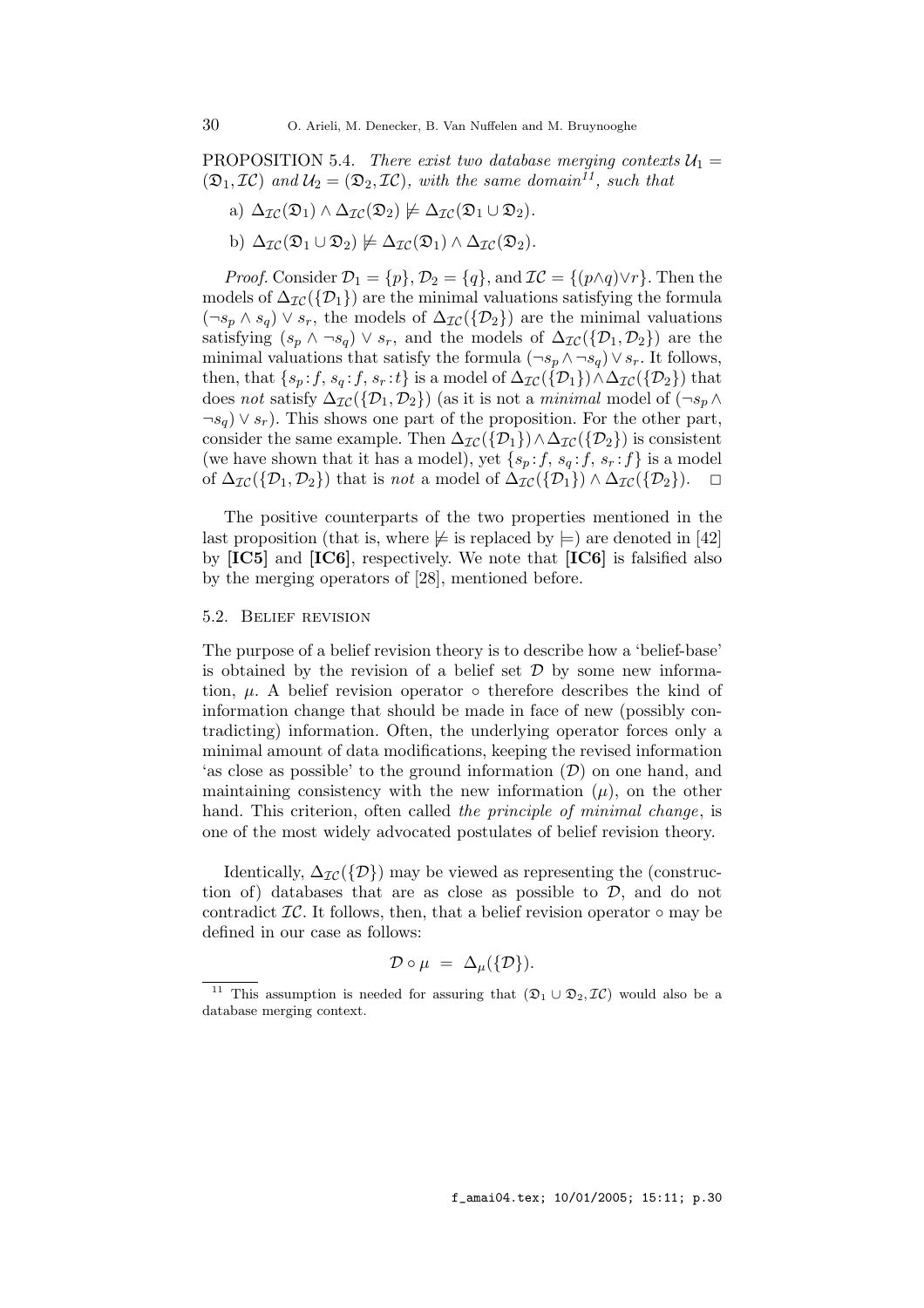The intended meaning in our context of this operator is to describe 'how to revise  $\mathcal D$  in order to be compatible with  $\mu'$ .

Once again, the fact that here we consider databases rather than belief bases (and hence the constraints DCA, UNA and CWA are implicitly enforced in our case) implies some obvious differences between the present approach and those of, e.g., [38, 42, 44]. Still, it is possible to show that the revision operator that our formalism induces, satisfies some well-known postulates in the literature of belief revision. Indeed, by postulates  $[M0] - [M4]$  it is obvious that the following properties are satisfied by  $\circ$ :

- $\bf R0 \not\supset \circ \mu$  implies  $\mu$ .
- R1  $\mathcal{D} \circ \mu$  is consistent.
- R2 If  $\mathcal{D} \cup \mu$  is consistent, then  $\mathcal{D} \circ \mu$  should be logically equivalent to  $\bigwedge_{s_p\;\in\; \mathsf{switch}(\mathcal{L})} \neg s_p.$   $^{12}$
- **R3** If  $\mu_1$  is logically equivalent to  $\mu_2$ , then  $(\mathcal{D} \circ \mu_1)$  is logically equivalent to  $(D \circ \mu_2)$ .
- $\mathbf{R4}$   $(\mathcal{D} \circ \mu_1) \wedge (\mathcal{D} \circ \mu_2) \models \mathcal{D} \circ (\mu_1 \cup \mu_2).$

We note, finally, that these postulates resemble those of Katsuno and Mendelzon [38]. See [38, 42] for a more detailed discussion on the postulates of [38] and their relations to the IC merging postulates [42] and the AGM postulates of belief revision operators [1].

#### 6. Summary and concluding remarks

This work provides further evidence for the well-known fact that in many cases a proper representation of a given problem is a major step in finding robust solutions to it. In our case, a uniform method for encoding the restoration of database consistency by signed formulae allows us to use off-the-shelf solvers for efficiently computing the desired repairs.

As shown in Corollary 3.11, the task of repairing a database is on the second level of the polynomial hierarchy, hence it is not tractable. However, despite the high computational complexity of the problem, the experimental results of Section 4 show that our method of repairing

 $\frac{12}{12}$  Thus,  $\mathcal{D}$  should not be revised in this case.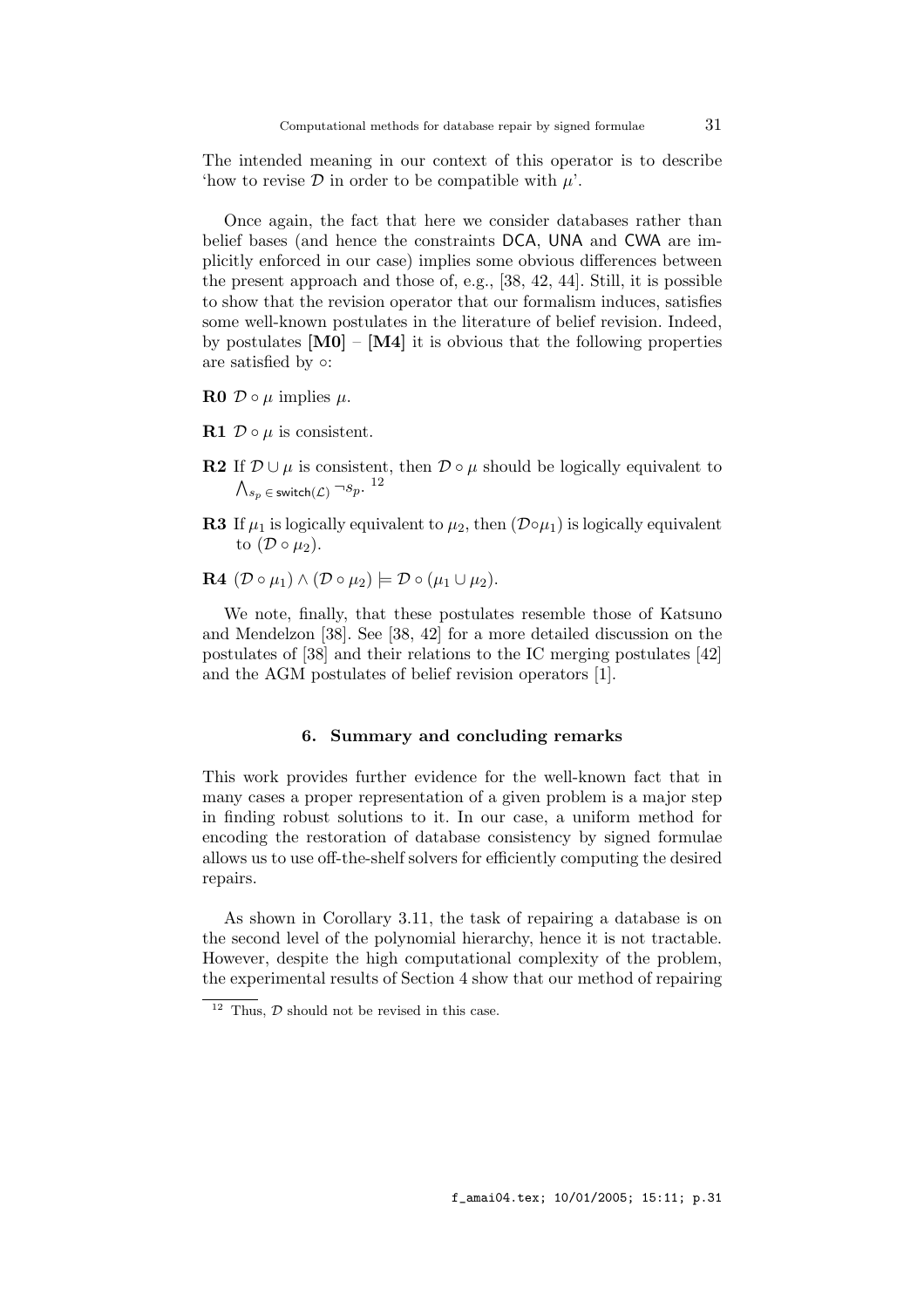databases by signed theories is practically appealing, as it allows a rapid construction of repairs for large problem instances.

There are several other existing implementations of database integration, among which are the Asystem [10, 11] that is based on abductive logic programming, Subrahmanian's amalgamating system [57] that is based on multiple-valued (annotated) logic, Liberatore and Schaerf's BReLS system [45] that integrates propositional (possibly prioritized) sources without integrity constraints by a preference semantics on database interpretations, and the system for data repair of Franconi et al. [33] that is based on the language  $DLP^{\omega}$  for disjunctive logic programming with constraints, supported by DLV [31]. As noted above, the main advantages of our approach in comparison to those implementations is its simplicity, generality, and the fact that it can be easily implemented by a diversity of off-the-shelf solvers. However, in its current form, this approach has some substantial drawbacks as well. One of which is that repair computation is restricted only to the Herbrand universe, while quite interesting repairs may exist outside this universe. To see this, consider the following example:

EXAMPLE 6.1. Suppose that there are two courses that cannot be taught by the available lecturers, e.g., because they do not have the necessary expertise. There are two possibilities to meet the demand that every course has a lecturer: one solution is to insert a new person with the necessary expertise for both courses; the other possibility is to insert two different persons, each one with expertise for one course.<sup>13</sup> Either solution lies outside the corresponding Herbrand universe, as it requires the introduction of new objects. In contrast to the abductive system presented in [10, 11] (which can compute both solutions), the solvers considered here cannot find these solutions, because grounding is inherent by the Domain Closure Assumption. Computing repairs outside the Herbrand universe is a subject for future work.

Another interesting topic for future exploration is related to definitions of domain dependent preference criteria among repairs (note that the preference criteria considered here, namely set inclusion  $\leq_i$  and minimal cardinality  $\leq_c$ , are domain independent). To see the usefulness of this, consider the following example:

<sup>&</sup>lt;sup>13</sup> An interesting question that arises here is which one of these solutions should be preferred. The first one involves a smaller amount of objects to be introduced, while the other solution makes less commitments, as it does not require that the same person must have expertise on two different courses.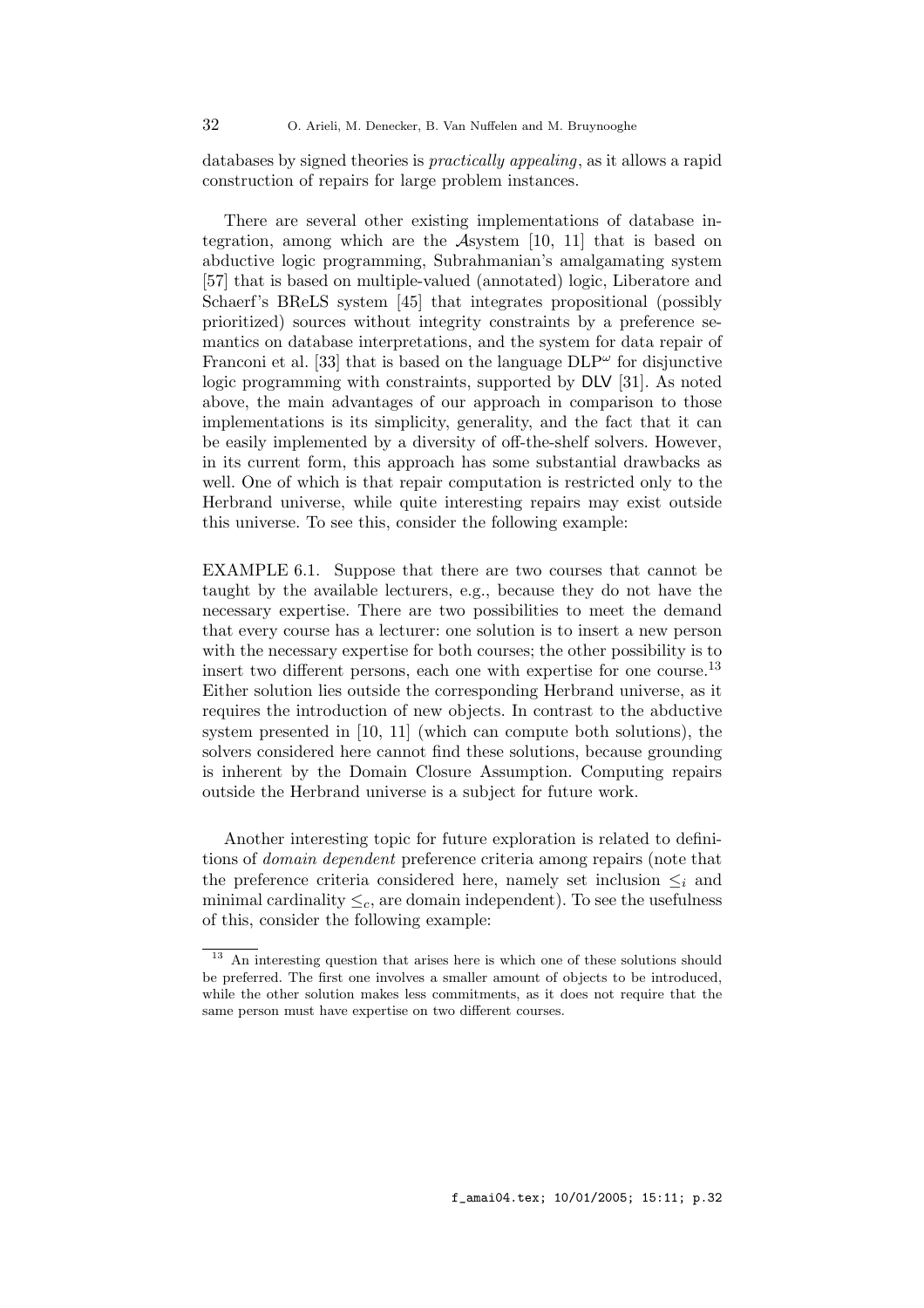EXAMPLE 6.2. Consider a database with the following instance

 $\int$  employee(Alice), salary(Alice, 1000),  $\emph{employee}(Bob), \quad \emph{salary}(Bob, 1000), \quad \emph{directory}(Bob)$  $\left\{\frac{d}{\text{rector}(Bob)}\right\}$ 

and two integrity constraints: one specifies that every employee has a salary, and the other (violated) one says that the director should earn more money than the other employees. Now, consider two repairs of this database:

$$
\mathcal{R}_1 = (\{salary(Bob, 1100)\}, \{salary(Bob, 1000)\}),
$$
  

$$
\mathcal{R}_2 = (\{\}, \{employee(Alice), salary(Alice, 1000)\}).
$$

 $\mathcal{R}_1$ , which updates the salary of Bob, has the same cardinality as  $\mathcal{R}_2$ . which removes Alice from the database. However, in this case one would usually prefer the former repair over the latter one.

It is quite evident that in the last example a domain dependent criterion should be incorporated for preferring  $\mathcal{R}_1$  over  $\mathcal{R}_2$ . Such a criterion can be based on the polynomial-time computable distance function between sets of elements introduced in [52]. This distance is based on a notion of matching: each element of each set is linked with at most one element of the other set and the distance is defined as the cost of an optimal matching, that is: the sum of the distances of the matched elements that results in a minimal value (where elements that are not linked account for half of the maximal distance)<sup>14</sup>. Consider, for instance, a distance function d, defined by  $d(x, y) = 0$  if  $x = y$  and  $d(x, y) = 1$ otherwise. In Example 6.2, then, the optimal matchings between the original database and the repaired database that is obtained by  $\mathcal{R}_1$  links each one of  $employee(Alice)$ ,  $employee(Bob)$ ,  $salary(Alice, 1000)$  and  $\text{directory}(Bob)$  to the same fact in the repaired database, and matches  $salary(Bob, 1000)$  to  $salary(Bob, 1100)$ . The resulting distance is therefore  $0 + 0 + 0 + 0 + 1 = 1$  (which is identical to the distance between  $Insert = {salary(Bob, 1100)}$  and  $Retract = {salary(Bob, 1000)}$ . The cost of the optimal matching between the original database and the repaired database that is obtained by  $\mathcal{R}_2$ , is the cost of the two retracted elements that cannot be linked to an element in the repaired database, which is  $\frac{1}{2} + \frac{1}{2} = 1$  (again, this is also the distance between lnsert = {} and Retract =  $\{employee(Alice), salary(Alice, 1000)\})$ . In other words, the distance between the original and repaired database correspond to half of the cardinality of the repair, hence the preferred repairs under this distance function correspond to the  $\leq_c$ -minimal repairs.

<sup>14</sup> Note that in case that the distance between the elements is a metric (i.e., the distance to oneself is zero, the distance is symmetric, and the triangular inequality holds), the distance function between the corresponding sets is a metric as well.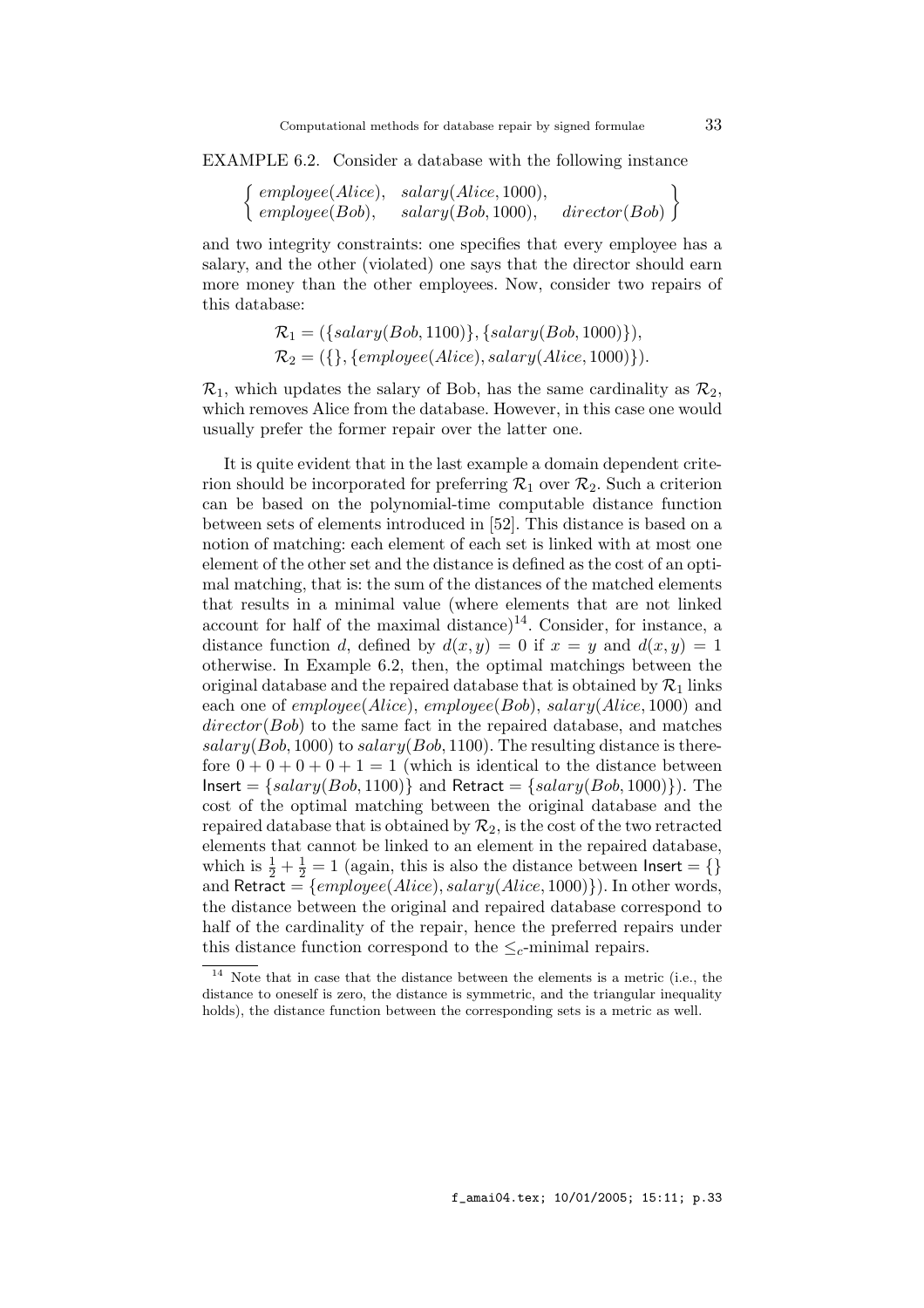A more robust preference criterion is obtained by the distance function defined in [24]:

$$
dist(P(t_1,\ldots,t_m),Q(s_1,\ldots,s_n)) = \begin{cases} 1 & \text{if } P \neq Q, \\ \frac{1}{2n} \sum_{i=1}^n d(t_i,s_i) & \text{otherwise.} \end{cases}
$$

The distance between the original database of Example 6.2 and the database repaired by  $\mathcal{R}_1$  in that example is therefore the same as the distance between  $salary(Bob, 1000)$  and  $salary(Bob, 1100)$ , which is  $\frac{1}{4}(0+1) = \frac{1}{4}$ . Note that according to this definition, the distance between the original database and the database repaired by  $\mathcal{R}_2$  is still 1. It follows, then, that now  $\mathcal{R}_1$  becomes the preferred repair, as intuitively expected. Computationally, the distance between a database and its repair based on (Insert, Retract) corresponds to the distance between Insert and Retract. Hence, we expect that it would be feasible to adopt the methods described in this paper also for computing preferred repairs when the preference criteria are domain dependent. This is, however, outside the scope of the present paper, and remains a topic for future work.

To conclude this section (as well as the whole paper), it is worth putting the current work in a broader perspective. Often, a database becomes inconsistent when it contains information that arrives from different (distributed) data sources, so (as we hinted in Section 5) the current work on restoration of database consistency is particularly relevant in the context of data integration. However, a comprehensive solution to this problem has to address some further issues that have not been considered here. One important topic is, e.g., that of schema integration, that is, the ability to uniformly represent and reason with independent databases that contain information about a common domain, but may have different schemas. Detailed discussions on schema matching and related aspects may be found, e.g., in [15, 17, 51, 58, 59]. Another issue that is often raised in the context of database integration is related to the management of dynamically evolving data sources. This task sometimes requires modifications of the domain of discourse and revisions of integrity constraints. When the set of integrity constraints is given in a clause form, methods of dynamic logic programming [2, 3] may be useful for this purpose. When the types of changes are predictable, or can be characterized in some sense, abductive theories (in the context of extended disjunctive logic programs) or temporal integrity constraints (in the context of temporal databases) can also be used in order to specify how to treat new information. See, e.g., [10, 55]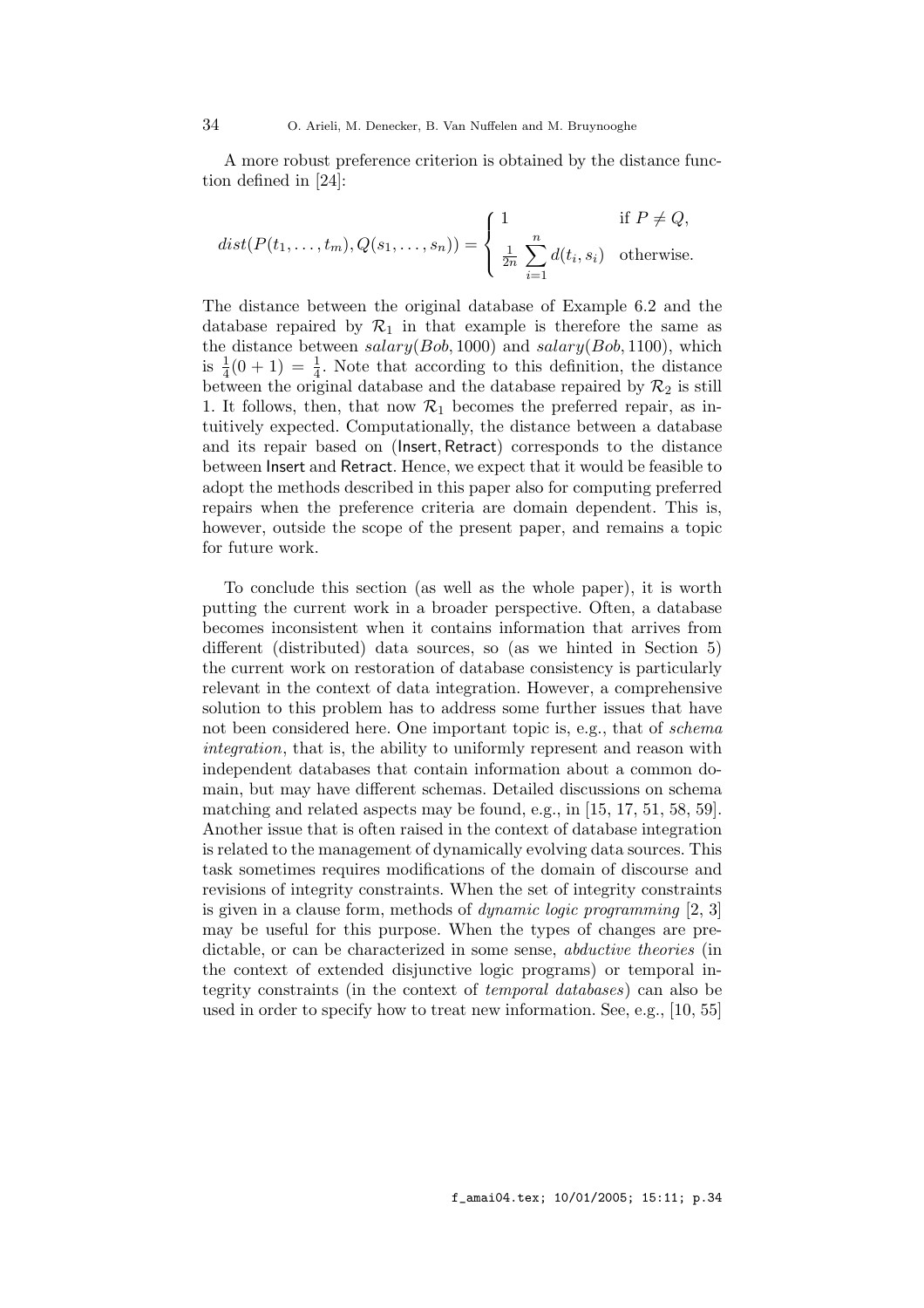for a representation of knowledge base updates by abductive theories, and [48, 56] for a discussion on temporal integrity constraints and temporal databases in logic programming based formalisms.

## Acknowledgement

We would like to thank the reviewers for a careful reading of this paper and for many helpful comments and suggestions.

## References

- 1. C.E.Alchourrón, P.Gärdenfors, and D.Makinson. On the logic of theory change: Partial meet contraction and revision function. Journal of Symbolic Logic 50, pp.510–530, 1985.
- 2. J.J.Alferes, J.A.Leite, L.M.Pereira, and P.Quaresma. Planning as abductive updating, Proc. of the Symposium on AI Planning and Intelligent Agents (AISB'00), pp.1–8, 2000.
- 3. J.J.Alferes, L.M.Pereira, H.Przymusinska, and T.C.Przymusinski. LUPS a language for updating logic programs. Artificial Intelligence 138(1-2), pp.87– 116, 2002.
- 4. M.Arenas, L.Bertossi, and J.Chomicki. Consistent query answers in inconsistent databases. Proc. 18th ACM Symp. on Principles of Database Systems (PODS'99), pp.68–79, 1999.
- 5. M.Arenas, L.Bertossi, and J.Chomicki. Answer Sets for Consistent Query Answering in Inconsistent Databases. Theory and Prcartice of Logic Programming 3(4–5), pp.393–424, 2003
- 6. O.Arieli. Paraconsistent preferential reasoning by signed quantified Boolean formulae. Proc. 16th European Conference on Artificial Intelligence (ECAI'04), R.López de Mántaras and L.Saitta, editors, pp.773–777, IOS Press, 2004.
- 7. O.Arieli and M.Denecker. Modeling paraconsistent reasoning by classical logic. Proc. 2nd Symp. on Foundations of Information and Knowledge Systems (FoIKS'02), T.Eiter and K.D.Schewe, editors, LNCS 2284, Springer, pp.1–14, 2002.
- 8. O.Arieli and M.Denecker. Reducing preferential paraconsistent reasoning to classical entailment. Journal of Logic and Computation 13(4), pp.557–580, 2003.
- 9. O.Arieli, M.Denecker, B.Van Nuffelen, and M.Bruynooghe. Database repair by signed formulae. Proc. 3rd International Symposium on Foundations of Information and Knowledge Systems (FoIKS'04), D.Seipel and J.M.Turull Torres, editors, LNCS 2942, Springer, pp.14–30, 2004.
- 10. O.Arieli, M.Denecker, B.Van Nuffelen, and M.Bruynooghe. Coherent integration of databases by abductive logic programming. Journal of Artificial Intelligence Research, 21, pp.245–286, 2004.
- 11. O.Arieli, B.Van Nuffelen, M.Denecker, and M.Bruynooghe. Coherent composition of distributed knowledge-bases through abduction. Proc. 8th Int. Conf. on Logic Programming, Artificial Intelligence and Reasoning (LPAR'01),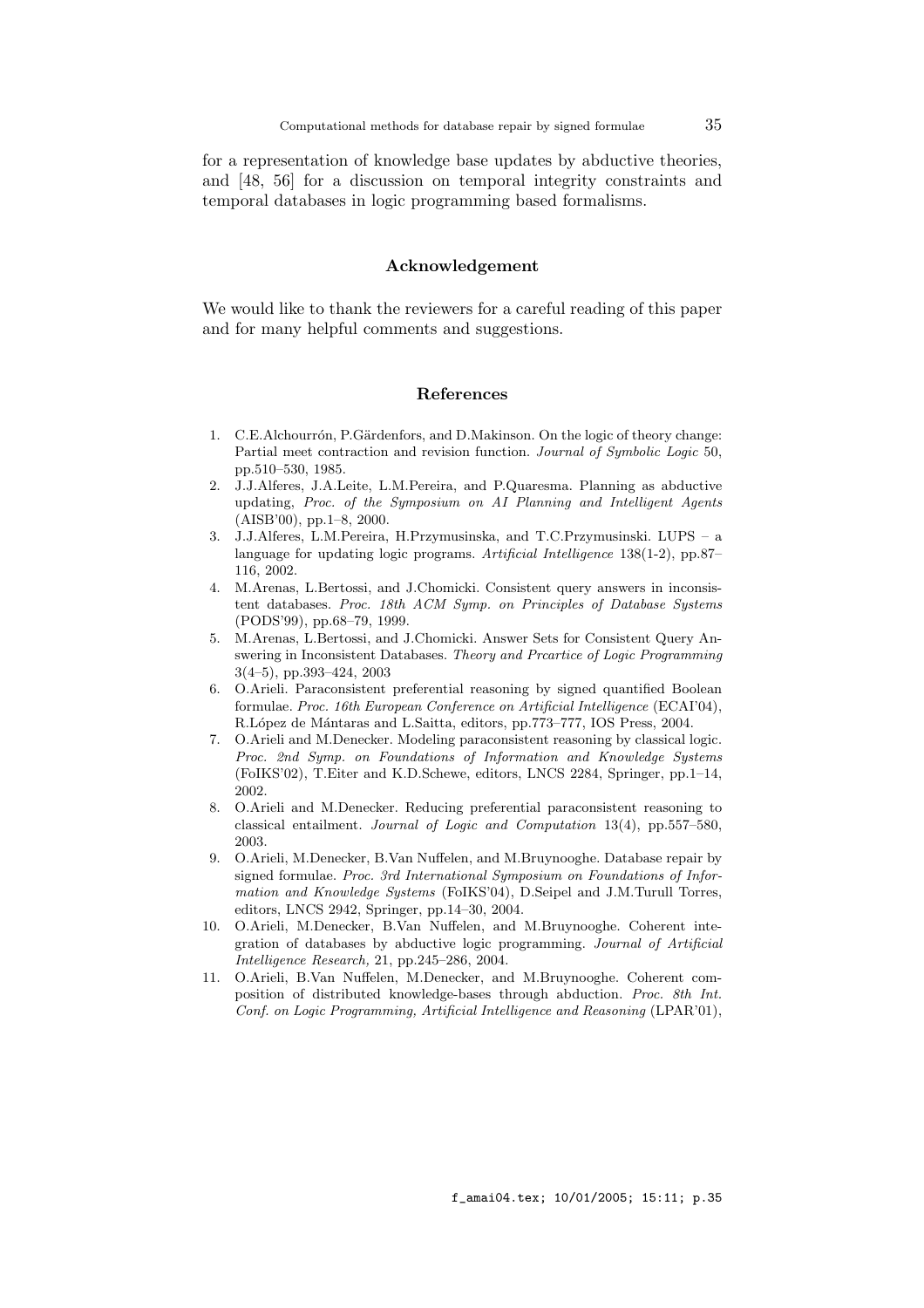A.Nieuwenhuis and A.Voronkov, editors, LNCS 2250, Springer, pp.620–635, 2001.

- 12. A.Ayari and D.Basin. QUBOS: Deciding quantified Boolean logic using propositional satisfiability solvers. Proc. 4th Int. Conf. on Formal Methods in Computer-Aided Design (FMCAD'02), M.D.Aagaard and J.W.O'Leary, editors, LNCS 2517, Springer, pp.187–201, 2002.
- 13. C.Baral, S.Kraus, and J.Minker. Combining multiple knowledge bases. IEEE Trans. on Knowledge and Data Enginnering 3(2), pp.208–220, 1991.
- 14. C.Baral, S.Kraus, J.Minker, and V.S.Subrahmanain. Combining multiple knowledge bases consisting of first order theories. Computational Intelligence 8, pp.45–71, 1992.
- 15. C.Batini, M.Lenzerini, and B.B.Navathe. A comparative analysis of methodologies for database schema integration. ACM Computing Surveys 18(4), pp.323–364, 1986.
- 16. S.Benferhat, D.Dubois, S.Kaci, and H.Prade. Possibilistic merging and distance-based fusion of propositional information. Annals of Mathematics and Artificial Intelligence 34(1–3), pp.217–252, 2002.
- 17. L.Bertossi, J.Chomicki, A.Cortés, and C.Gutierrez. Consistent answers from integrated data sources. Proc. Flexible Query Answering Systems (FQAS'2002), A.Andreasen et al., editors, LNCS 2522, Springer, pp.71–85, 2002.
- 18. L.Bertossi and C.Schwind. Analytic tableau and database repairs: Foundations. Proc. 2nd Int. Symp. on Foundations of Information and Knowledge Systems (FoIKS'02), T.Eiter and K.D.Schewe, editors, LNCS 2284, Springer, pp.32–48, 2002.
- 19. P.Besnard, T.Schaub. Signed systems for paraconsistent reasoning. Journal of Automated Reasoning 20(1), pp.191–213, 1998.
- 20. P.Besnard, T.Schaub, H.Tompits, and S.Woltran. Paraconsistent reasoning via quantified Boolean formulas, part I: Axiomatizing signed systems. Proc. 8th European Conf. on Logics in Artificial Intelligence (JELIA'02), S.Flesca et al., editors, LNAI 2424, Springer, pp.320–331, 2002.
- 21. P.Besnard, T.Schaub, H.Tompits, and S.Woltran. Paraconsistent reasoning via quantified Boolean formulas, part II: Circumscribing inconsistent theories. Proc. 7th European Conf. on Symbolic and Quantitative Approaches to Reasoning with Uncertainty (ECSQARU'03), T.D.Nielsen and N.L.Zhang, editors, LNAI 2711, Springer, pp.528–539, 2003.
- 22. M.Cadoli, M.Schaerf, A.Giovanardi, and M.Giovanardi. An Algorithm to evaluate quantified Boolean formulae and its experimental evaluation. Automated Reasoning 28(2), pp.101–142, 2002.
- 23. M.Carlsson, G.Ottosson and B.Carlson. An open-ended finite domain constraint solver. Proc. 9th Int. Symp. on Programming Languages, Implementations, Logics, and Programs (PLILP'97), LNCS 1292, Springer, pp.191–206, 1997.
- 24. S.H.Nienhuys–Cheng. Distance between Herbrand interpretations: A measure for approximations to a target concept. Proc. 7th Int. Workshop on Inductive Logic Programming (ILP'97), LNCS 1297, Springer, pp.213–226, 1997.
- 25. M.Dalal. Investigations into a theory of knowledge base revision. Proc. National Conference on Artificial Intelligence (AAAI'98), AAAI Press, pp.475–479, 1988.
- 26. A.Darwiche and J.Pearl. On the logic of iterated belief revision. Artificial Intelligence 89, pp.1–29, 1997.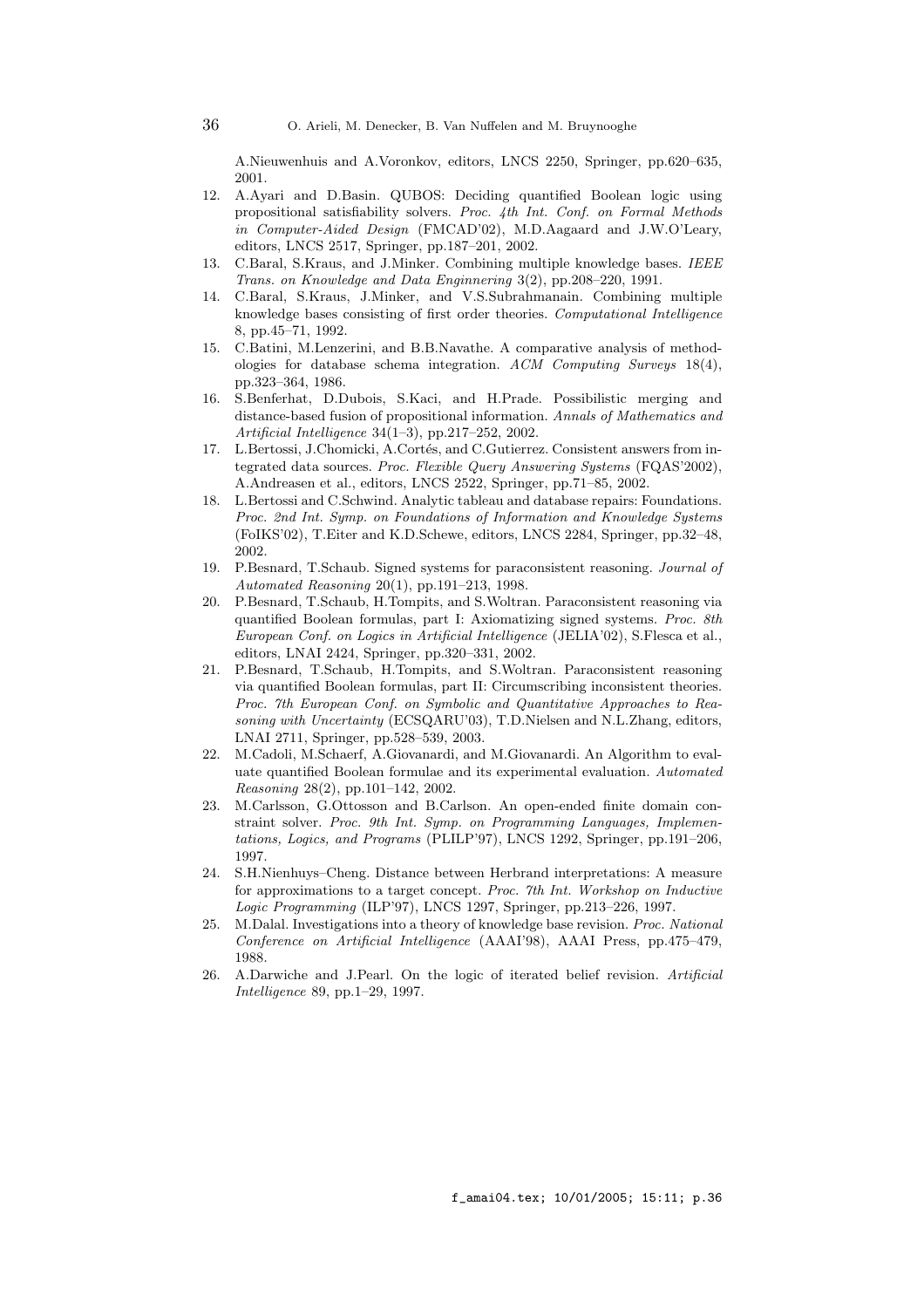- 27. S.de Amo, W.Carnielli, and J.Marcos. A logical framework for integrating inconsistent information in multiple databases. Proc. 2nd Int. Symp. on Foundations of Information and Knowledge Systems (FoIKS'02), T.Eiter and K.D.Schewe, editors, LNCS 2284, Springer, pp.67–84, 2002.
- 28. J.Delgrande and T.Schaub. Two approaches to merging knowledge bases. Proc. 9th European Conference on Logic in Artificial Intelligence (JELIA'04), LNCS 3229, Springer, pp.426–438, 2004.
- 29. J.Delgrande, T.Schaub, H.Tompits, and S.Woltran. On Computing belief change operations using quantified Boolean formulas. Journal of Logic and Computation 14(6), pp.801–826, 2004.
- 30. U.Egly, T.Eiter, H.Tompits, and S.Woltran. Solving advanced reasoning tasks using quantified Boolean formulas. Proc. National Conf. on Artificial Intelligence (AAAI'00), AAAI Press, pp.417–422, 2000.
- 31. T.Eiter, N.Leone, C.Mateis, G.Pfeifer, and F.Scarcello. The KR system dlv: Progress report, comparisons and benchmarks. Proc. 6th Int. Conf. on Principles of Knowledge Representation and Reasoning (KR'98), Morgan Kaufmann Publishers, pp.406–417, 1998.
- 32. R.Feldmann, B.Monien, and S.Schamberger. A distributed algorithm to evaluate quantified Boolean formulae. Proc. National Conf. on Artificial Intelligence (AAAI'00), AAAI Press, pp. 285–290, 2000.
- 33. E.Franconi, A.L.Palma, N.Leone, D.Perri, and F.Scarcello. Census data repair: A challenging application of disjunctive logic programming. Proc. 8th Internations Conference on Logic Programming, Artificial Intelligence and Reasoning (LPAR'01), A.Nieuwenhuis and A.Voronkov, editors, LNCS 2250, Springer, pp.561–578, 2001.
- 34. D.Gabbay, O.Rodrigues, A.Russo. Revision by translation. In Information, Uncertainty, and Fusion, B.Bouchon-Meunier, R.R.Yager, and L.Zadeh, editors, Kluwer Academic Publishers, pp.3–32, 2000.
- 35. E.Giunchiglia, M.Narizzano, and A.Tacchella. QuBE: A system for deciding quantified Boolean formulas satisfiability. Proc. 1st Int. Conf. on Automated Reasoning (IJCAR'01), R.Gor, A.Leitsch, and T.Nipkow, editors, LNCS 2083, Springer, pp.364–369, 2001.
- 36. G.Greco, S.Greco, and E.Zumpano. A logic programming approach to the integration, repairing and querying of inconsistent databases. Proc. 17th Int. Conf. on Logic Programming (ICLP'01), LNCS 2237, Springer, pp.348–363, 2001.
- 37. S.Greco and E.Zumpano. Querying inconsistent databases. Proc. Int. Conf. on Logic Programming and Automated Reasoning (LPAR'2000), M.Parigot and A.Voronkov, editors, LNAI 1955, Springer, pp.308–325, 2000.
- 38. H.Katsuno and A.O.Mendelzon. Propositional knowledge base revision and minimal change. Artificial Intelligence 52, pp.263–294,, 1991.
- 39. G.Kern-Isberner. The principle of conditional preservation in belief revision. Proc. 2nd Symp. on Foundations of Information and Knowledge Systems (FoIKS'02), T.Eiter and K.D.Schewe, editors, LNCS 2284, Springer, pp.105–129, 2002.
- 40. G.Kern-Isberner. A thorough axiomatization of a principle of conditional preservation in belief revision. Annals of Mathematics and Artificial intelligence 40(1–2), pp.127–164, 2004.
- 41. H.Kleine-Büning, M.Karpinski, and A.Fögel. Resolution for quantified Boolean formulas. Journal of Information and Computation 177(1), pp.12–18, 1995.
- 42. S.Konieczny and R.Pino Pérez. Merging information under constraints: a logical framework. Journal of Logic and Computation 12(5), pp.773-808, 2002.